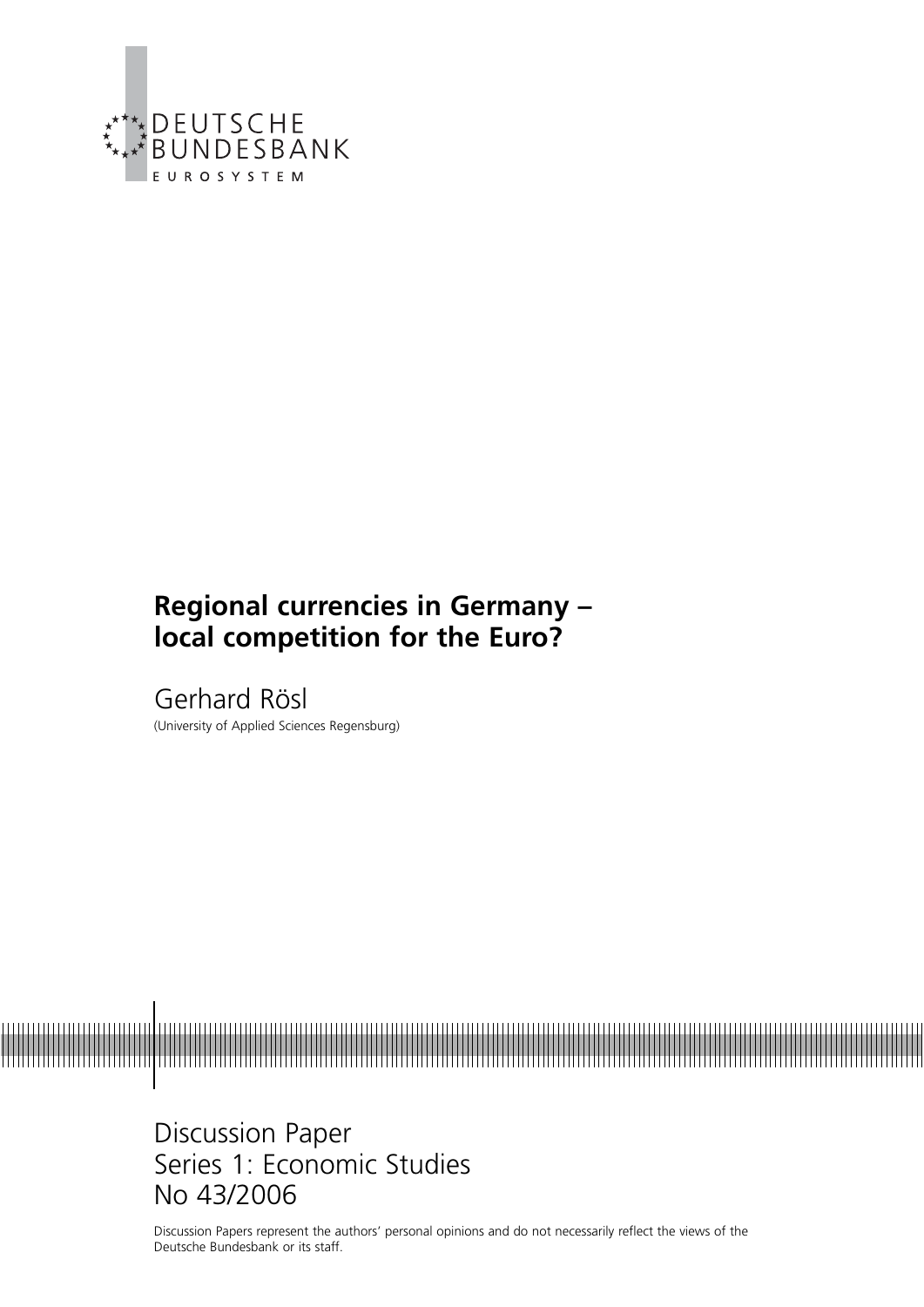**Editorial Board:** Heinz Herrmann

 Thilo Liebig Karl-Heinz Tödter

Deutsche Bundesbank, Wilhelm-Epstein-Strasse 14, 60431 Frankfurt am Main, Postfach 10 06 02, 60006 Frankfurt am Main

Tel +49 69 9566-1 Telex within Germany 41227, telex from abroad 414431

Please address all orders in writing to: Deutsche Bundesbank, Press and Public Relations Division, at the above address or via fax +49 69 9566-3077

Internet http://www.bundesbank.de

Reproduction permitted only if source is stated.

ISBN 978-3–86558–261–4 (Printversion) ISBN 978-3–86558–262–1 (Internetversion)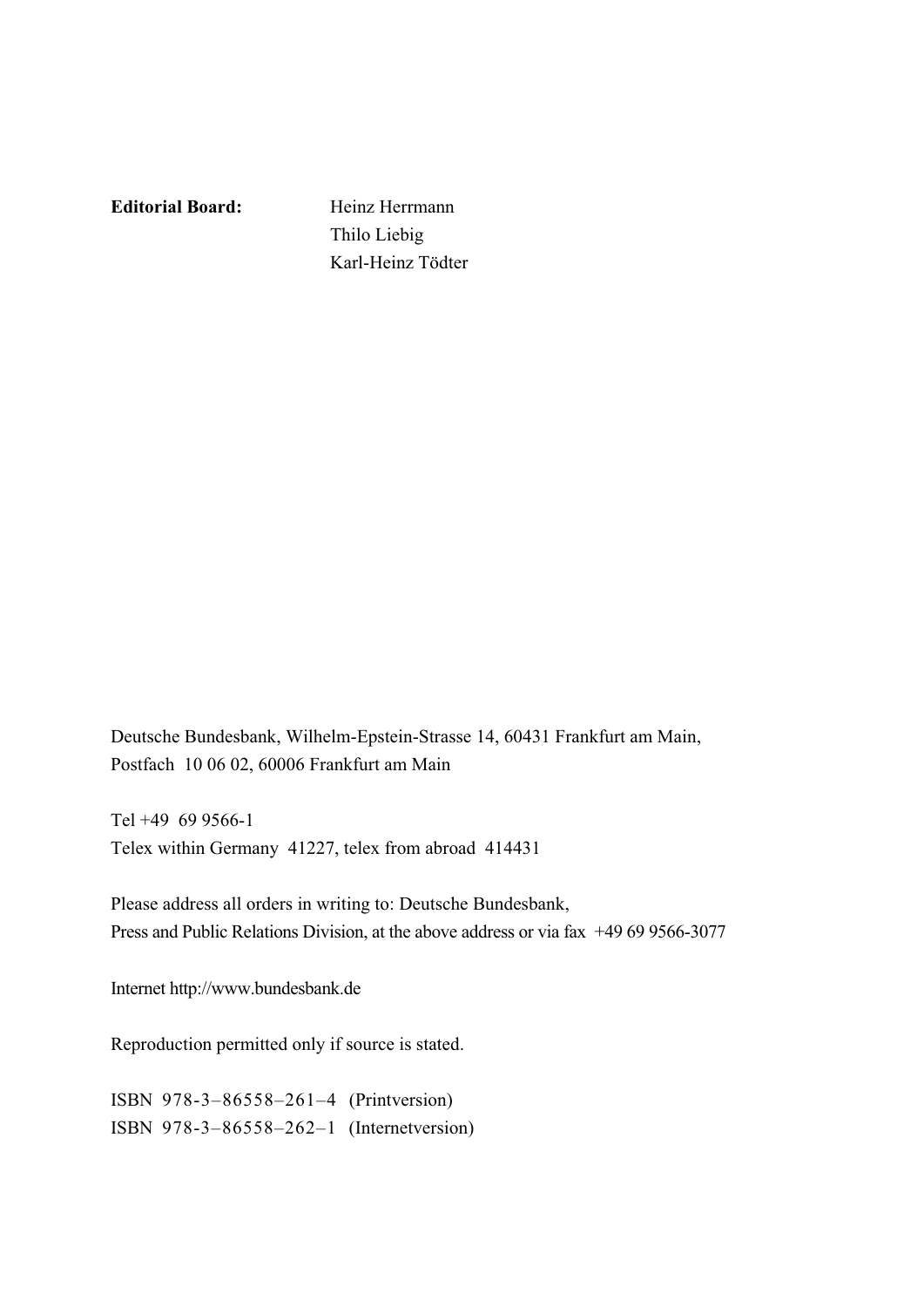#### **Abstract:**

In a surprisingly growing number of regions in Germany private "regional currencies" are issued as a cash substitute for the euro. Currently, these regional currencies are conceived almost exclusively as *Schwundgeld* (depreciative currency), which loses value on a predetermined timescale. This loss of value is intended to encourage the money owners to spend their money quickly in order to boost local demand. The paper shows that the issuance of unofficial parallel currencies is not a fundamentally new phenomenon neither in Germany nor in other European countries. The theoretical assumptions of the *Schwundgeld* concept (*Silvio Gesell* (1862 – 1930)) are highly flawed and suboptimal from a welfare-theoretical perspective. However, the current economic welfare losses resulting from the issuance of *Schwundgeld* are negligibly small.

**Keywords:** Regionalwährungen, Regionalgeld, Parallelgeld, Gesell, Währungssubstitution, Schwundgeld, Freigeld, currency substitution, private money, shadow economy

**JEL-Classification:** E 40, E 41, E 42, E 50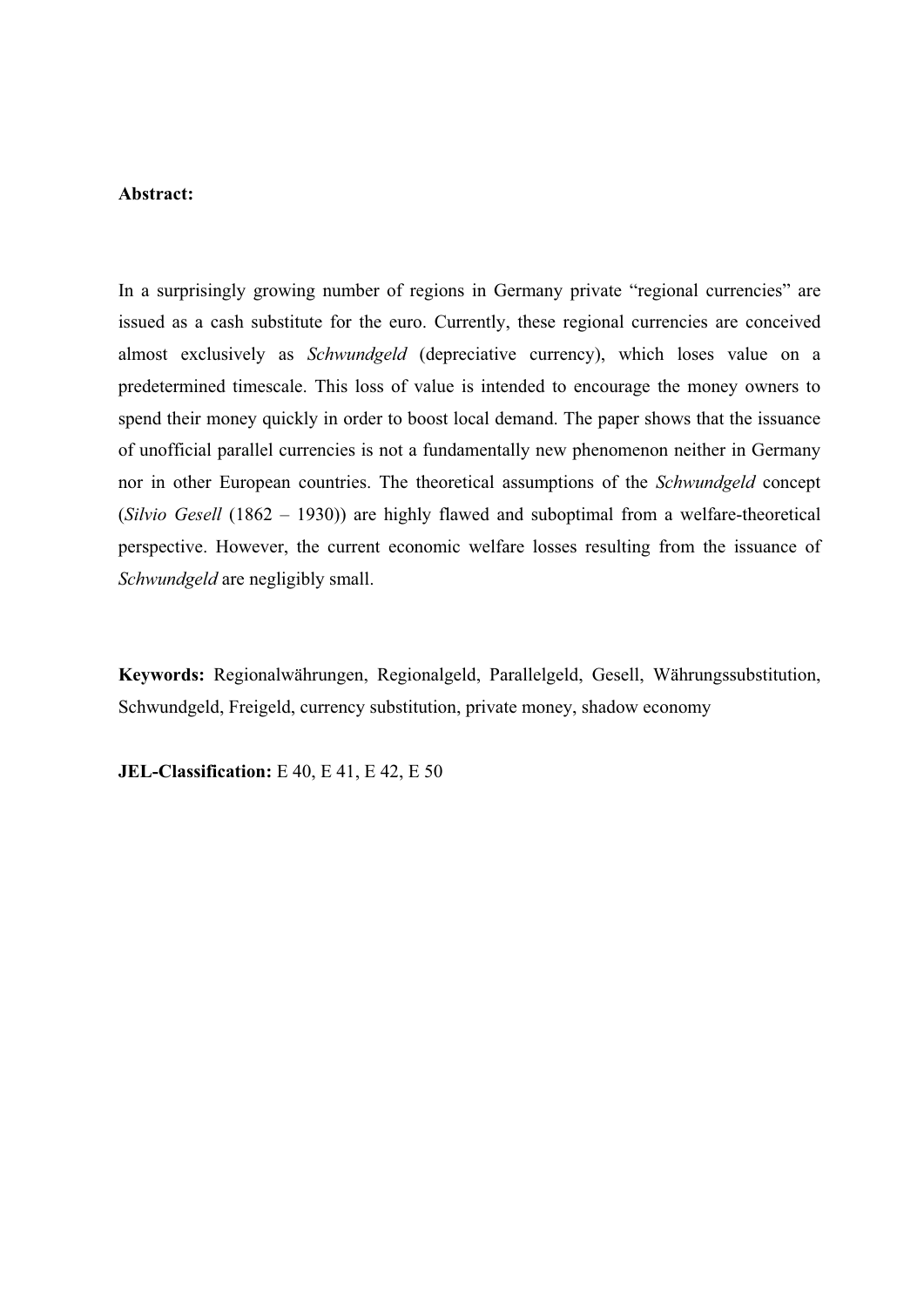#### **Non-technical summary**

There are now 16 regions in Germany where "regional currencies" are currently in circulation as a cash substitute for the euro. This papers gives survey of recent developments in this area. At present, the German regional currencies are conceived almost exclusively as *Schwundgeld* (depreciative currency), which loses value on a predetermined timescale. This loss of value is intended to encourage the money owners to spend their money quickly. It is hoped that this will produce a permanent stimulus to local demand. The issuance of unofficial parallel currencies is not a fundamentally new phenomenon neither in Germany nor in other European countries. The theoretical assumptions of the *Schwundgeld* concept are highly flawed, as demonstrated in this paper. The *Schwundgeld* concept is suboptimal from a welfare-theoretical perspective, too. However, given that the overall volume of regional currencies in circulation in Germany amounts only to roughly  $\epsilon$  200,000, the current economic welfare losses resulting from the issuance of *Schwundgeld* are negligibly small.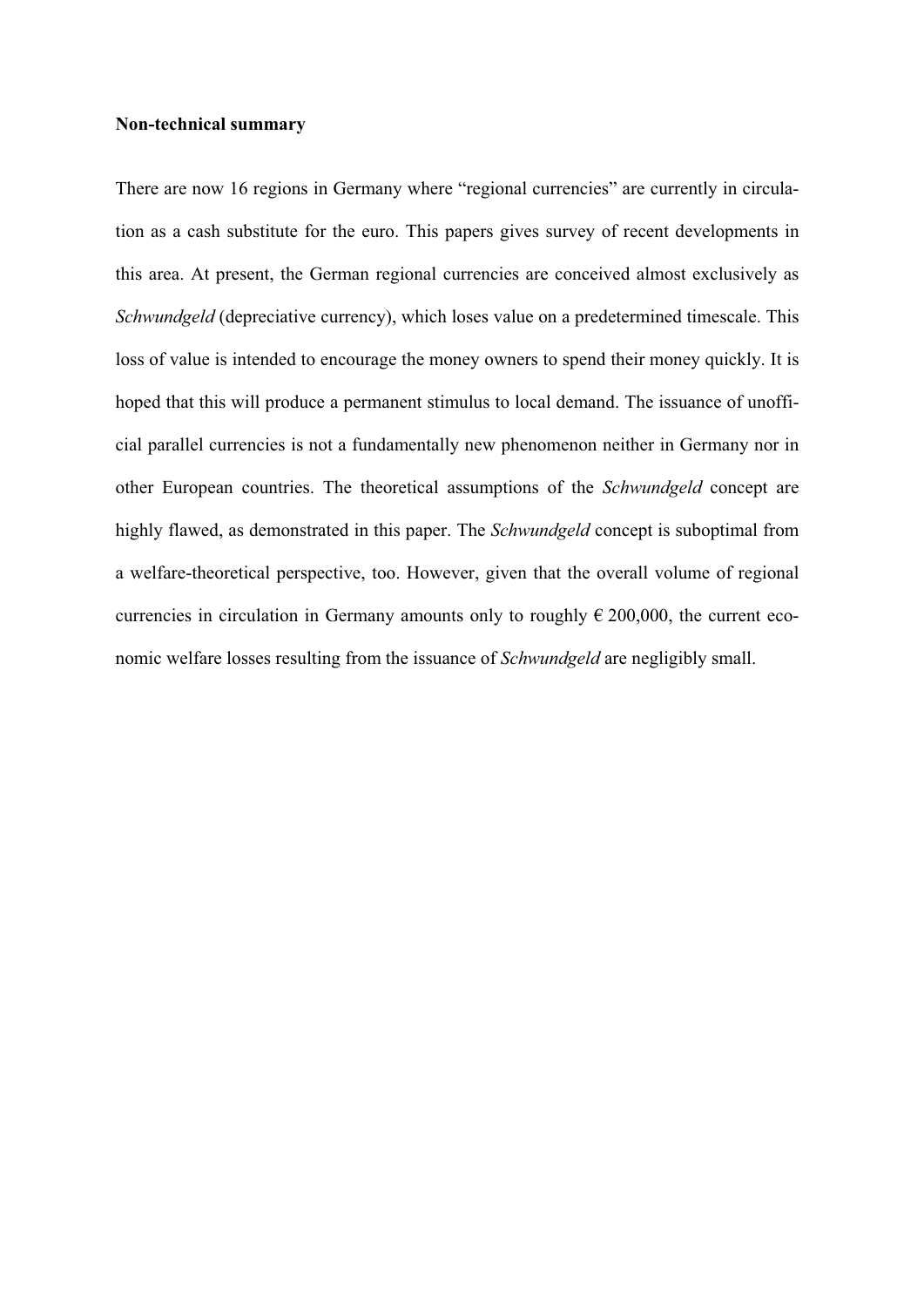#### **Nichttechnische Zusammenfassung**

In mittlerweile sechzehn Regionen in Deutschland sind derzeit so genannte Regionalwährungen als Bargeldersatz für den Euro im Umlauf. Dieses Papier gibt einen Überblick über den aktuellen Stand der Verbreitung und Ausgestaltung dieser "Währungen". Derzeit sind die deutschen Regionalgelder fast ausschließlich als "Schwundgelder" konzipiert, die nach einem bestimmten zeitlichen Schema an Wert verlieren. Dieser Wertverlust soll die Geldbesitzer anhalten, die Gelder schnell auszugeben. Davon erhofft man sich eine permanente Stimulation der örtlichen Nachfrage. Die Emission inoffizieller Parallelgelder ist weder in Deutschland noch im europäischen Ausland ein grundsätzlich neues Phänomen. In diesem Papier wird auf einige ernsthafte theoretische Mängel in der Argumentation der Schwundgeldbefürworter hingewiesen. Auch aus wohlfahrtstheoretischer Sicht ist die Schwundgeldkonzeption suboptimal. Angesichts des Gesamtumlaufs der Regionalwährungen in Deutschland in Höhe von rund 200.000 € sind die gegenwärtigen volkswirtschaftlichen Wohlfahrtsverluste aus der Schwundgeldemission allerdings vernachlässigbar gering.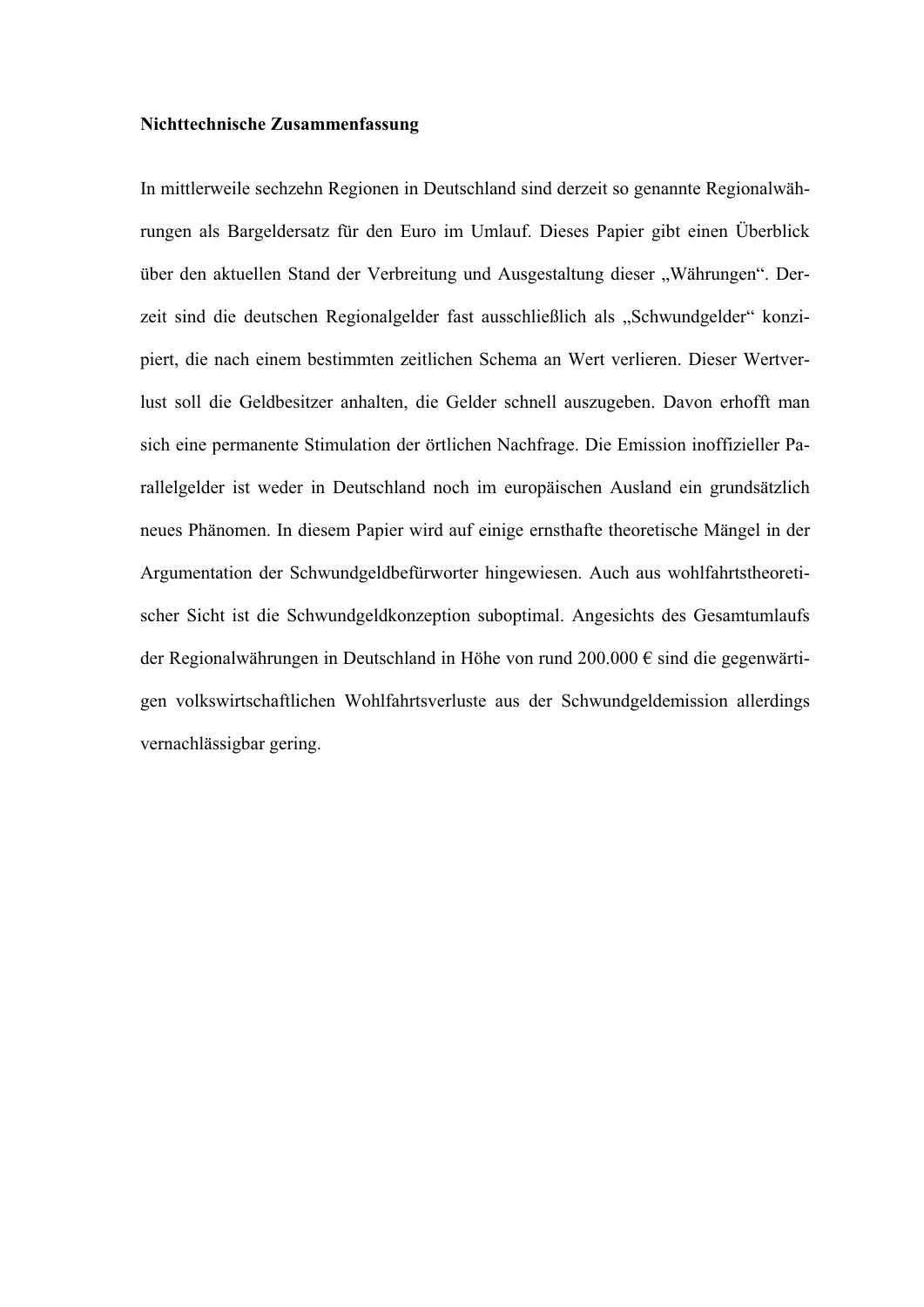# **Content**

| 1 |     | Introduction and structure of this paper                                  | 1               |
|---|-----|---------------------------------------------------------------------------|-----------------|
| 2 |     | Regional currencies in Germany - a new phenomenon?                        | 1               |
| 3 |     | Objectives and strategies of the regional currency initiatives in Germany | 6               |
| 4 |     | Critical analysis of the Schwundgeld concept                              | 9               |
|   | 4.1 | Interest as the capitalists' extra profit?                                | 9               |
|   |     | 4.2 Exogenous supply of goods?                                            | 10              |
|   | 4.3 | Overcoming the demand gap by means of a higher velocity                   |                 |
|   |     | of circulation of money?                                                  | 10 <sup>°</sup> |
|   | 4.4 | Promoting the region by artificially binding purchasing power             |                 |
|   |     | at the local level?                                                       | 12 <sup>2</sup> |
|   | 4.5 | Issuance of a "social" money?                                             | 13              |
| 5 |     | Determinants of the demand for regional money and assessment              |                 |
|   |     | of future developments                                                    | 14              |
| 6 |     | Calculation of the welfare losses in the issuance of Schwundgeld          | 18              |
|   | 6.1 | Sidrauski model with monetary depreciation in continuous time             | 18              |
|   | 6.2 | Estimation of the inflation-equivalent welfare costs of a pure            |                 |
|   |     | Schwundgeld system                                                        | 25              |
|   | 6.3 | Schwundgeld costs in a parallel currency system (official                 |                 |
|   |     | currency and regional currency with pre-programmed depreciation)          | 29              |
|   |     | 7 Summary of the results                                                  | 33              |

| <b>References</b>                                           | 34 |
|-------------------------------------------------------------|----|
| <b>Annex</b>                                                | 39 |
| Appendix 1: Regional currencies – voucher or money?         | 45 |
| Appendix 2: Costs of money holding and regional bank profit | 47 |
|                                                             |    |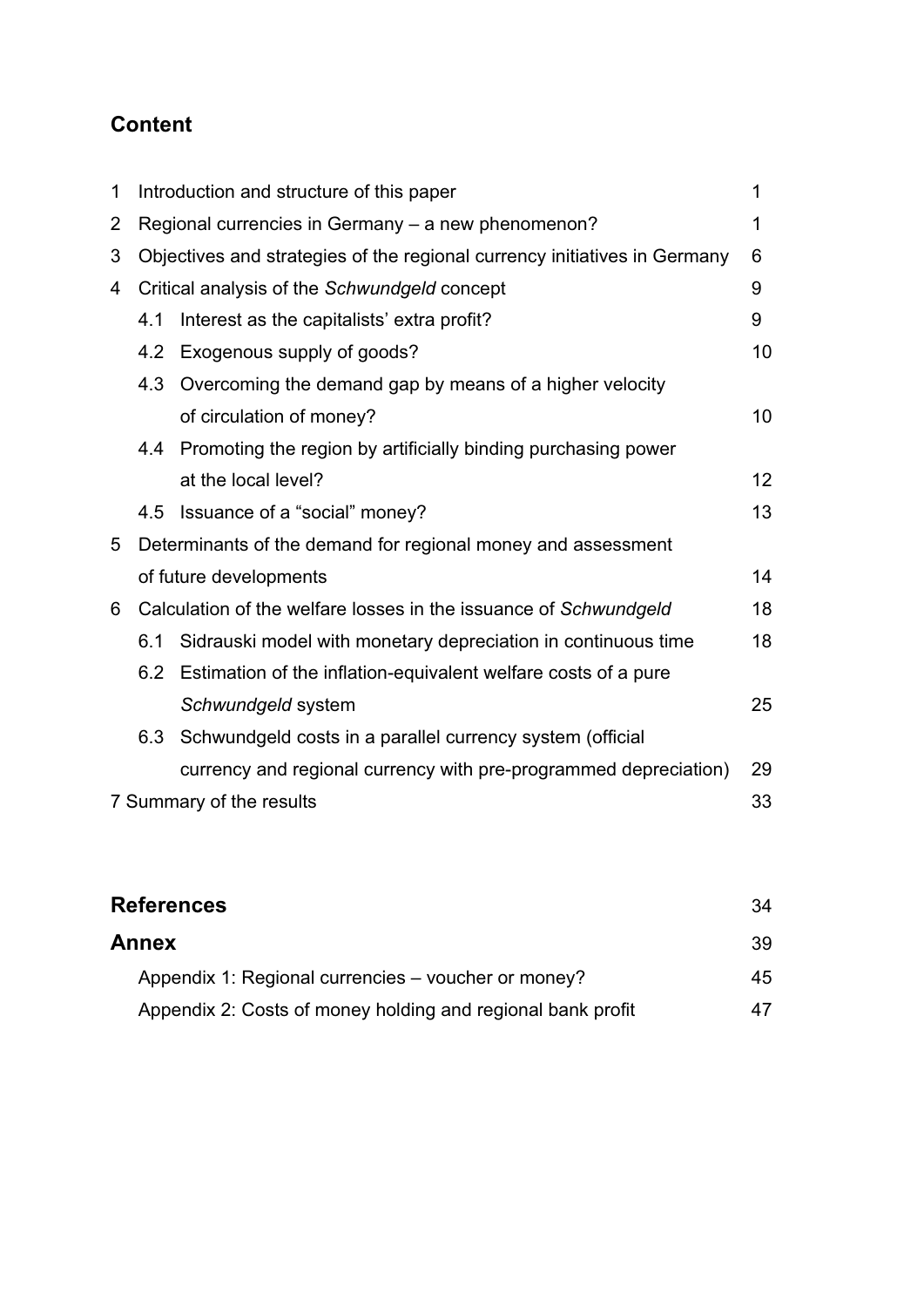# **Register of tables, maps and figures**

# **In the text**

# **Tables**

| $\mathbf 1$ | Official and unofficial currencies in Germany                      | 4  |
|-------------|--------------------------------------------------------------------|----|
|             | 2. Approval of the euro and the development of regional currencies | 14 |
|             | 3. Unemployment rates in areas with regional currencies            | 15 |
|             | 4. Economic marginal welfare costs of Schwundgeld                  | 28 |
|             | 5. Economic welfare costs of Schwundgeld                           | 28 |
|             |                                                                    |    |
| Map         |                                                                    |    |
|             | 1. Regional money in Germany                                       | 2  |
|             |                                                                    |    |
|             | <b>Figures</b>                                                     |    |
|             | 1. Comparison of the real remuneration of cash, bank deposits and  |    |
|             | government bonds                                                   | 11 |
|             | 2. Establishment of local exchange trade systems in Germany        | 17 |
|             | 3. Welfare costs of suboptimal money holding                       | 24 |
|             |                                                                    |    |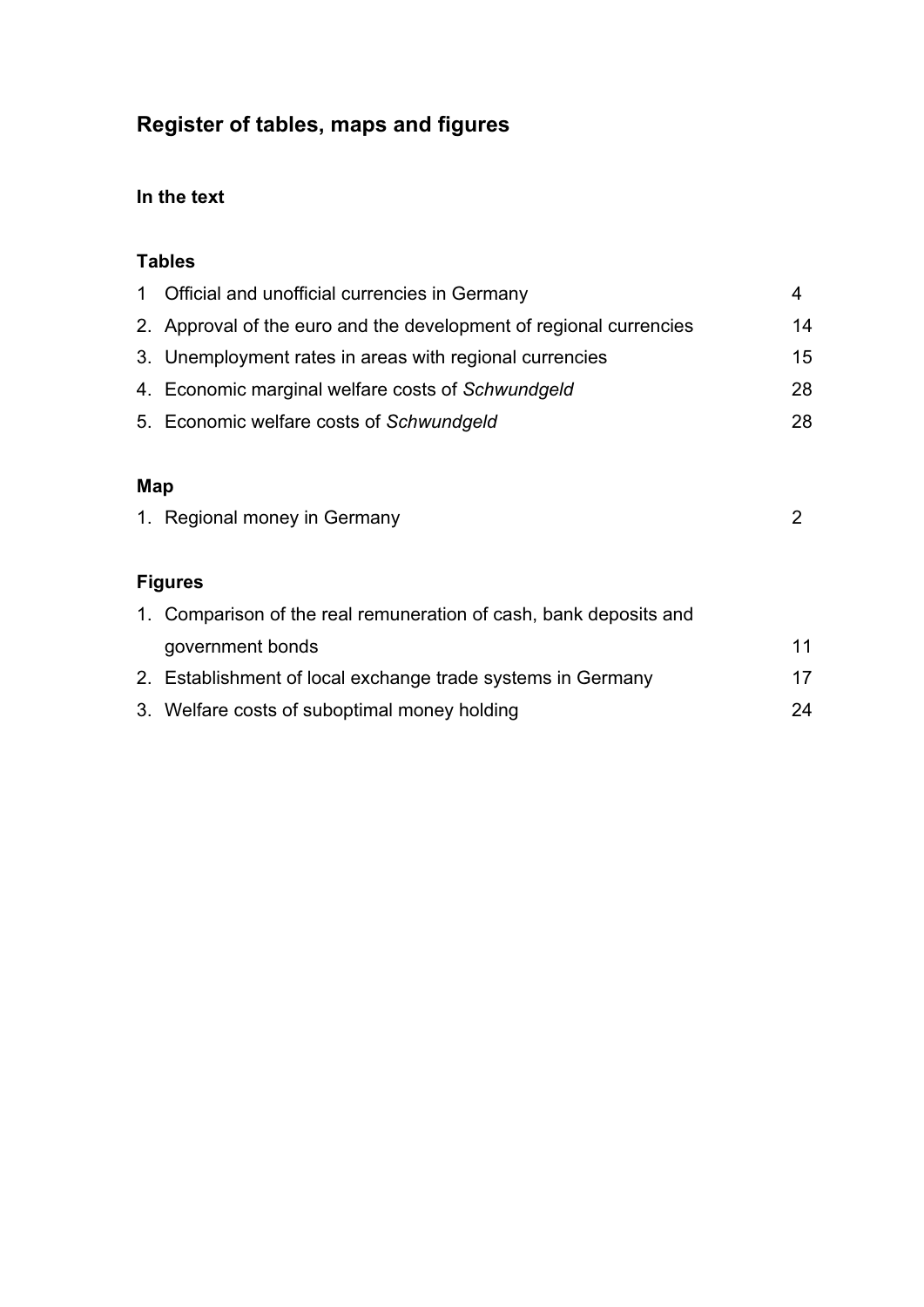# **Register of tables, maps and figures**

# **In Annex**

## **Tables**

| 1. Issuers and circulation of the regional currencies in Germany        | 39 |
|-------------------------------------------------------------------------|----|
| 2. Issuers and circulation of regional currencies in the rest of Europe | 40 |
| 3. Schwundgeld variants in Germany                                      | 41 |
|                                                                         |    |

# **Maps**

| 1. Regional money in Europe (except Germany)                   | 42 |
|----------------------------------------------------------------|----|
| 2. Local Exchange Trade Systems (LETS, Tauschringe) in Germany | 43 |

### **Illustrations**

| 1. Baptisttaler                                          | 44 |
|----------------------------------------------------------|----|
| 2. Chiemgauer                                            | 44 |
| 3. Kann Was                                              | 44 |
| 4. Urstromtaler                                          | 44 |
| 5. Categorisation of payment media                       | 45 |
| 6. Regional bank profit as recorded on the balance sheet | 48 |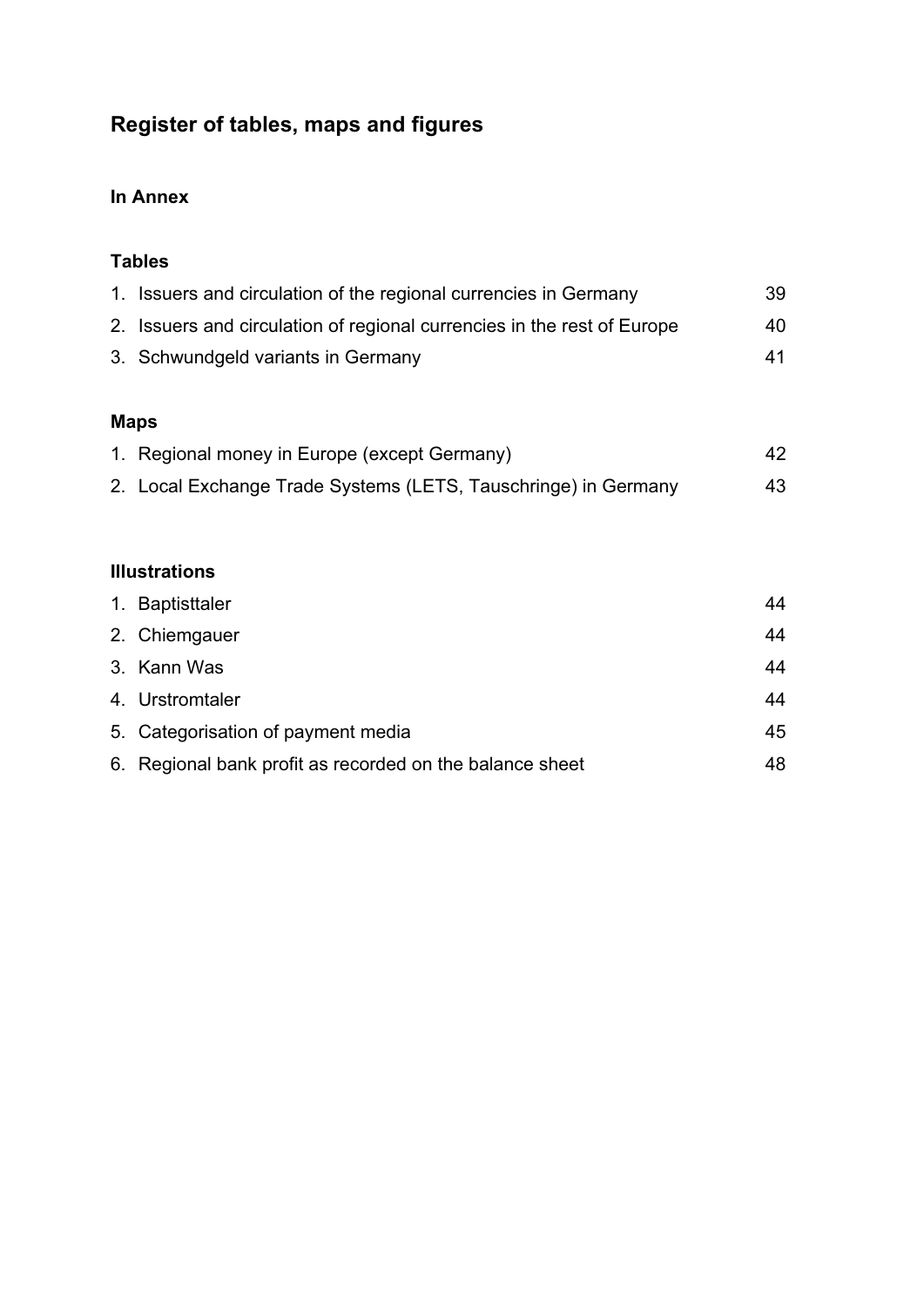# **Regional currencies in Germany – Local competition for the euro?** <sup>∗</sup>

#### **1 Introduction and structure of this paper**

For five years now, customers in some parts of Germany have had the opportunity to pay for their purchases in what are known as regional currencies (*Regionalwährungen*) rather than in euro. In the view of their issuers, one of the aims of such cash substitutes is to strengthen the regional economy in an increasingly globalised world. This paper analyses the nature and dissemination of such regional currencies in Germany and investigates the question of whether they are able to fulfil what is claimed for them.

Chapter two looks into the dissemination of regional currencies in Germany and examines how far this is a new phenomenon of private money issuance. Chapter three deals with the objectives and strategies of domestic regional currency issuance. This will focus mainly on examining and categorising *Schwundgelder* (depreciative currencies) in their various forms, besides the regional currency initiatives which are intended not to have a pre-programmed depreciation. Chapter four contains a critical appraisal of the concept of *Schwundgeld*. Chapter five reveals the determinants of the demand for regional money. In chapter six, a formal theoretical analysis is used as a basis for calculating the inflation-equivalent welfare costs of *Schwundgeld* issuance. A brief conclusion summarises the results in chapter seven.

### **2 Regional currencies in Germany – a new phenomenon?**

As the chart below shows, in June 2006, regional currencies were in circulation in 16 regions in Germany. Furthermore, "parallel currency" initiatives are scheduled to be launched in 49 other regions of Germany. The issuance of regional money is not concentrated exclusively on rural areas such as, say, Chiemgau in Bavaria or Markgräfler Land in Baden, however; regional currency is also accepted in some retail outlets in major cities like Bremen and Berlin.

<sup>∗</sup> I would like to thank Hans Bauer, Jörg Döpke, Hugo Godschalk, Heinz Herrmann, Michael Krause, Julian Reischle, Jens Rubart, Ralph Setzer, Karl-Heinz Tödter, Jens Weidmann, Andreas Worms and the participants of the Bundesbank's *Donnerstagsseminar* for their helpful comments.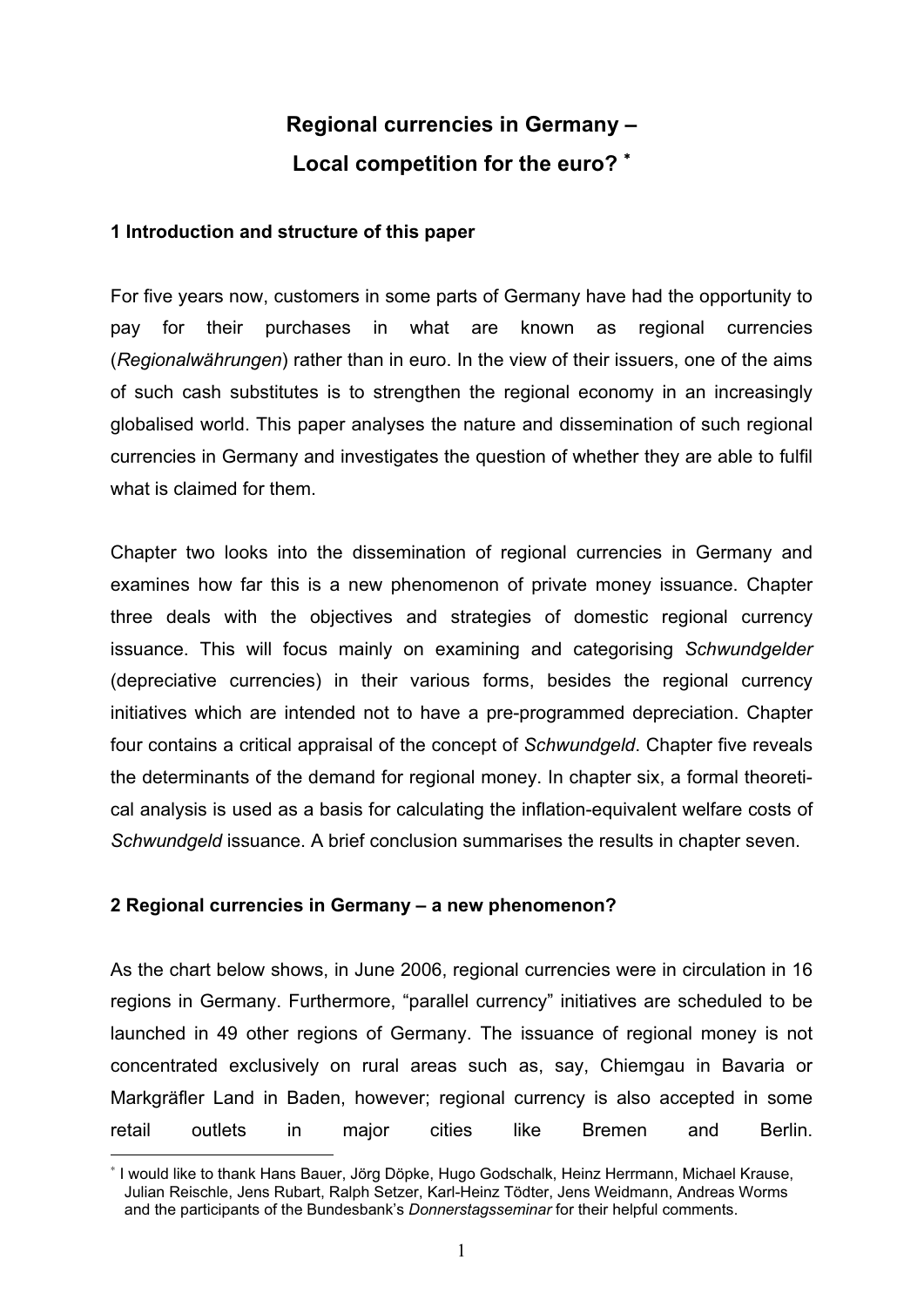**1**

**16**

**II**

**20**

**19**

**3**

**17**

**21**

**III**

**7**

**XI**

**14**

**9 a**

**XVIII**

**10**

**22**

**25 24**

**b**

**35**

**23**

**12**

**37 36**

**38**

**4 32**

**<sup>15</sup> <sup>V</sup>**

**26**

**IX**

**XIV 41**

**<sup>11</sup> XII**

**40**

**XVII XV XVI**

**33**

**8 34**

 $\frac{43}{6}$  **6**  $\frac{10}{2}$  **6**  $\frac{43}{2}$  **6**  $\frac{10}{2}$  **6**  $\frac{6}{2}$  **5** 

**XIII**

**42**

**39**

**X**

**Regional money in Germany** (as of June 2006)

#### ● Schwundgeld (in circulation) and the settlement of Schwundgeld (initiative)

- **01** Bremen Roland
- October 2001
- **02** Prien Chiemgauer
- 1 January 2003 **03** Bad Oldesloe
- Kann Was 1 January 2004
- **04** Gießen Gießen-Justus March 2004
- **05** Ainring
- Sterntaler 1 April 2004
- **06** Heitersheim Markgräfler July 2004
- **07** Guesen Urstomtaler 3 October 2004
- **08** Witzenhausen Kirschbluete
- **09** Pfaffenhofen/Ilm Hallertauer 11 October 2004
- **10** Wolfsratshausen 25 November 2004
- Regio im Oberland 1 January 2005
- **11** Karlsruhe Carlo 23 January 2005
- **12** Berlin Berliner
- 3 February 2005
- **13** Hagen VolmeTaler 8 October 2005
- **14** Reinstaedt Landmark November 2005
- **15** Kassel Buergerbluete 23 April 2006
- Regional money without integrated loss (in circulation)

**43**

**44**

**VIII**

**VII**

**VI**

**18 I**

**<sup>28</sup> <sup>13</sup> <sup>27</sup>**  $29$   $\bullet$   $30$ **31**

**IV**

**a** Groebenzell **Baptisttaler** 27 November 2004

#### **Further identified regional money initiativies**

- **I** Nordhorn Grafschafter Geld Date unknown
- **VI** Altenkirchen Brot€inheit
- **XI** Hermsdorf Date unknown
- (name unknown) 2006
- **XVI** Villingen-Schwenningen Wandertaler Date unknown
- **II** Hannover Leine-Kies Date unknown **VII** Bell Hunsruecker Date unknown
- **XII** Schwaebisch-Hall **Heller** Date unknown
- **XVII** Ueberlingen Bodenseer Date unknown
- **III** Gifhorn Allertaler 2006
	- **XIII** Heidenheim **Brenztaler**
	- **XVIII** Augsburg LechTaler Date unknown



- **16** Hamburg Hansemark Date unknown
- **17** Hamburg Alto/Altonaer Krone Date unknown
- **18** Meppen Emstaler Date unknown
- **19** Hildesheim Braktus Date unknown
- **20** Goettingen Augusta 2006
- **21** Hitzacker Wendlaender Date unknown
- **22** Neustadt/Dosse Havel-Taler Date unknown
- **23** Joachimsthal Joachimstaler Date unknown
- **24** Potsdam Havelbluete Date unknown
- **25** Belzig Mittel-Mark Date unknown
- **26** Bielefeld **Teutotaler** Date unknown
- **27** Duisburg Duisburg-Justus Date unknown
- **28** Wuppertal Bergtaler Date unknown
- **29** Duesseldorf Rheingold Date unknown
- **30** Vollmerhausen Oberberger Date unknown
- **A** Regional money without integrated loss (initiative)
- (name unknown) Date unknown
- 
- **IX** Darmstadt
- **XIV** Offenburg Ortenaue
- **XIX** Regensburg (name unknown)
- 
- **X** Eichenzell Eichenzeller M.A.R.K. Date unknown
- **XV** Freudenstadt Schwarzwaelder Bluete Date unknown

Source: http://www.regionetzwerk.org, Roesl (2006).

- **VIII** Pirmasens De Paelzer Date unknown
	- Date unknown
		-

**2**

**XIX**

- Date unknown
- 
- R€GIO Date unknown **36** Dresden **35** Stollberg/Zwoenitz Stollberger Erzgebirgsregio Date unknown
- Elbtaler Date unknown **37** Kamenz

**34** Weimar

**33** Fulda Fuldaer Mark Date unknown

**32** Koenigsstein/Ts. (name unknown) Date unknown

**31** Wiehl-Hennef Bergische Mark Date unknown

- Kamenzer 2004 (test)
- **38** Hoyerswerda Lausitzer Date unknown
- **39** Creglingen (name unknown) Date unknown
- **40** Stuttgart Roessle 2006
- **41** Calw Nahgold Date unknown
- **42** Laupheim Schwaben-Taler Date unknown
- **43** Freiburg Breisgauer / Freitaler Date unknown
	- **44** Schopfheim DreyEcker End of 2006
- 
- **b** Delitzsch
- 
- **IV** Aachen Sandstreuer
- Date unknown
- (name unknown) Date unknown
- 
- Date unknown
- 
- 
- - **V** Siegen
		- Sieg-Taler Date unknown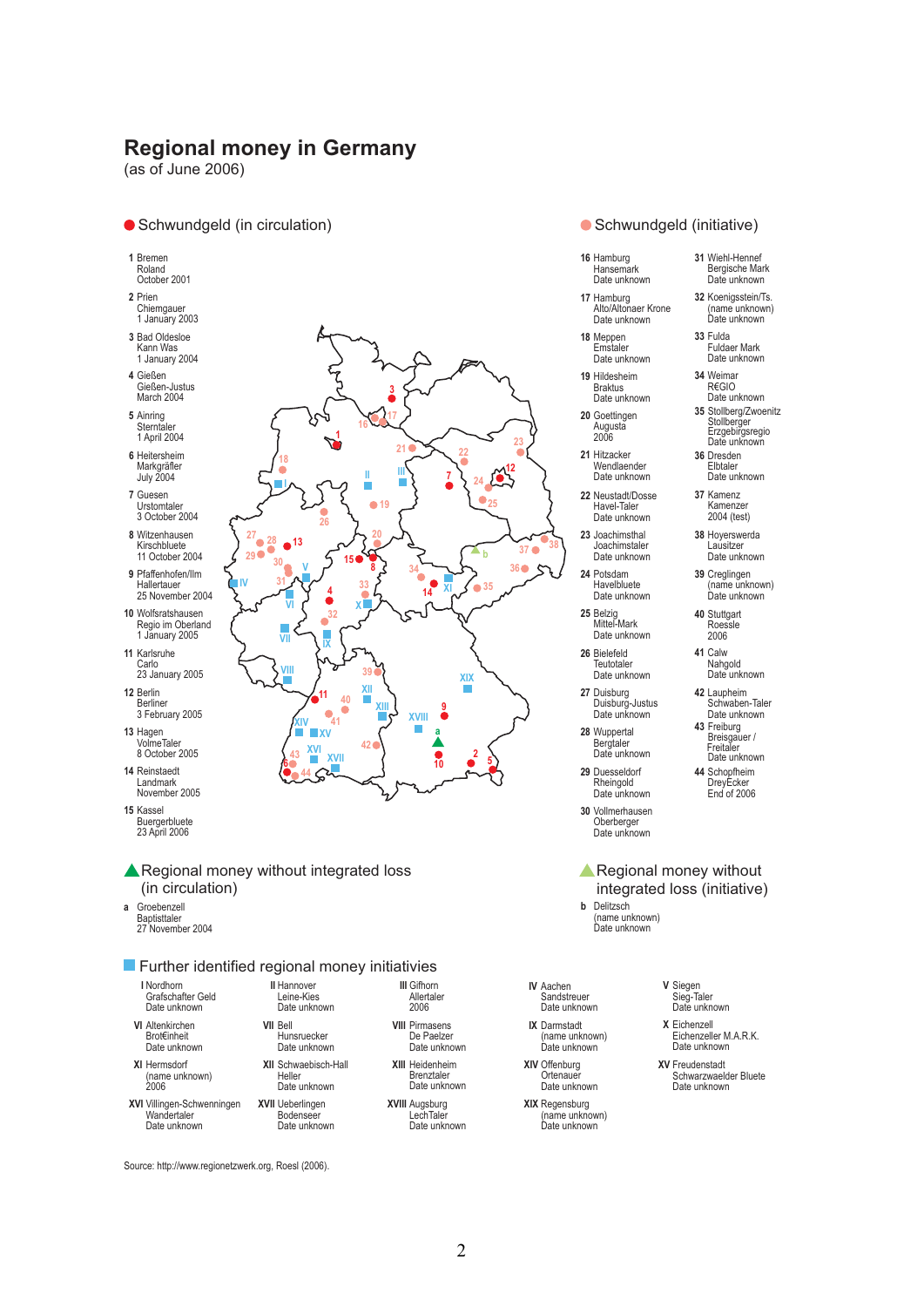Leaving aside *Knochengeld* (bone money – one "bone" as the name of the monetary unit), which was issued for two months in 1993 in the Prenzlauer Berg neighbourhood of Berlin and the *Phoe*, which was briefly in circulation in Arnstadt near Erfurt in 1999, the introduction of regional currencies in the Federal Republic of Germany can be dated to  $2001.<sup>1</sup>$  At the macroeconomic level, the current economic significance of these currencies, with an aggregate volume in circulation amounting to around €200,000 (mid-2006) is still very small.<sup>2</sup> In the case of the "model project" in Chiemgau, the issuing body reports that 13,000 members, including 430 enterprises, accept the *Chiemgauer* (see Table A1 in the Annex). In the case of other projects, the level of acceptance is, in fact, distinctly lower. Besides many regional currencies being conceived as *Schwundgeld*<sup>3</sup>, this is also likely to be due to the denominations of the issued notes being suitable only for small payments. The regional currencies are issued virtually in every case as paper money; their nominal value does not exceed 50 regional currency units (with an equivalent value of €50). Regional giro money systems, which reserve the autonomously created money exclusively for participants who are domiciled in the region, are, by contrast, very largely still in the planning phase.

The following comparison of various types of money in Germany shows that the private unofficial issuance of currency is also not an entirely new phenomenon in this country.<sup>4</sup> Thus, intra-system claims of local exchange trade associations, such as non-commercial local exchange trade systems, LETS (*Tauschringe*), and commercial barter clubs may, in principle, be seen as a private currency in the same way as some claims (transferable to third parties) on enterprises. However, in terms of their economic significance, the regional currencies (*Regionalwährungen*) are not only far behind the official currency, they also occupy no more than a marginal position with regard to the other unofficial private monies.<sup>5</sup>

<sup>1</sup> The regional currencies should not be confused with LETS currencies which circulate as intrasystem claims in non-commercial barter clubs. These date back to as long ago as the early 1990s. See Rösl (2005), p 188 ff. Before World War II, regional currencies were likewise in circulation in some parts of Germany in the form of "emergency money" (*Notgeld*), one example being the *Wära* in Ulm and Erfurt.

<sup>&</sup>lt;sup>2</sup> See Table A1 in the Annex. Calculation by rough extrapolation of the available microdata.

<sup>&</sup>lt;sup>3</sup> See Chapter 3 and Chapter 4 for a discussion of the concept of *Schwundgeld*.<br><sup>4</sup> See Annonglix 1 in the Annoy in 45 for the distinction between regional ourse

<sup>&</sup>lt;sup>4</sup> See Appendix 1 in the Annex, p 45, for the distinction between regional currencies and vouchers. 5

Nevertheless, the comparison to corporate currencies like, say, payback points can be made only with certain qualifications since, depending on the particular configuration of such payment media, the money functions are fulfilled only to a very limited extent. For details, see Rösl (2005), p 189.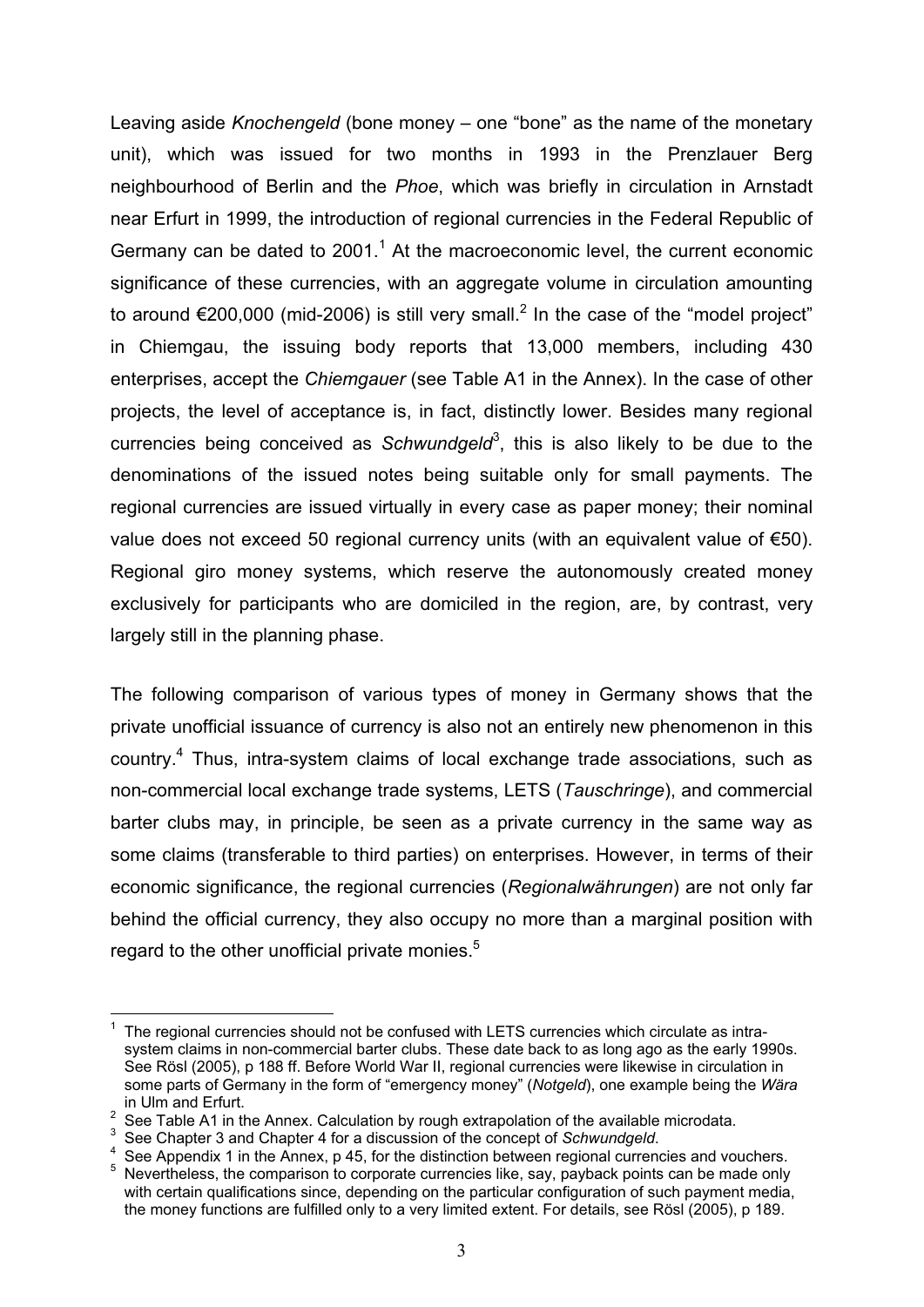|                                      | <b>Official currencies</b>                                      |                                                                           | <b>Private unofficial currencies</b>                                                                |                                                                                          |                                                                                                        |
|--------------------------------------|-----------------------------------------------------------------|---------------------------------------------------------------------------|-----------------------------------------------------------------------------------------------------|------------------------------------------------------------------------------------------|--------------------------------------------------------------------------------------------------------|
| Forms of money                       | Legal tender<br>(euro)                                          | Private money<br>denominated in<br>legal value units                      | Regional<br>currencies<br>("Regional-<br>währungen")                                                | <b>Barter-club</b><br>currencies                                                         | <b>Corporate monies</b>                                                                                |
| Issuer                               | Eurosystem                                                      | Official domestic<br>banks                                                | Regional societies                                                                                  | Local exchange<br>trade systems<br>(LETS, Tauschringe)<br>and commercial<br>barter clubs | Airlines, also<br>telephone providers,<br>filling stations,<br>payback                                 |
| Type of money<br>(typically)         | Banknotes and<br>coins                                          | Deposit money                                                             | Cash (in paper<br>note form with<br>pre-programmed<br>depreciation)                                 | Deposit money<br>without pre-<br>programmed<br>depreciation                              | Deposit money<br>without pre-<br>programmed<br>depreciation                                            |
| Range of<br>acceptance               | Broad. Legal<br>tender with<br>mandatory<br>acceptance          | Broad but without<br>mandatory<br>acceptance                              | Formally, only<br>members.<br>Regionally<br>restricted.                                             | Only members<br>(mostly regional)                                                        | Only members<br>(supra-regional)                                                                       |
| <b>Money functions</b><br>fulfilled? | <b>Unrestricted</b>                                             | <b>Unrestricted</b>                                                       | <b>Restricted</b>                                                                                   | Restricted                                                                               | Very restricted                                                                                        |
| Payment media                        | Unrestricted                                                    | Virtually<br>unrestricted                                                 | Formally only<br>members                                                                            | Only members                                                                             | Only members                                                                                           |
| Circulation                          | In principle,<br>infinite                                       | In principle,<br>infinite                                                 | In principle,<br>infinite; in<br>practice,<br>obviously limited                                     | In principle, infinite;<br>in practice,<br>obviously limited                             | Only very limited:<br>after media have<br>been disbursed to<br>third parties, return<br>flow to issuer |
| Unit of account                      | Official unit of<br>account                                     | Official unit of<br>account                                               | Self-defined.<br>Exchange rate<br>mostly euro 1:1                                                   | Self-defined. Mostly<br>on time basis (1<br>accounting unit).                            | Self-defined (eg LH<br>airmiles, payback<br>points)                                                    |
| Store of value                       | Given price<br>stability, unlimited                             | Given price<br>stability, unlimited                                       | Limited since<br>mostly subject to<br>ongoing<br>depreciation and<br>extra premium<br>when redeemed | Yes, but limited<br>range of goods and<br>services                                       | Limited. Issuer can<br>discontinue<br>programme. Expiry<br>dates in most cases.                        |
| Quantitative<br>significance         | Major                                                           | Major                                                                     | Very minor                                                                                          | Very minor                                                                               | Minor                                                                                                  |
| Circulation<br>volume                | €146 billion<br>(German share of<br>euro volume, April<br>2006) | €726 billion<br>(overnight<br>deposits at<br>German banks,<br>April 2006) | Around €200,000<br>(June 2006)                                                                      | <b>NA</b>                                                                                | NA (Payback: just<br>under 27 million<br>card owners)                                                  |
| Turnover                             | € 2,246 billion (GDP in 2005)                                   |                                                                           | <b>NA</b>                                                                                           | Roughly € 15 million<br>in LETS (2005).<br>Barter clubs: NA.                             | NA (Payback €140<br>million (2003))                                                                    |

#### **Table 1: Official and unofficial currencies in Germany**

Source: Chart modelled on Rösl (2005).

The issuance of private money is not a purely German phenomenon in the European context either.<sup>6</sup> A number of unofficial private currencies, as a substitute for cash in the official national currency, are in circulation in other parts of Europe, too (see map and table A2 containing an overview in the Annex). Among these, the *Credito*, which is also issued as deposit money, in the Valchiusella Valley in the Piedmont region of

<sup>6</sup> A range of unofficial private currencies can also be identified in North America and Japan. See http://www.schumachersociety.org/cur\_grps.thml and Lietaer (2004).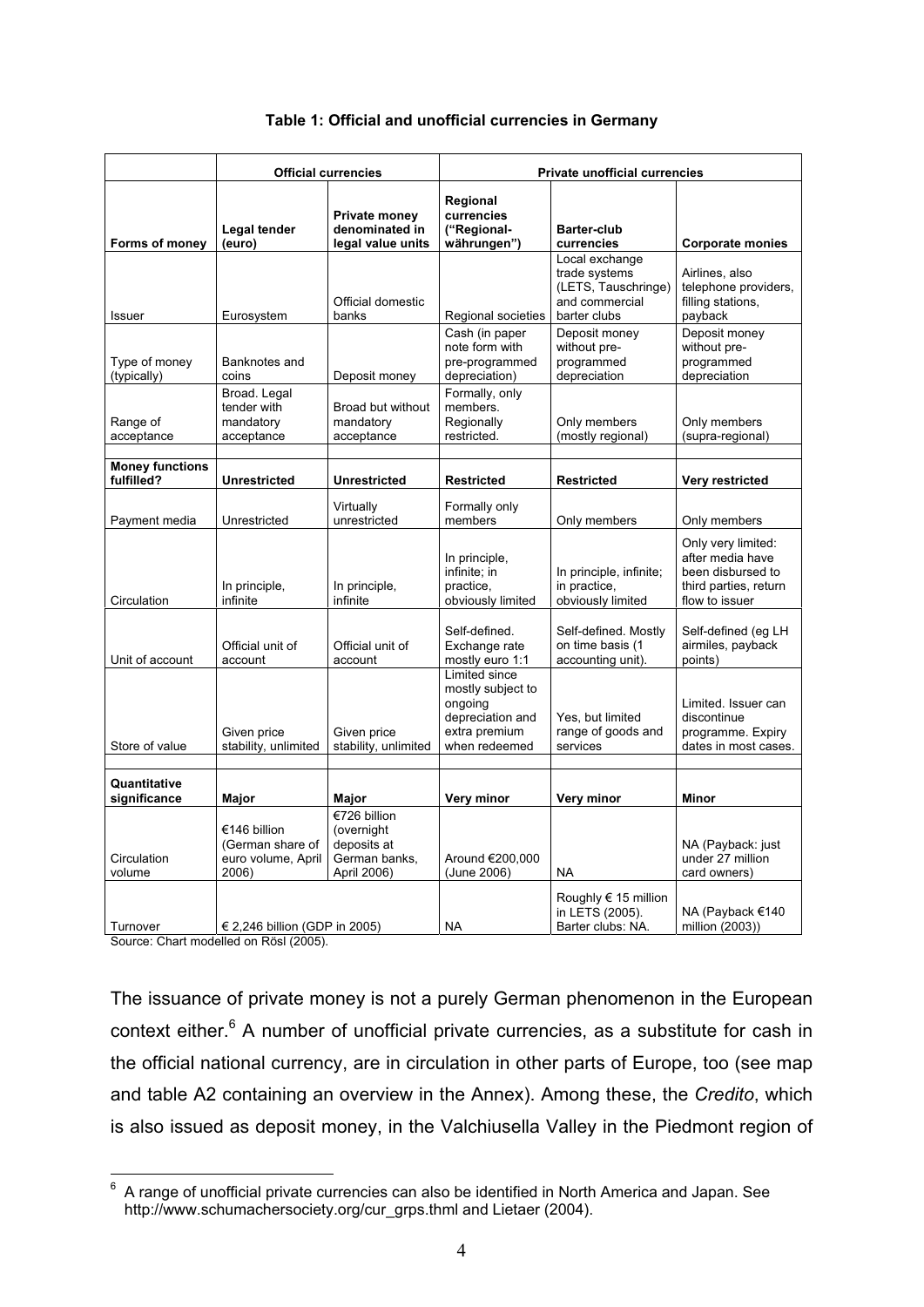northern Italy, appears to be the most successful. Its current value in circulation probably amounts to some €500,000, which is more than double that of all the German regional currencies combined. Moreover, the issuance of regional money in the United Kingdom, which is authorised, subject to limitations, by the state, shows that an "autonomous" volume of parallel currency in the order of several millions can be managed in stability policy terms.<sup>7</sup>

The parallel existence of various means of payment in a single economic area has already been studied in depth in the literature.<sup>8</sup> The papers on currency substitution generally highlight either the relative acceptance of the payment media as a transaction vehicle (dollarisation, euroisation) or – as in the portfolio-theoretical papers – the currencies' property as a store-of-value and speculation medium for guarding against asset losses in the event of changes in the exchange rate, and their implication for the domestic money demand. These studies, however, are based on the obvious assumption that none of the investigated currencies is "superior" to another in terms of all the characteristic properties that are generally ascribed to money, ie employed as a "genuine" substitute. As the following comments show, however, this criterion does not apply to the regional currencies (*Regionalwährungen*) in Germany since such local currencies perform worse in all respects with regard to fulfilling the traditional functions of money (medium of exchange, unit of account and store of value). The existence of regional currencies cannot therefore be explained with the customary models of currency substitution. Integrating such regional payment media into an appropriate theoretical model requires a comprehensive identification of the determinants of regional money demand.

<sup>7</sup> These are predominantly official pound sterling banknotes (GBP) with an autonomous design which some private banks are allowed to issue for historical reasons. The Bank of England controls the issuance of these regional banknotes indirectly since the vast majority of such notes have to be covered by special Bank of England banknotes which are intended solely for interbank transactions. The uncovered "autonomous" issuance volume probably amounts to around GDP 5 million (total volume of GBP banknotes in circulation in 2005 roughly GDP 35 billion). See http://www.scotbanks.org.uk.

http://www.scotbanks.org.uk.<br><sup>8</sup> For European countries, see Deutsche Bundesbank (1995), Müller (1999), Nielsen (2001) and Genberg (2004).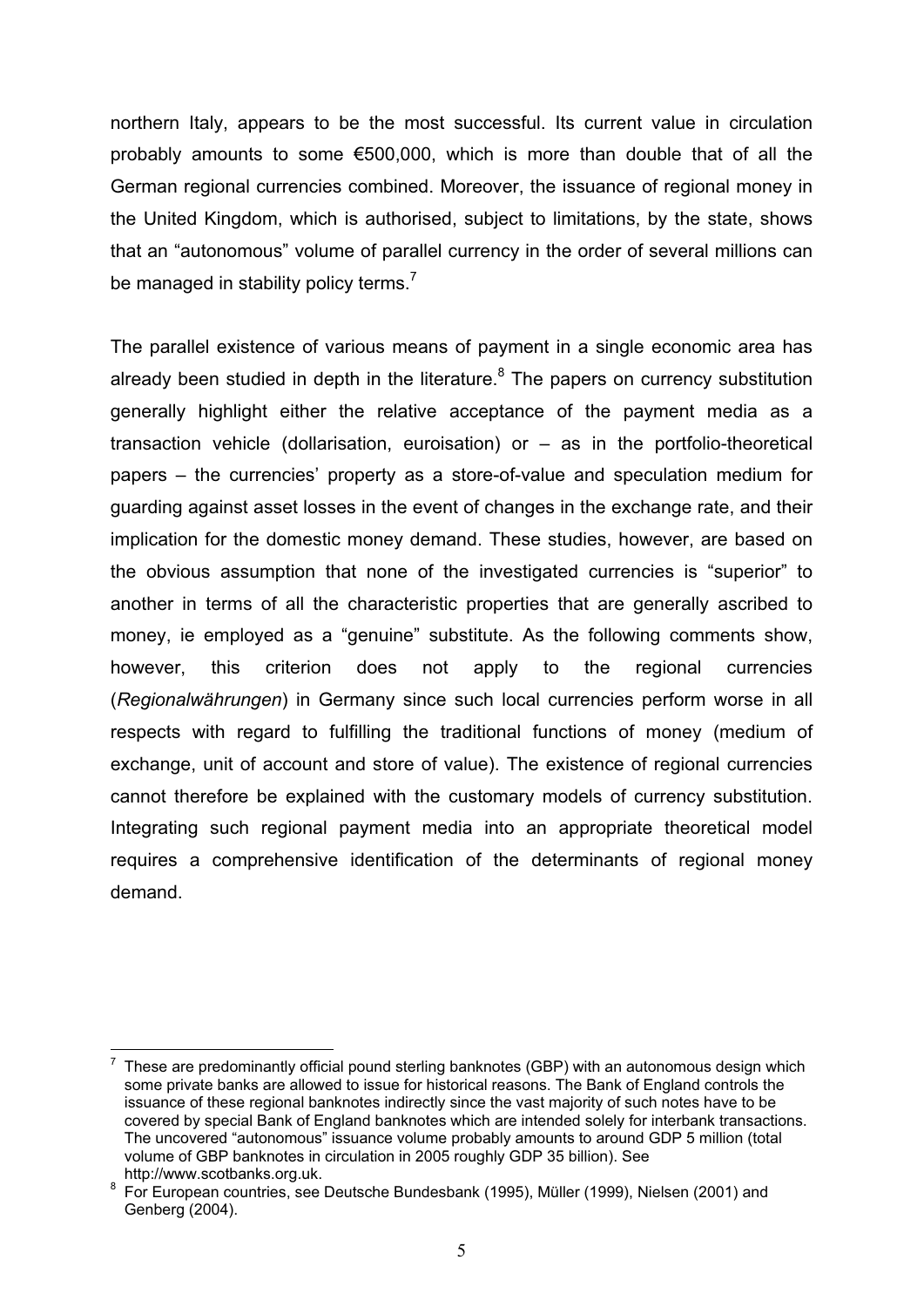#### **3 Objectives and strategies of the regional currency initiatives in Germany**

As already indicated in the overview, in terms of the principles on which they are conceived, the German regional currencies (*Regionalwährungen*) can be divided into two groups: regional currencies without intended depreciation and *Schwundgeld*. According to the statements of the regional currency initiatives, by issuing local payment media, both camps wish to strengthen the economy in their own region. As may be seen from Table A1 in the Annex, what is probably the sole regional currency in circulation in Germany so far that – like euro banknotes and coins – does not have a pre-programmed depreciation, the *Baptisttaler<sup>9</sup>* in Gröbenzell near Munich, has not achieved any significant degree of importance. With no more than 20 businesses still taking part, its failure was virtually already imminent half a year after the launch. For this reason, it may reasonably assumed that there are currently hardly any *Baptisttaler* still in circulation.<sup>10</sup> *Schwundgelder* are more prevalent, however. *Schwundgeld* (depreciative money), also known as *Schrumpfgeld* (shrinkage money) or *Freigeld* (free money) is designed to lose its value in accordance with time path that is known in advance. This is intended to overcome the design flaws in the prevailing monetary system, which, according to Silvio Gesell (1862-1930) – the German-Argentinian originator of the concept of *Schwundgeld* – present themselves as described below:<sup>11</sup>

In economies characterised by the division of labour, the producers (and thus, ultimately, the workers) manufacture goods which (almost) entirely exceed their own needs. As they cannot (and do not want to) consume all of the manufactured goods themselves, they are effectively compelled to offer their supply of goods permanently in the market. This is because storage does not make sense in the long term since the produced goods lose value as a result of rust, decay and spoilage. This continuous flow of goods carried to market "waits for" the demand of the final consumers, who acquire the goods in exchange for money. Now, if there is no longer sufficient money available as a medium of exchange (for reasons of savings,

 $\frac{9}{1}$  See Figure A1 in the Annex.

<sup>&</sup>lt;sup>11</sup> See Silvio Gesell (1949), p 181 ff and p 235 ff. Gesell himself speaks only of *Freigeld* since, as a pure medium of exchange, it liberates the demand for goods from the will of the money possessors. See Silvio Gesell (1949), p 208 and p 238. Gesell's initial ideas date back to as long ago as 1911 and were also published in English in 1929. See Gesell (1911, 1929).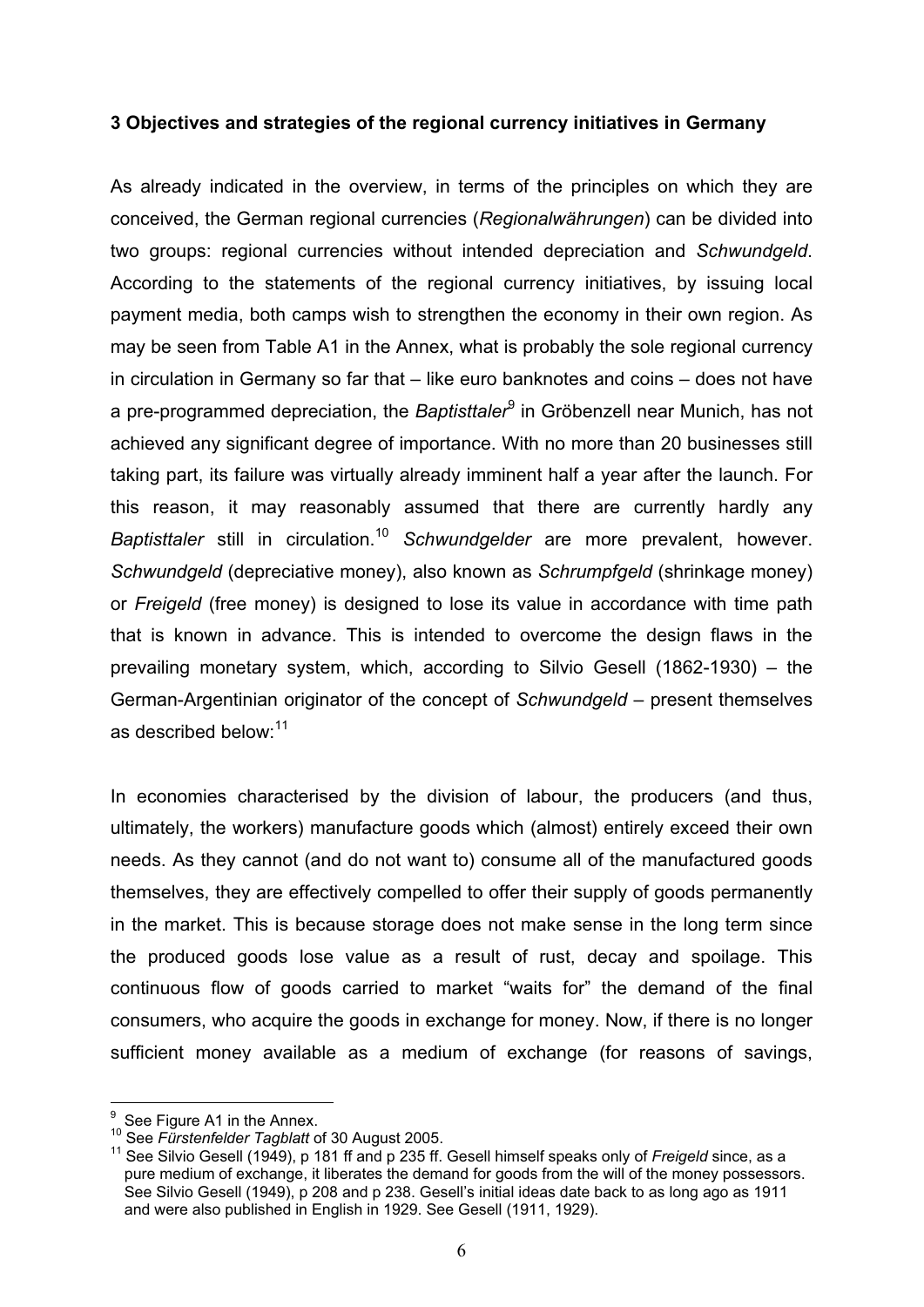speculation or hedging against crises), the circulation of money falters, the goods are stockpiled and spoil. In Gesell's view, a time-dependent charge should therefore be imposed on money in order to punish any use of money other than spending it in a way that affects demand. Moreover, this would also make it possible for the workers to reap the full benefits of value added that is due to them because it is they who have generated it. As money does not spoil, the savers (in Gesell's terminology, the "money possessors" or "capitalists") who do not consume their entire income immediately have a structural advantage over the workers who produce the goods. While the latter *have to* sell the goods they have produced owing to the threat of spoilage, the money possessors (capitalists) can decide whether to buy the goods or prefer to take their money to the bank and receive interest there. Ultimately, however, the interest received by the capitalists is, again, paid for by the workers since they are forced to borrow from the banks in order to procure the money that has been withdrawn from the economic process as a result of saving. Thus, according to Gesell, interest can be construed as an extra profit of the capitalists. This profit, he believes, should not be confused with a normal trading profit; instead, it is based on the material superiority of "imperishable" money over the perishable goods offered in the market and the money possessors' freedom of choice in employing their monetary resources for consumption or saving. The depreciation that is imposed by design on the money in circulation in the *Schwundgeld* concept, is intended to nullify this structural material advantage of money over perishable goods. This is claimed to remove the incentive for the capitalists to take their money to the bank. Instead, the money is used for purchases of goods, circulation is maintained, the workers' (goods possessors') demand for money at the banks declines, and the interest rate will consequently fall to zero. The workers will thus retain their full value added as they no longer have to make interest payments to the capitalists.

Compared with this traditional approach, the reasoning behind the *Schwundgeld* concept of the present-day issuers of regional currency is presented in less explicit terms. The most common criticism is the "augmentation of capitalists' money through interest and compound interest<sup>"12</sup>. Furthermore, the issuance of *Schwundgeld* is nowadays intended to realise regional economic, $13$  democratic, environmental and

<sup>&</sup>lt;sup>12</sup> Vgl. z.B. http://www.roland-regional.de/WARUM\_\_/warum\_\_.html.<br><sup>13</sup> This is in stark contrast to Gesell's original concept which favoured free trade. See Silvio Gesell (1949), p 242.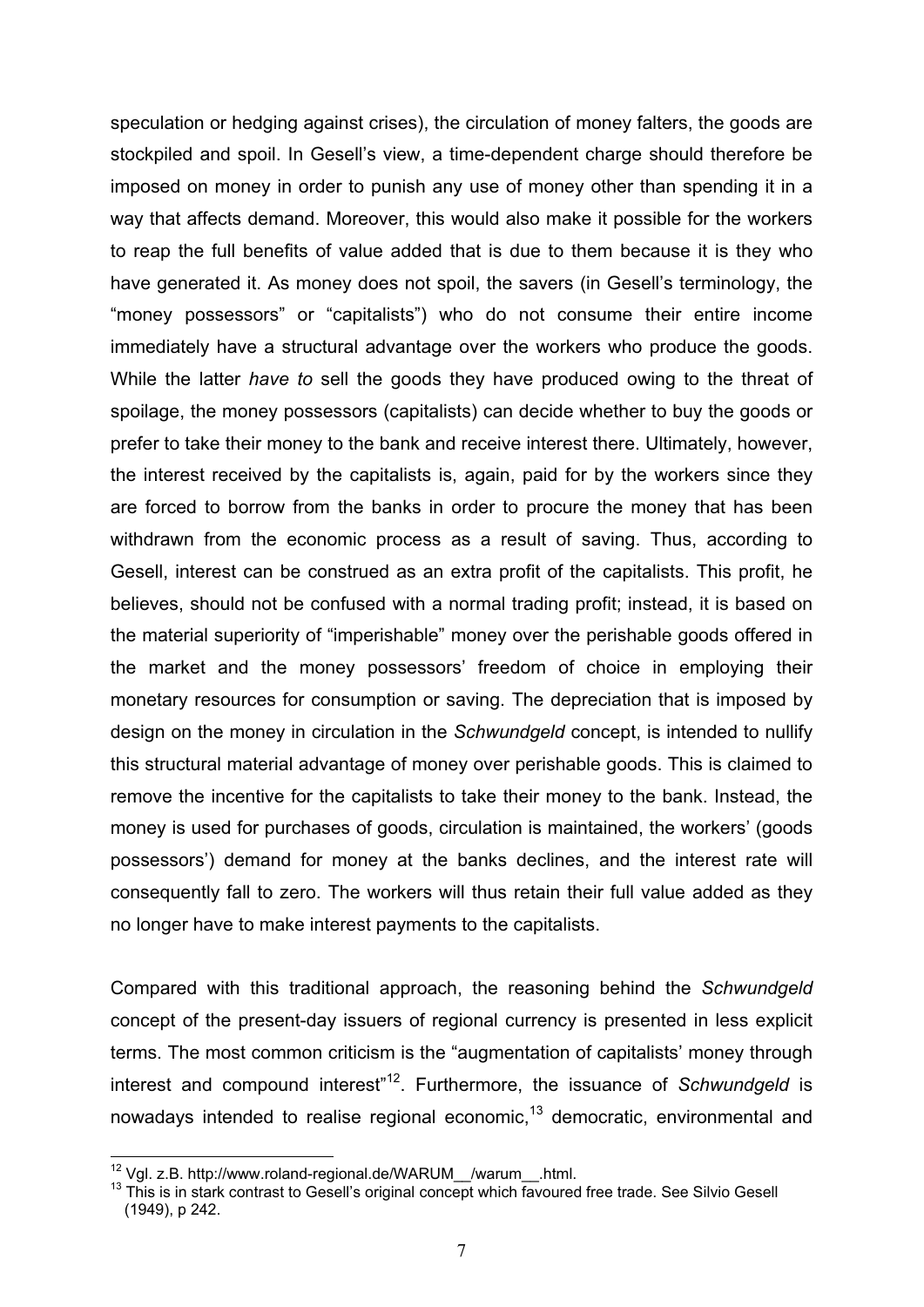social objectives.<sup>14</sup> For instance, demand for regional products is to be strengthened by the continuous disbursement of regional currencies that is induced by their depreciation, thus promoting the local economy. For this reason, the use of types of *Schwundgeld* is restricted solely to the region by allowing only local enterprises – but not supermarket chains and the like – to participate in the payment system. The intention behind this is to create a regional counterweight to globalisation, shorten distribution channels and stand up to the global allocation of capital that is guided mainly by yield considerations. The profits achieved from the issuance of regional money are to made available, at least in part, for social and ecological purposes. Support payments are also to be granted to a certain extent for local enterprises and business people. Decisions on this are taken perhaps by a currency council or by the members of the regional currency society by majority vote.

The imposition of a time-dependent user charge ("circulation safeguard") that is felt to be necessary is implemented in quite different ways (see Table A3 and Figures A2 to A4 in the Annex). The most widespread form in Germany at present is *Markengeld* ("stamp scrip"), which is typically brought into circulation in exchange for euro.<sup>15</sup> In this case, the owner of the currency notes has to attach small adhesive stamps to the note in order to ensure the validity of the payment medium for a certain period of time.<sup>16</sup> In addition, the charge for exchanging the notes back into new regional currency notes or euro that is due at the end of the notes' overall period in circulation is designed to encourage the notes' rapid disbursement. The stamp scrips typically lose 2% to 3% of their value per quarter. Their regular period of circulation is three months with an extension option for a total of one year. At this point, if not sooner, a further 5% of the nominal value becomes due when exchanging back into euro. As a rule, the notes, like the adhesive stamps, are financed against the sale of euro to the issuing body which either keeps them in safe custody or invests them in an overnight money account<sup>17</sup> bearing interest. By contrast, in the case of *Tabellengeld* ("table money"), the depreciation of the currency can be read directly from the note, either

<sup>&</sup>lt;sup>14</sup> See, for example, http://www.chiemgauer.info.<br><sup>15</sup> In the case of the *Sterntaler*, credits ("talents") gained for the performance of a service in the local LETS can be paid out in regional currency in some cases. In the case of the *Justus* in Giessen, which is now barely in circulation, some of the notes were distributed among the participating enterprises against a mutual promise of acceptance.<br><sup>16</sup> Gesell proposed a weekly von 1‰ depreciation of the notes' nominal value, which corresponds to a

<sup>52</sup> stamps being affixed per year and an annual loss of purchasing power of about 5%. See Gesell (1949), p 241. 17 The *Chiemgauer*, for example. See http://www.Chiemgauer.info.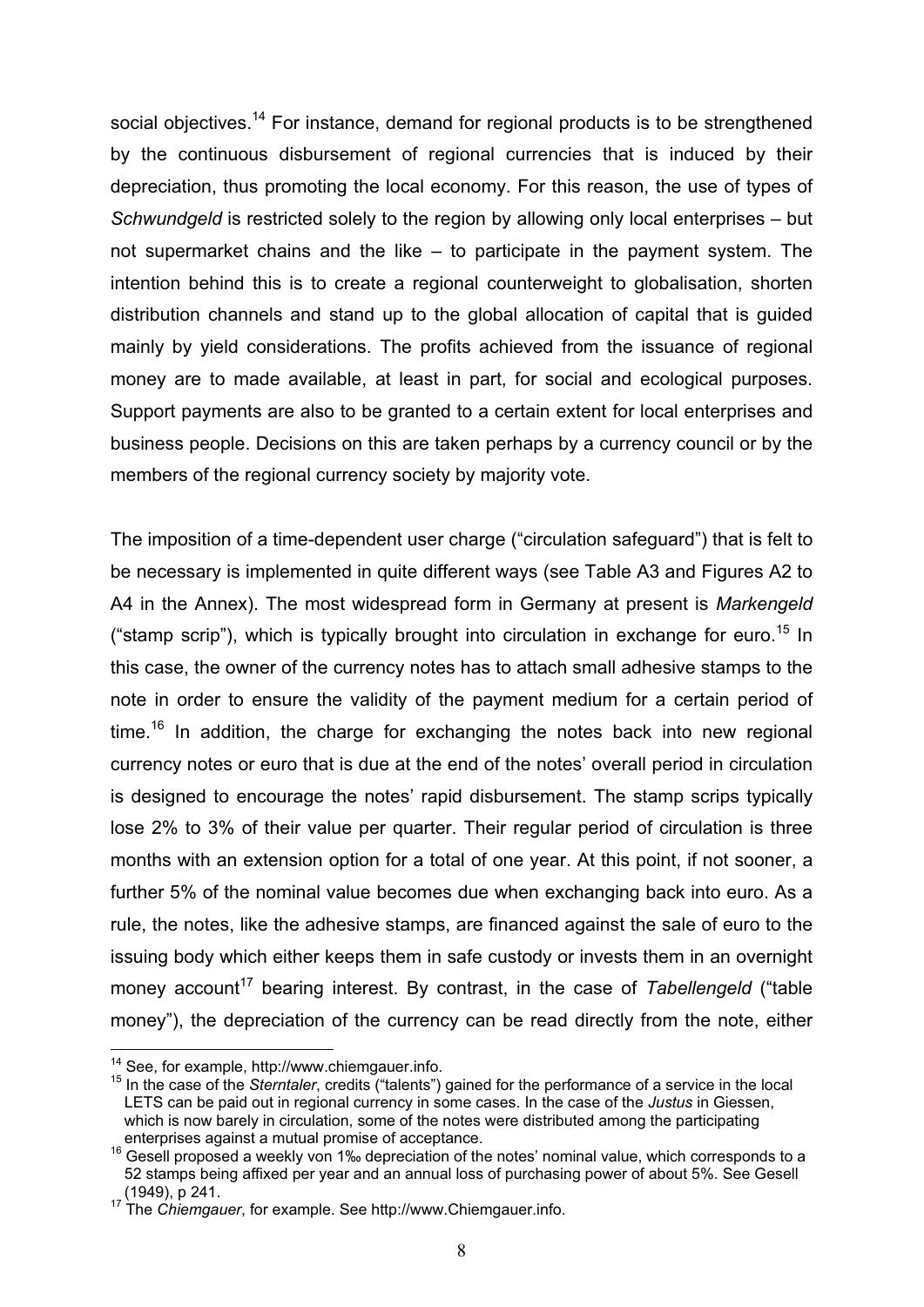from a table printed on the reverse or from a bar chart. Another, third variant of *Schwundgeld* issued in Germany is *Ablaufgeld* ("expiry money"). This does without an ongoing currency depreciation. Instead, the intention is to ensure the continuous disbursement of the regional currency solely by means of a limited period of validity for the notes (up to one year) combined with the disincentive of a charge for exchanging or redeeming the notes when they cease to be valid.

#### **4 Critical analysis of the** *Schwundgeld* **concept**

Below, an attempt will be made to examine how far the arguments of the *Schwundgeld* advocates are sustainable.

#### **4.1 Interest as the capitalists' extra profit?**

According to Gesell, interest is the extra profit of the money possessors (capitalists) originating from the material superiority of money compared with perishable goods, and the money possessors' desire to exploit this situation. If this process is placed in the context of money circulation, however, the person who has very recently been in possession of the goods (worker) then himself becomes the exploiter (capitalist) after the good has been sold since he now possesses the money. In the subsequent disbursement of the money, he is once again the one who is exploited and his contractual partner is the exploiter, and so on. Thus, seen from a macroeconomic perspective, the exploitation scenario collapses into a zero-sum game without net winners or losers and, for this reason, the assumed exploitation profit ultimately vanishes.

Moreover, Gesell's theory totally ignores the real economic dimension of interest, which is reflected in the real compensation of the capital donors for their restraint in consumption. Thus, going by all empirical findings, it is not a matter of indifference for money possessors – or, more precisely, savers – whether they consume part of their income now or only at a later date (savers' positive time-preference rate). How important this real determinant of interest rates is, however, is revealed by the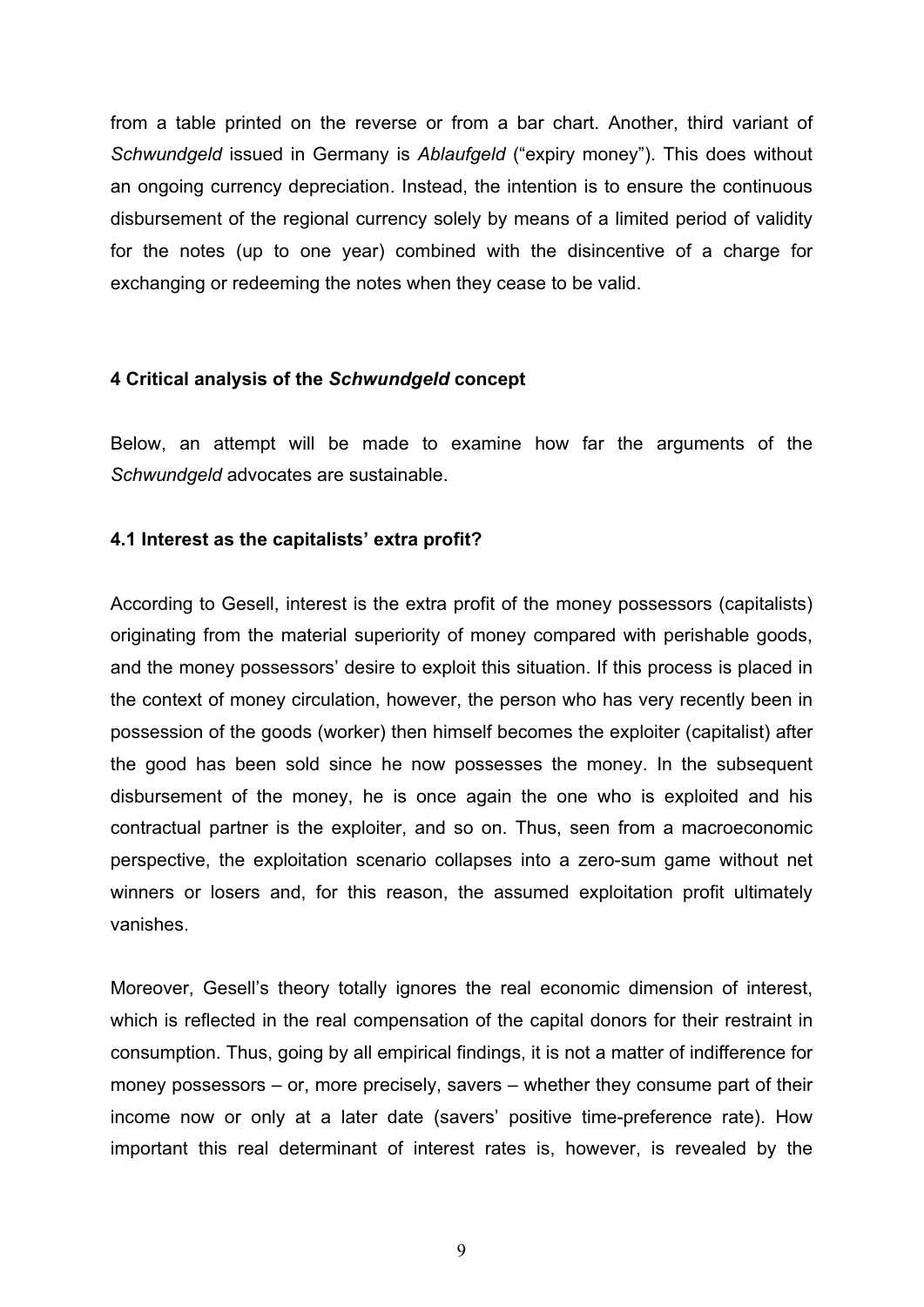example of a pre-money barter economy in which there is no money per se but nonetheless a rate of interest.<sup>18</sup>

### **4.2 Exogenous supply of goods?**

Furthermore, Gesell's equating of money possessors and capitalists, on the one hand, and goods possessors and workers, on the other, are misleading.<sup>19</sup> In this context, the linguistically necessary distinction between money possessors and savers would show up the inconsistencies in Gesell's argumentation just as quickly as would the required explicit consideration of the corporate sector. This is because, above all, the supply of goods in the national economy is by no means an exogenous flow which is fed autonomously from the division of labour and which occurs entirely without regard to profit and loss (*"ohne jede Rücksicht auf Gewinn und Verlust"*) 20 and is a matter divorced from the will of the possessors of goods (*"vom Willen der*  Warenbesitzer losgelöste Sache<sup>"</sup>)<sup>21</sup>. Rather, in reality, enterprises adapt endogenously to the changing conditions of demand in the product market.

# **4.3 Overcoming the demand gap by means of a higher velocity of circulation of money?**

Gesell's thinking on the hording of money holdings and the resulting adverse implications for macroeconomic demand has indeed been taken seriously in the literature.<sup>22</sup> Nevertheless, the relevance of this proposition should be placed in the context of an (at the very least, imminent) deflationary environment. For countries, such as Germany, which have been achieving stable prices or moderate rates of inflation for decades, a situation of this kind does not exist, however. In this instance, saving money is comparatively unprofitable as, first, the real value of the banknotes declines over time as a result of inflation (negative remuneration) and, second,

 $18$  Consider, for example, the situation in which a smith lends his plough to a farmer for a limited period of time and, as compensation, receives a sack of potatoes (from the harvest which, with the aid of the plough, has a comparatively higher yield) as the interest for having lent real capital in the form of

the plough. See also Issing (1993) and Färber (1997).<br><sup>19</sup> See, in particular, Gesell (1949), p 240.<br><sup>20</sup> Gesell (1949), p 191.<br><sup>21</sup> Gesell (1949), p 238.<br><sup>22</sup> See Gesell (1911) and (1949), p 191 f. In this instance, Gese the Keynesian theory that was not to be formulated until around 25 years later. This consequently ensured him a number of favourable comments from Keynes. See Keynes (1936), p 353 ff. Similar deliberations are also found in Fisher (1933).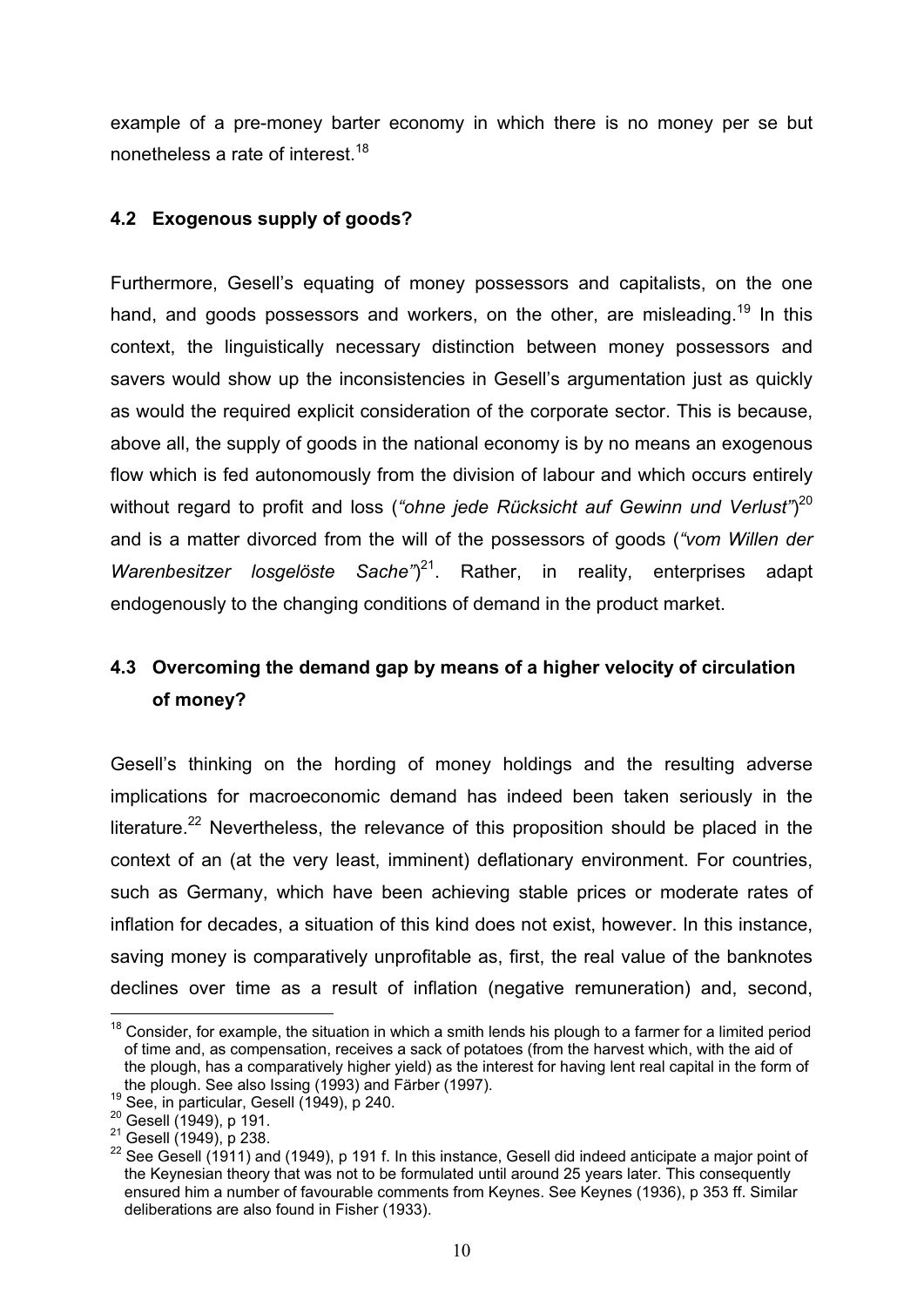households' and enterprises' bank deposits, which likewise count towards the money stock, generally offer no more than an adjustment for inflation (virtual real zero remuneration). Thus, as Figure 1 below shows, a saver who wishes to invest his resources for, say, ten years, can also invest in government bonds instead of bank deposits without thereby incurring a greater risk.<sup>23</sup> At all events, it is not possible to demonstrate a money-interest-induced demand gap for Germany.



**Figure 1: Comparison of the real remuneration of cash, bank deposits and government bonds** 

Source: author

But even if a demand gap were to arise in the product market as a result of hording money (whether for saving, precautionary or speculative purposes), the imposition of a constant rate of depreciation on the money holdings to combat money hording has to be seen in critical terms. This is because a continuous increase in the overall demand for money (product of the money stock and the velocity of circulation) cannot be achieved in this way. The velocity of circulation of money does indeed increase in such a *Schwundgeld* system – as will be shown explicitly in the context of a modeltheoretical approach<sup>24</sup> – but the matching volume of the money stock decreases

<sup>&</sup>lt;sup>23</sup> The interest rate differential is thus essentially due to the liquidity premium.<br><sup>24</sup> See comments in Chapter 6, especially pages 23 and 26.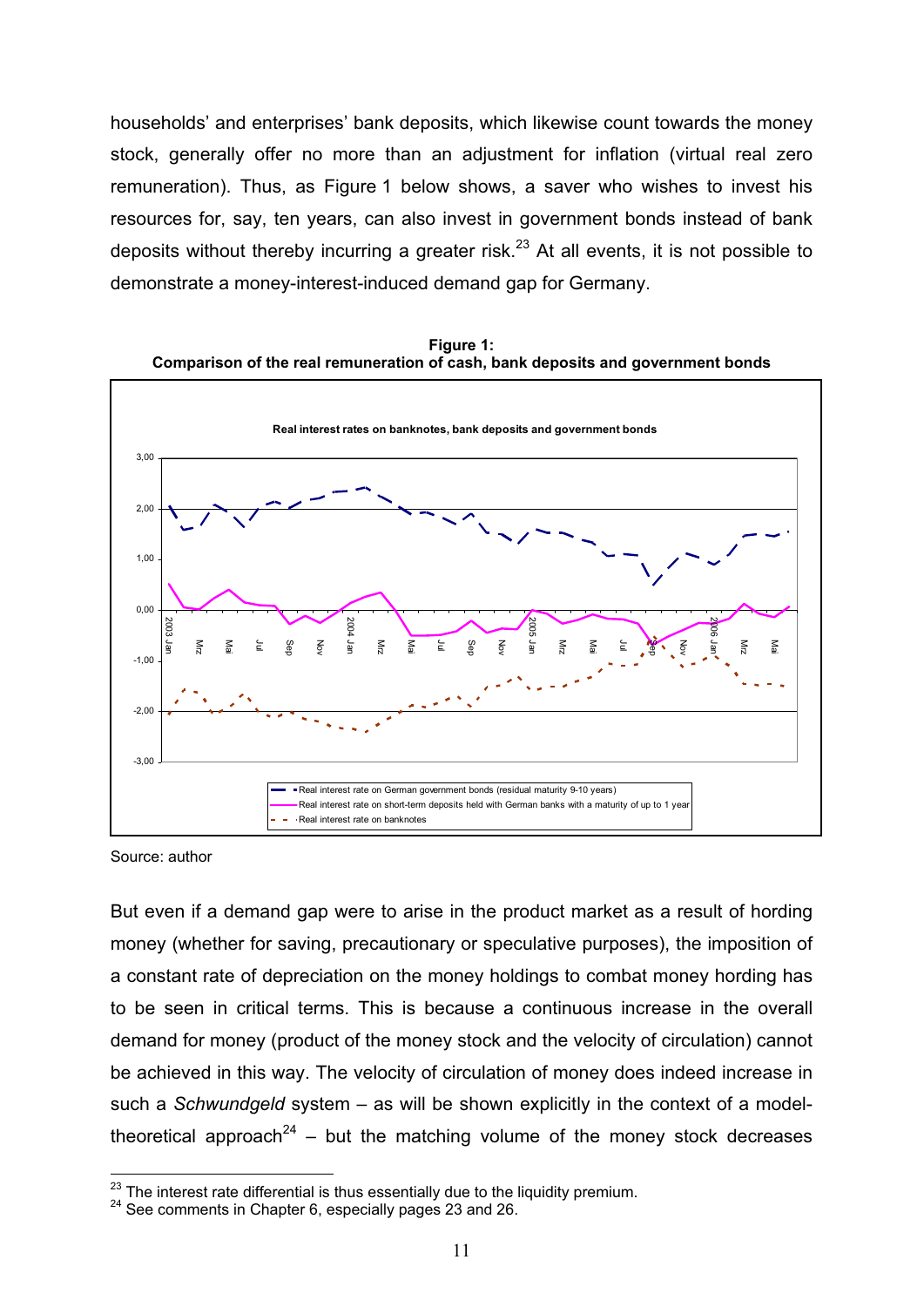owing to the comparatively high costs of holding money, which means that no continuously stimulating overall effect on the demand for goods is to be expected. This would happen only if, much like the financing of government spending programmes by means of an inflationary expansion of the money stock, the depreciation-induced loss of purchasing power were not to be anticipated by the money holders. $25$  The extensive empirical evidence shows, however, that this assumption is not tenable.<sup>26</sup>

# **4.4 Promoting the region by artificially binding purchasing power at the local level?**

Besides using *Schwundgeld* to combat the design flaws of the prevailing monetary system, the issuance of regional currency is designed to strengthen the local economy by confining the use of such payment media to the region in order to bind purchasing power artificially at the local level.<sup>27</sup> A system of this kind, which ultimately aims at regional insulation – if it exists for any length of time at all – impedes cross-regional trade without which a region cannot go on developing. Moreover, insulation causes not only self-inflicted harm but also harms potential trading partners, who are likewise deprived of growth opportunities. The economic reason for this is that both sides forgo a supra-regional division of labour that is geared to comparative advantages as well as integrated sales markets which have a larger volume than the sum of the individual regional markets.<sup>28</sup>

Furthermore, donations of a part of the regional bank profits that are granted to local enterprises (sole proprietors) and cultural initiatives help, at best, in the short term. Experience has shown that, in the long run, such subsidies are not an appropriate instrument for strengthening lacking competitiveness against the market forces. In any case, it remains incomprehensible why such payments, if they are needed, are not granted straightaway in euro. At least this would then save the higher transaction costs of using the parallel currency.

 $25$  See also Läufer (2003). For the discussion of various expectation formation hypotheses, see Sargent (1993) and Evans/Honkapohja (2001).<br><sup>26</sup> See, for example, Muth (1961), Lucas (1972), Sargent/Wallace (1975) and Schöler (1985).<br><sup>27</sup> See, for example, Kennedy/Lietaer (2004).<br><sup>28</sup> See also Harper (1948), p 141, wh

War II..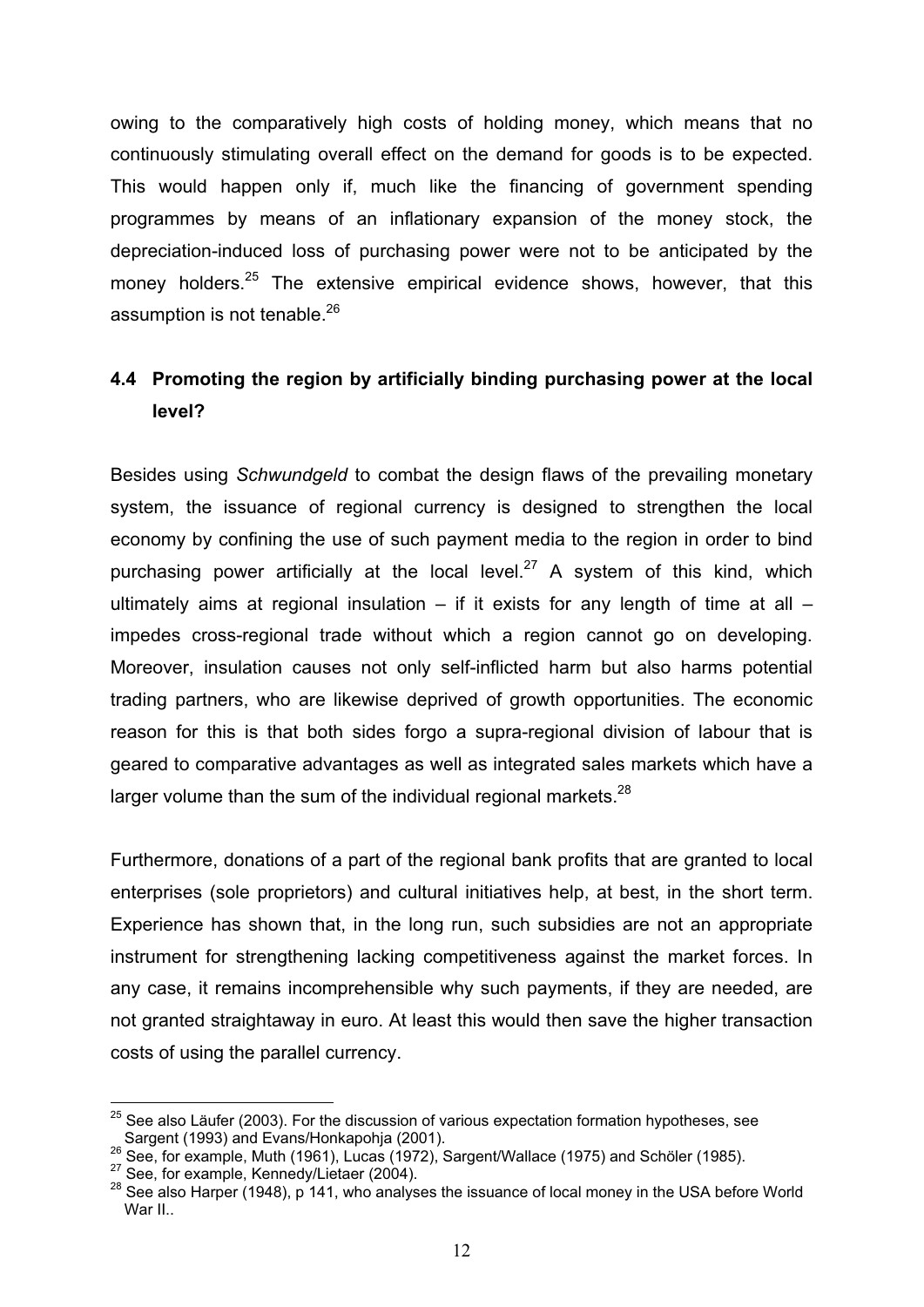The possibility that the regional currencies generate a certain advertising effect for the region cannot be rule out, however. This is not an inherent monetary characteristic of such local payment media, however, but instead due to the curiosity value of a new form of dedicated regional currency in an age of advancing globalisation of the monetary system.

#### **4.5 Issuance of a "social" money?**

The desire to use regional currency to achieve social objectives is to realised precisely the opportunity of donating part of the earnings from *Schwundgeld* issuance to non-commercial bodies. We leave as an open question whether social cohesion in the community can really be strengthened in this way. At all events, *Schwundgeld* is very expensive for money possessors compared with normal non-depreciation-bound money, which, in itself, calls into question the social character of such currencies. It is, above all, the issuing regional bank<sup>29</sup> that benefits from the *Schwundgeld* system. In terms of the appropriation of profits, the regional currency societies, as a rule (see Table A3 in the Annex), only state that they donate 3% of the nominal value of their issued notes to non-commercial institutions. This is quite a lost measured by the 5% redemption charge (extra premium) due at the end of the notes' period of circulation. First and foremost in the case of stamp scrip, however, most of the regional bank's earnings are achieved though the sale of adhesive stamps (generally, 8% of the nominal value per year) and investing the euros received in interest-bearing overnight deposit accounts (currently around 2% annually). The total earnings per year therefore add up to roughly  $(5\% + 8\% + 2\% = 15\%$  of the nominal value of the regional currency notes in circulation. Let us assume that 13 percentage points of this actually have to be spent on printing costs and that the regional bank does not retain any hidden profits. Would it not be more reasonable from a social point of view to use the obvious willingness to donate on the part of the regional currency holders more efficiently than for financing printing costs?

 $29$  See Appendix 2 on the regional bank profit in the Annex p 47.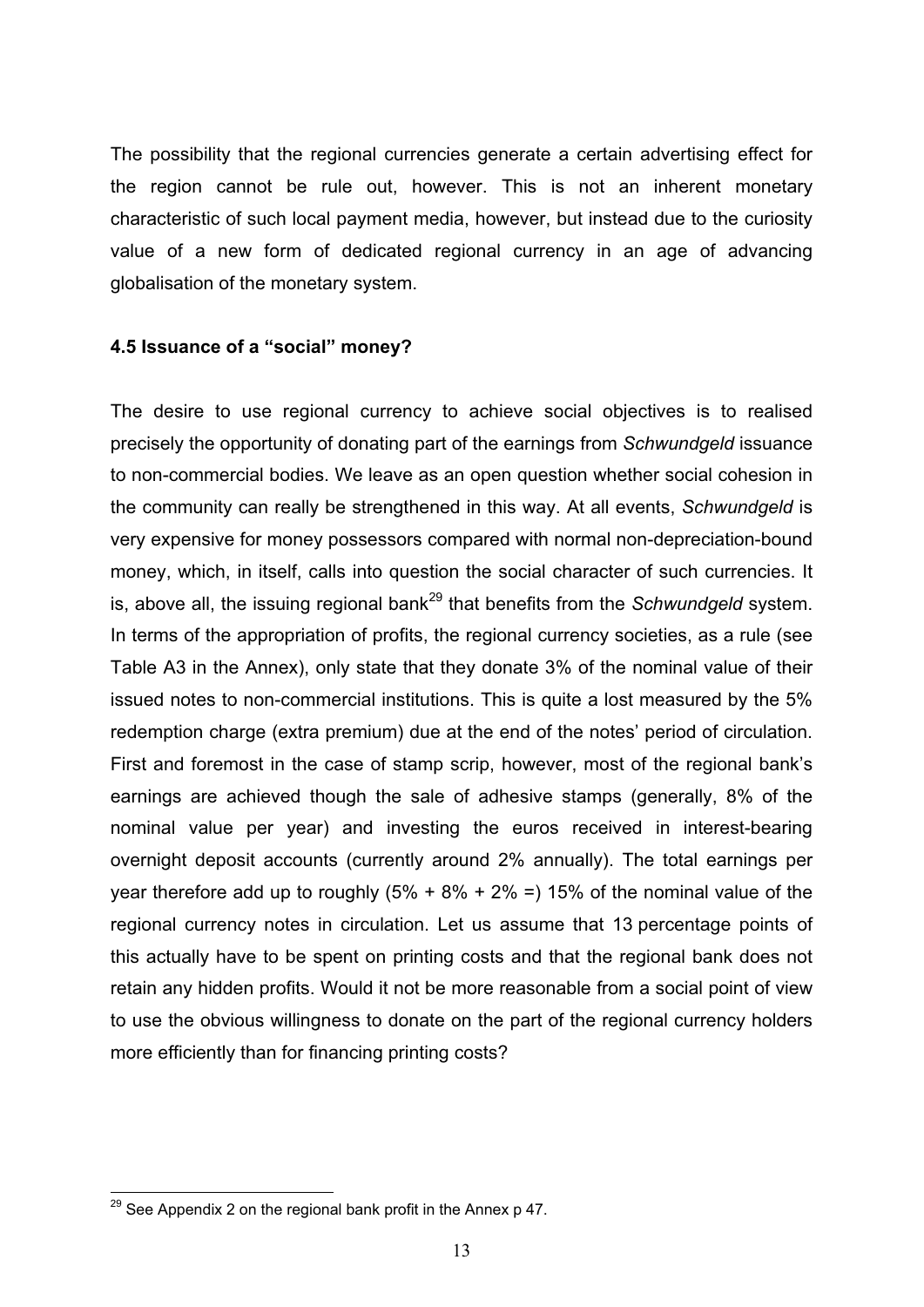# **5 Determinants of the demand for regional money and assessment of future developments**

The comments made so far have shown that the regional currencies in circulation in Germany at the present time are very expensive – not least owing to fact that they are conceived (almost exclusively) as *Schwundgeld*. This raises the question of why such local payment media are used at all in the first place. The obvious assumption that this is due to general scepticism concerning the euro does not, in any case, come into consideration. Although the surveys of the European Commission show an overall decline in approval of the euro within the euro area since 2002, it is precisely Germany where the initially critical attitude to the new single currency has now receded, while, in parallel with this, the number of regional currencies has steadily increased.

|      | <b>Approval of</b><br>euro area as a<br>whole | Disapproval of<br>the euro in the $ $ the euro in the $ $ Approval of<br>euro area as a<br>whole | the euro in<br>Germany | Disapproval of<br>the euro in<br>Germany | Number of<br>regional<br>currencies in<br>Germany |
|------|-----------------------------------------------|--------------------------------------------------------------------------------------------------|------------------------|------------------------------------------|---------------------------------------------------|
| 2001 |                                               | -                                                                                                |                        |                                          |                                                   |
| 2002 | 54%                                           | 32%                                                                                              | 39%                    | 52%                                      |                                                   |
| 2003 | 52%                                           | 36%                                                                                              | 42%                    | 52%                                      |                                                   |
| 2004 | 53%                                           | 36%                                                                                              | 41%                    | 50%                                      | 10                                                |
| 2005 | 51%                                           | 39%                                                                                              | 47%                    | 48%                                      | 15                                                |

**Table 2: Approval of the euro and the development of regional currencies** 

Source: European Commission (2005, 2004, 2003, 2002), author's own research.

Rather, the reasons underlying the demand for regional currency are likely to consist more in its curiosity value in an age when the monetary system is becoming increasingly internationalised and in the regional currency holders' belief that they are promoting the regional economy by using local money. Furthermore, these currencies provide those that hold them with the opportunity to demonstrate their loyalty to the region and thereby take a stand against globalisation (*"Geld der Anti-Globalisierer*" **[Currency of the globalisation opponents]**<sup>30</sup>). According to research undertaken by *Süddeutsche Zeitung*, it is, at least, always the same people (*"immer die gleichen*") who pay in regional currencies.<sup>31</sup> The donation to local social institutions and associations associated with purchasing the regional currencies is

<sup>30</sup> *Die Zeit* of 5 August 2004. 31 *Süddeutsche Zeitung* vom 9.6.2005.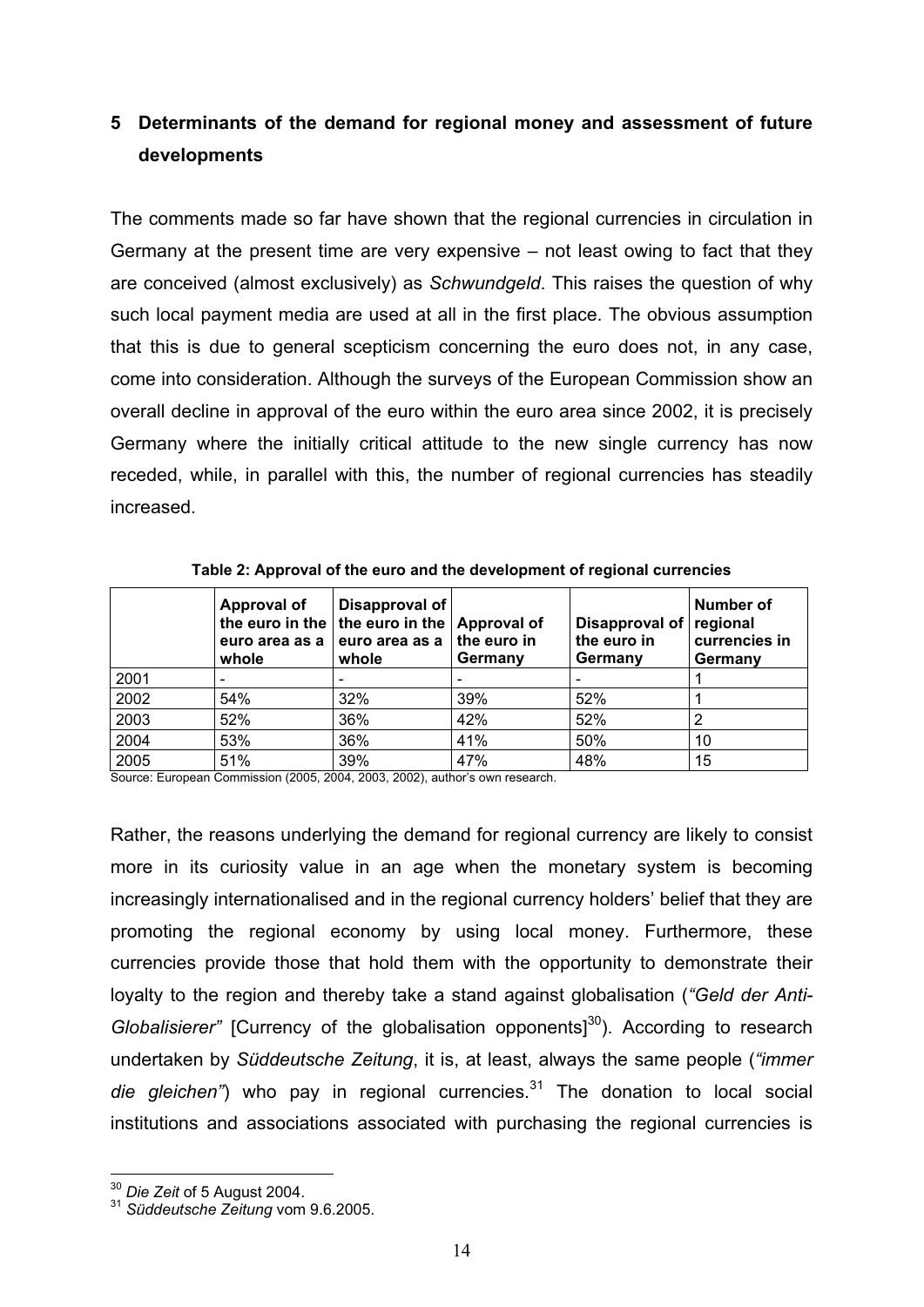also likely to represent a certain gain in prestige for the money holders. In contrast to other forms of donation (donation parties, for instance) where the participants pay not only for the excessively expensive product itself but also "buy" the attention of others, in the case of regional currencies the currency holders can decide themselves when and where they receive such perceived social recognition by paying in regional currency. The willingness to pay for such regional currency appears to be more pronounced precisely in regions with low unemployment rates, where the "luxury" of *Schwundgeld* is evidently more readily affordable than in structurally weaker areas of the country.



**Table 3: Unemployment rates in areas with regional currencies<sup>1</sup>**

1 Relative to all members in the labour force in the relevant reporting population of the *Bundesagentur für Arbeit* [Federal Employment Agency]. Data November 2004 as the majority of regional currencies were created in that year. Source: *Bundesagentur für Arbeit*.

It cannot be ruled out that the users of *Schwundgeld* are, at least in some cases, unaware of their relatively high money holding costs. They are perhaps advised by the issuers that depreciation costs can easily be avoided by quickly spending the money again, and enterprises are promised higher sales and profits on account of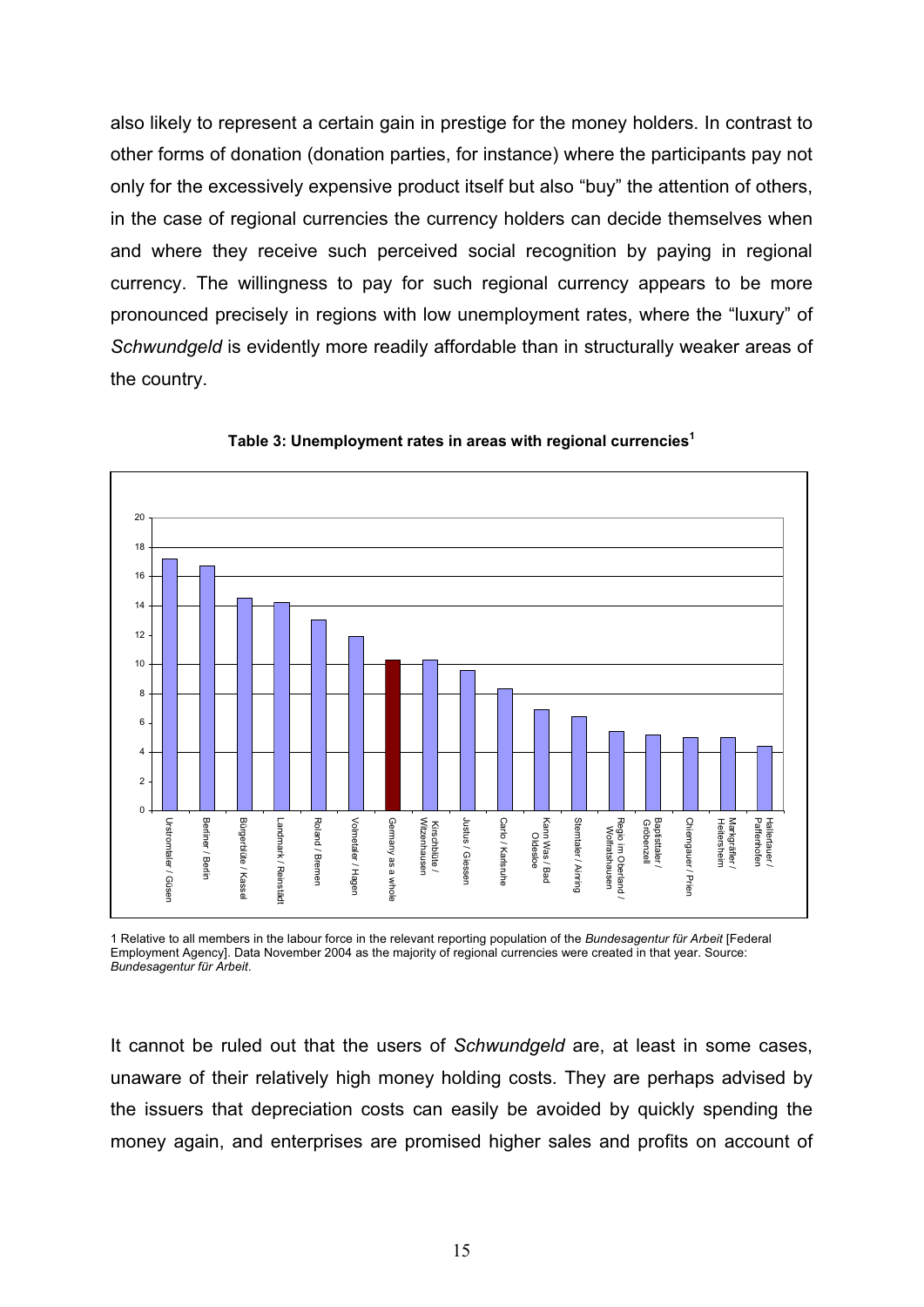the depreciation-induced rapid circulation of such currency.<sup>32</sup> It should be remembered in this context that, as in every "snowball" system, it is the last in the chain who pays the bill. Overall, it may be safely assumed that the costs of *Schwundgeld* will be given ever greater consideration in the currency holders' calculations, the larger the volume of *Schwundgeld* in circulation becomes. Seen in that light, it is precisely the loss of the currency's value that will ultimately place a severe limitation on the potential expansion of these local payment media. $^{33}$ 

Nevertheless, as long as the stock of regional currency held by any particular individual does not grow to a substantial magnitude, it is quite conceivable that such costs will be borne gladly by some people if only on account of the fun of having paid for once in local currency.<sup>34</sup> Admittedly, the losses for the individual remain quite limited in absolute terms, even though they are still very expensive as a percentage of the nominal value. But even if the German regional currency initiatives conceal the high money holding costs through marketing, the regionally restricted usability of the regional currencies and, possibly, emerging doubts about the soundness of the regional banks alone are likely to prevent an economically disturbing widespread presence of such payment media.

Even so, it cannot be ruled out that the sheer number of regional currency projects will show a distinct increase in the near future. In all probability, this will not bring about any change to the only marginal significance of regional currencies at the macroeconomic level, however. Such a conclusion is permitted by a comparison with the local exchange trade systems, LETS, which have existed in Germany since the early 1990s. As is shown in the chart below, much like the regional currency societies, their number initially rose rapidly after a certain start-up phase. As time went on, however, they gradually grew at a slower pace. However, despite the now almost nationwide presence of such bartering associations (see the map in the

 $32$  In Chapter 6, a model theory is used to show that the introduction of Schwundgeld cannot, however, continuously increase the aggregate demand for money.<br>
<sup>33</sup> See also Harper (1948), Timberlake (1987) and Godschalk (2001).<br>
<sup>34</sup> This probably applies to tourists in particular. It is therefore not surprising that it is p

alpine upland that regional currencies, the *Chiemgauer* and the *Sterntaler*, with a value of several tens of thousands of euro are in circulation. Regional currencies are also of interest to collectors.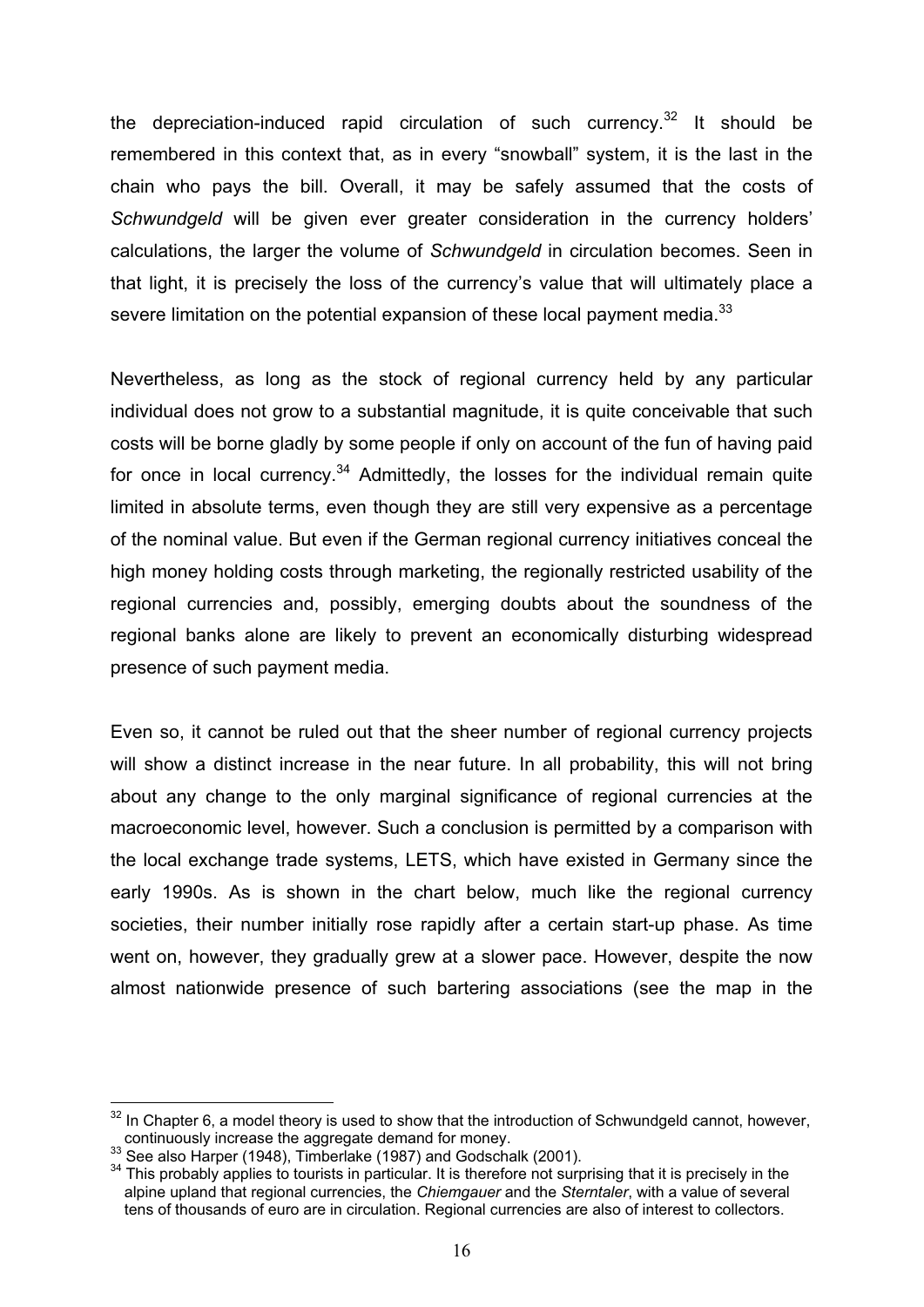Annex), the value added in these associations is rather modest in macroeconomic terms. It is unlikely to be much more than  $€15$  million per year.<sup>35</sup>



**Figure 2: Establishment of local exchange trade systems in Germany** 

Source: author. Analysis based on available microdata of 278 non-commercial bartering associations.

 $35$  These calculation should be understood as no more than a very rough assessment, see Rösl (2005). In the United Kingdom, there are likewise around 400 non-commercial bartering associations (local exchange trade systems, LETS) with, on average, roughly 85 members and a trading volume of about GBP 70 per capita and per year or GBP 2.1 million per year respectively. See Seyfang (2000), p 228.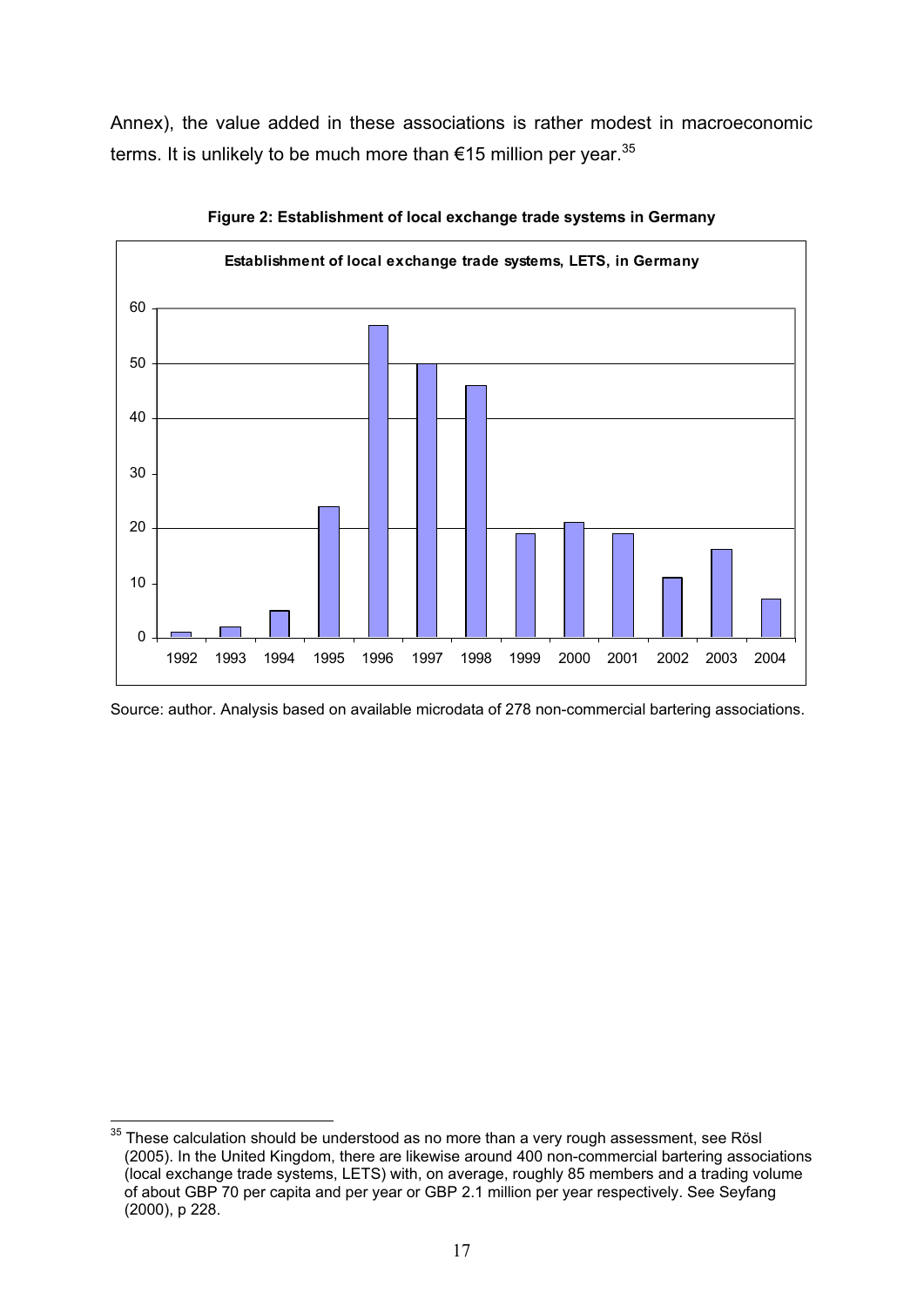#### **6 Calculation of the welfare losses in the issuance of** *Schwundgeld*

The comments above have shown that the conceptual underpinning of *Schwundgeld* as traditionally formulated by Gesell is, in itself, highly flawed. The arguments advanced to suggest that *Schwundgeld* aids the local economy are not persuasive either. At all events, holding regional currency is very expensive. The financing of regional bank earnings are not the sole costs which holders of *Schwundgeld* have to bear, however. This will be shown by the following comments on the social welfare costs which are incurred – much like the loss of purchasing power due to inflation – in the process of *Schwundgeld* being issued.<sup>36</sup> The chosen analytical framework will be a utility-theoretical approach which expands the familiar Sidrauski model<sup>37</sup> to include a depreciation rate on the nominal money holdings. This will make it possible to show not only how the demand for money holdings as well as the velocity of circulation of money change as a result of an increase in the depreciation rate, but also to compute the costs that would be incurred if all currency in circulation in Germany were to be reorganised on a *Schwundgeld* basis. Subsequently, these issues will be analysed within the context of a "parallel money" approach incorporating both legal tender and *Schwundgeld*.

#### **6.1 Sidrauski model with monetary depreciation in continuous time**

Let the starting point be a representative household that maximises its discounted lifetime utility  $(W)$ : 38

(1) 
$$
W = \int_0^\infty u(c_t, m_t) e^{-\theta t} dt
$$

Let  $\theta$  be the discounting rate (time preference rate) and

$$
u_t = u(c_t, m_t)
$$

<sup>&</sup>lt;sup>36</sup> The author wishes to express his gratitude to Karl-Heinz Tödter for his valuable comments.<br><sup>37</sup> See Sidrauski (1967).<br><sup>38</sup> See further Sidrauski (1967), Blanchard and Fischer (1989), Engels (2004). The simplifying

assumption of an infinite household lifetime does not play a crucial part in the following results as it does not affect the first three first-order conditions.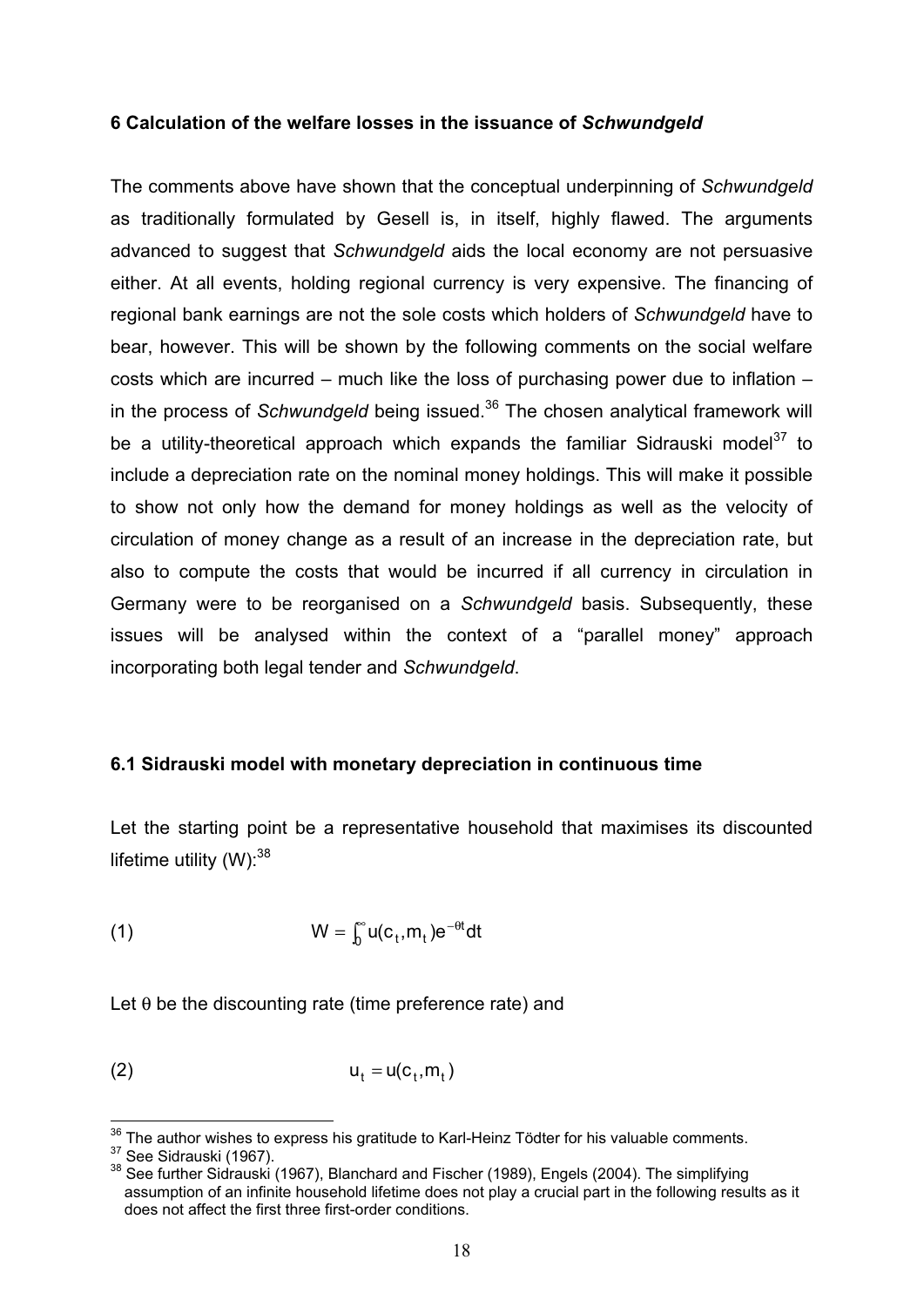a strict concave utility function of the households comprising real per capita consumption  $(c_t)$  as well as the real per capita money holdings  $(m_t)$ .<sup>39</sup> The household possesses real assets  $(A_t)$  in the form of real capital  $(K_t)$  and in the form of money  $(M<sub>t</sub>)$  deflated by the price level  $(P<sub>t</sub>)$ :

$$
A_t = K_t + \frac{M_t}{P_t}
$$

It draw its real income from labour  $(w_tN_t)$ , capital  $(r_tK_t)$ , and lump-sum transfer income, which is not allocated to a specific use, received from the government<sup>40</sup> ( $X<sub>t</sub>$ ):

(4) 
$$
C_t + \frac{dA_t}{dt} + \sigma_t \frac{M_t}{P_t} = w_t N_t + r_t K_t + X_t
$$

where  $w_t$  stands for the real wage rate,  $N_t$  for the number of household members,  $r_t$ for the return on capital and  $K_t$  for the real capital stock.<sup>41</sup> This income is used for consumption  $C<sub>t</sub>$  and for financing the devaluation of the real money holdings due to the (nominal) depreciation rate  $\sigma_t$ . A surplus (deficit) increases (decreases) the households' assets ( $dA_t/dt$ ). Written as real per capita variables, the budget restriction is thus

(5) 
$$
c_t + \frac{dA_t}{dt} \frac{1}{N_t} + \sigma_t m_t = w_t + r_t k_t + x_t
$$

where  $c_t = C_t / N_t$ ,  $k = K_t / N_t$ ,  $m_t = (M_t / P_t) / N_t$  und  $x_t = X_t / N_t$ .

#### The real change in assets

 $39$  For the incorporation of money into the utility function, see Patinkin (1965), Sidrauski (1967),

Feenstra (1986).<br><sup>40</sup> This corresponds to the recycling of seigniorage from money issuance (including transfer of real

resources to the money producers owing to the intended depreciation of nominal money holdings). 41 To keep the argumentation as simple as possible, let the interest rate below be exogenous. It can be demonstrated that endogenising the interest rates (by introducing a production function) does not substantially alter the model. For similar reasons, depreciations of the capital stock are not taken into consideration either.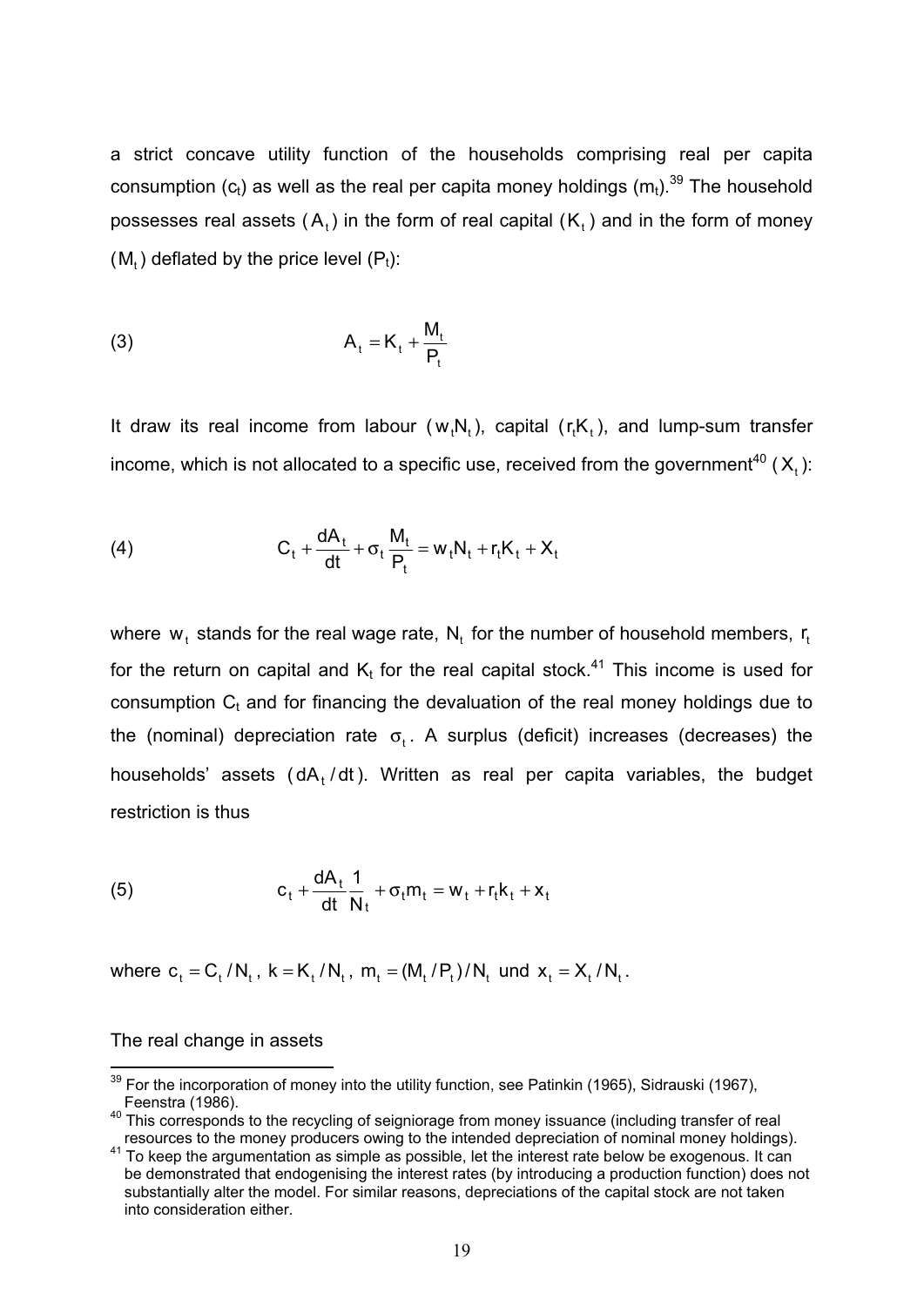(6) 
$$
\frac{dA_t}{dt} = \frac{dK_t}{dt} + \frac{dM_t}{dt} \frac{1}{P_t}
$$

per capita of the household is

(7) 
$$
\frac{dA_t}{dt}\frac{1}{N_t} = \frac{dK_t}{dt}\frac{1}{N_t} + \frac{dM_t}{dt}\frac{1}{P_tN_t}.
$$

If the growth rate of the household or, given a fixed number of households, the growth rate of the population is denoted as  $n_t = (dN_t/dt)/N_t$  and the inflation rate as  $\pi_t$ , this may be written as

(8) 
$$
\frac{dA_t}{dt} \frac{1}{N_t} = \frac{dk_t}{dt} + n_t k_t + \frac{dm_t}{dt} + \pi_t m_t + n_t m_t
$$

The budget restriction (5) may thus also be expressed as

(9) 
$$
c_{t} + \frac{dk_{t}}{dt} + n_{t}k_{t} + \frac{dm_{t}}{dt} + \pi_{t}m_{t} + n_{t}m_{t} + \sigma_{t}m_{t} = w_{t} + r_{t}k_{t} + x_{t}
$$

or, using the real per capita assets  $(a = k + m, or da = dk + dm)$ , written as a differential equation

(10) 
$$
\frac{da_t}{dt} = [(r_t - n_t)a_t + w_t + x_t] - [c_t + (r_t + \pi_t + \sigma_t)m_t]
$$

The change in the real per capita assets is composed of the household's income (from capital income (r-n)a, labour income w and Transfers x) and aggregate consumption. Aggregate consumption consists of the consumption of goods (c) and the consumption of money services, where  $(r + \pi + \sigma)$  are the user costs of money. These, in turn, are composed of the forgone nominal interest rate  $(r + \pi)$  incurred by holding money instead of capital, and the depreciation rate of money  $(\sigma)$ .

Moreover, at the beginning of the period, real per capita assets are to assume an arbitrary (not necessarily positive) value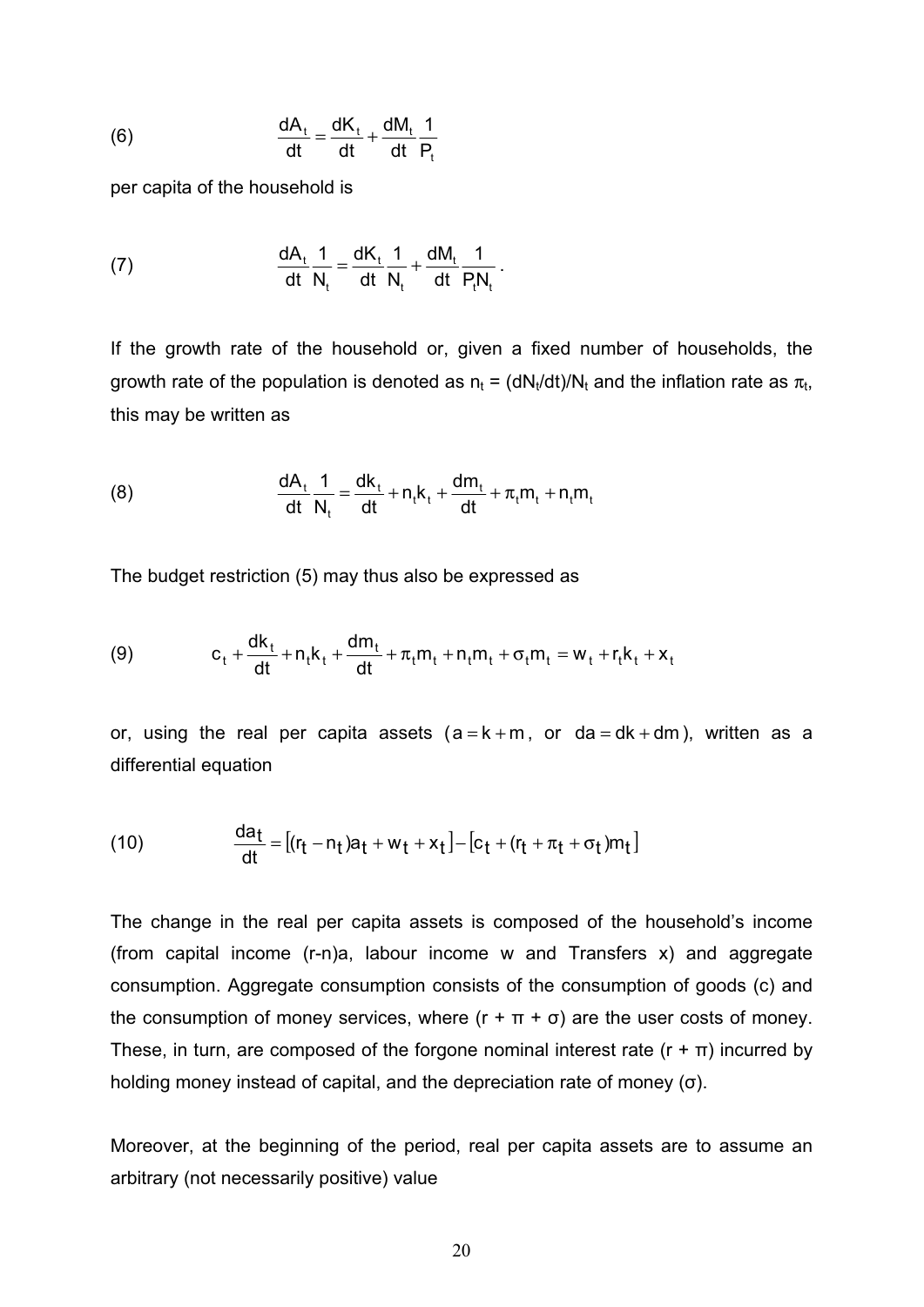(11) 
$$
a(0) = a_0
$$
,

and at the "end" of the planning horizon they are not to assume a negative value:<sup>42</sup>

(12) 
$$
\lim_{t \to \infty} \left[ a(t) e^{-\theta t} \right] \ge 0
$$

The Hamilton equation associated with the maximisation problem is

(13) 
$$
H = \{u(c,m) + \lambda [[(r-n)a + w + x] - [c + (r + \pi + \sigma)m]]\}e^{-\theta t}
$$

with the time index t being omitted, unless absolutely necessary, to simplify the notation. The first-order conditions for a maximum for<sup>43</sup>

$$
(14.1) \t\t\t uC(c,m) = \lambda
$$

$$
(14.2) \t\t\t um(c,m) = \lambda(r + \pi + \sigma)
$$

(14.3.) 
$$
\frac{d\lambda}{dt} = \theta \lambda - (r - n)\lambda
$$

(14.4) 
$$
\lim_{t \to \infty} \left[ a \lambda e^{-\theta t} \right] = 0
$$

In general, the marginal utility of goods consumption and the marginal utility of money services consumption are functions of c and m. The first two conditions may be summarised as

(15) 
$$
\frac{u_m}{u_c} = r + \pi + \sigma
$$

<sup>&</sup>lt;sup>42</sup> This is known as the no-Ponzi-game condition, which ensures that the representative households has no debts "at the end".

 $^{43}$  For the derivation, see Pontryagin et al (1962), Barro and Sala-i-Martin (2004), Chiang and Wainwright (2005).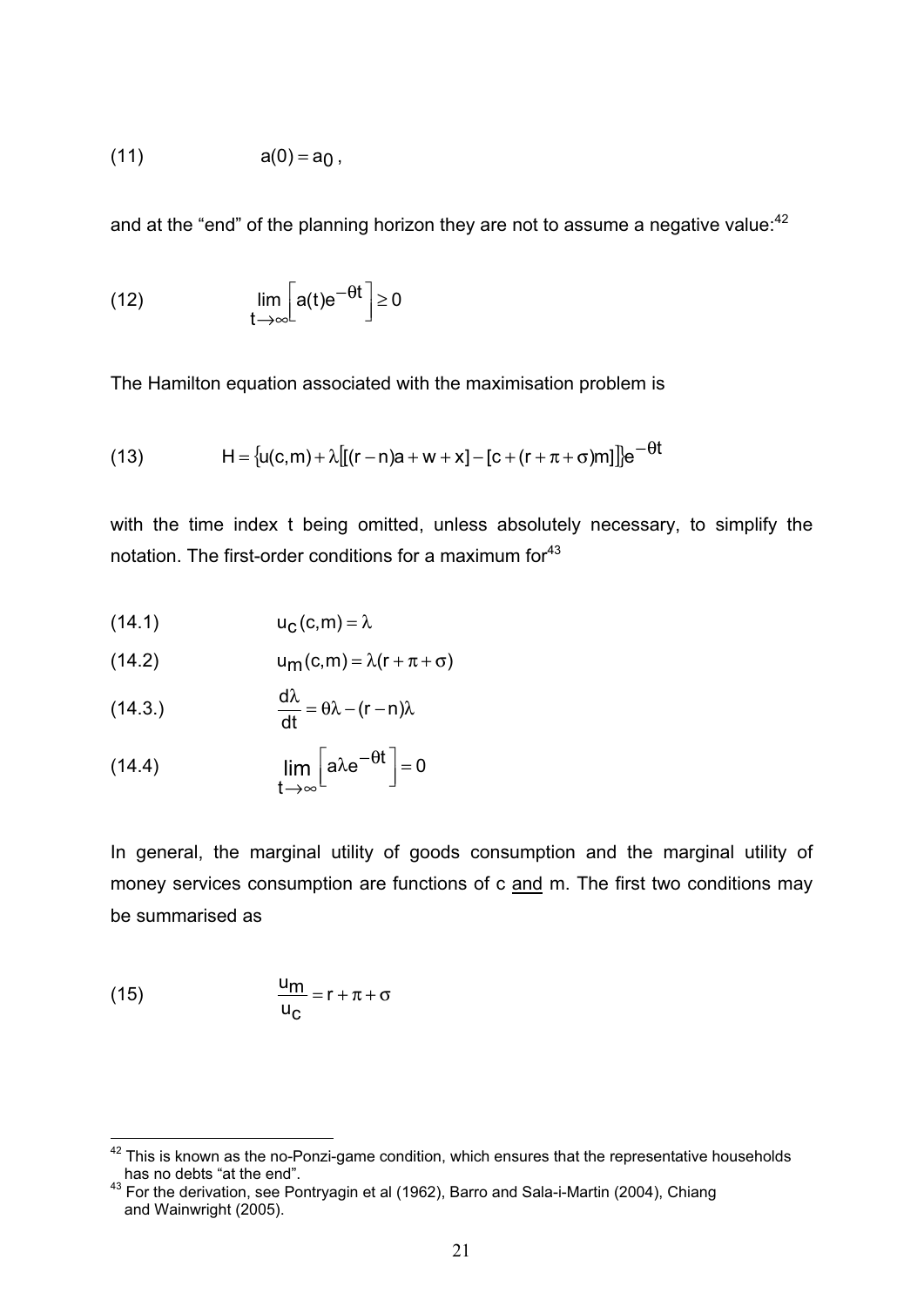In the optimum, the marginal substitution rate between real money holdings and consumption thus corresponds to the utility costs of money. Also, the optimality conditions (14.1) and (14.3) produce the familiar Keynes-Ramsey rule

(16) 
$$
\frac{du_c/dt}{u_c} = n + \theta - r,
$$

according to which the utility-maximising household always selects its consumption plan over time so that the marginal rate of the substitution of consumption  $\phi(c)$ between two points in time always matches the marginal rate of transformation. As an equivalent, (16) may therefore also be expressed as the optimal growth path for consumption:<sup>44</sup>

(17) 
$$
\frac{dc/dt}{c} = \phi(c) \cdot [r - \theta - n]
$$

Finally, the transversality condition  $(14.4)$  may be interpreted – in a somewhat simplified manner – to mean that, optimally, the utility-maximising household will have entirely consumed its assets at the "end" of its planning horizon.<sup>45</sup>

In a long-term steady state  $d\lambda/dt = 0$ , which means that, from (14.3), there follows the modified golden rule<sup>46</sup>

$$
(18) \t\t\t r = \theta + n
$$

ie the real rate of interest corresponds to the sum of the discounting rate and population growth rate. As in the traditional Ramsey and Sidrauski model, this outcome is independent of the growth rate of the money stock, ie money is "superneutral" in the long term. Furthermore, Equation (18) shows that, in the long

<sup>44</sup> Blanchard and Fischer (1989), p 40.<br><sup>45</sup> Strictly speaking, this does not have to be the case, however. For example, even with positive final assets ( $a_{\infty} > 0$ ) the transversality condition would not be violated, ie if the present value of the

marginal utility of these final assets is zero ( $\lambda_{\infty} \cdot e^{-\theta \cdot \infty} = 0$ ). In other words, assets that lie in the very distant future do not generate any additional utility in the present.

 $46$  The golden rule itself is the condition  $r = n$  which maximises steady-state per capita consumption. Blanchard and Fischer (1989), p 45.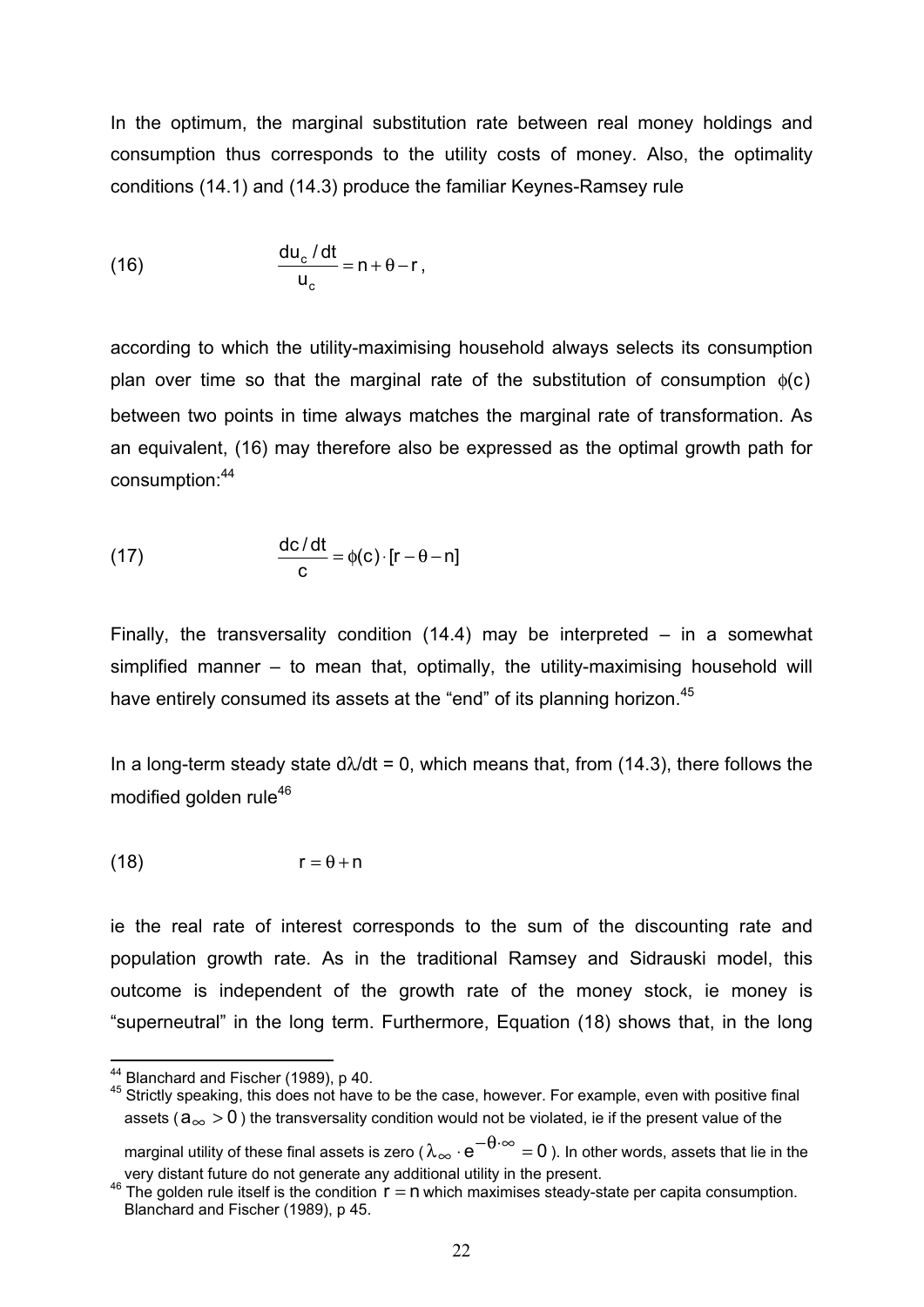run, the optimal consumption plan is independent of the depreciation rate  $\sigma$ . The ongoing stimulation of aggregate demand by means of increasing the depreciation rate, which the supporters of *Schwundgeld* or *Freigeld* theory hope for, thus proves to be unsustainable.

In a long-term steady state, the change in the real per capita money stock is also equal to zero ( $dm/dt = (\mu - \pi - n) \cdot m = 0$ ). This, in turn, implies that the steady-state inflation rate is determined by the growth rate of the money stock  $\mu$  (adjusted for population growth n):

$$
\pi = \mu - n
$$

Inflation, in this model framework, is therefore a purely monetary phenomenon in the long term. If is furthermore assumed that if the marginal costs of printing money are (approximately) zero, then the following applies in a steady state to the private marginal utility of money (u<sub>m</sub> =  $0 = \lambda(r + \pi + \sigma)$ ) in (14.2):

$$
(20.1) \qquad \qquad -\pi = r + \sigma
$$

or, as an equivalent,

$$
(20.2) \qquad \qquad -\sigma = r + \pi
$$

This is a generalisation of the Friedmann rule, expanded to include the depreciation rate  $\sigma$ , according to which – given the absence of monetary depreciation ( $\sigma$  = 0) – the deflation rate should correspond to the real interest rate  $(-\pi = r)$  or the nominal interest rate should be zero  $(r + \pi = 0)^{47}$  The idea behind this is that the money holders, owing to the positive opportunity costs of money holding, aim for a money holding which is suboptimal in welfare theory terms as it is too low. This can be demonstrated in a graph using the following simple linear money demand.

<sup>&</sup>lt;sup>47</sup> See Friedman (1969).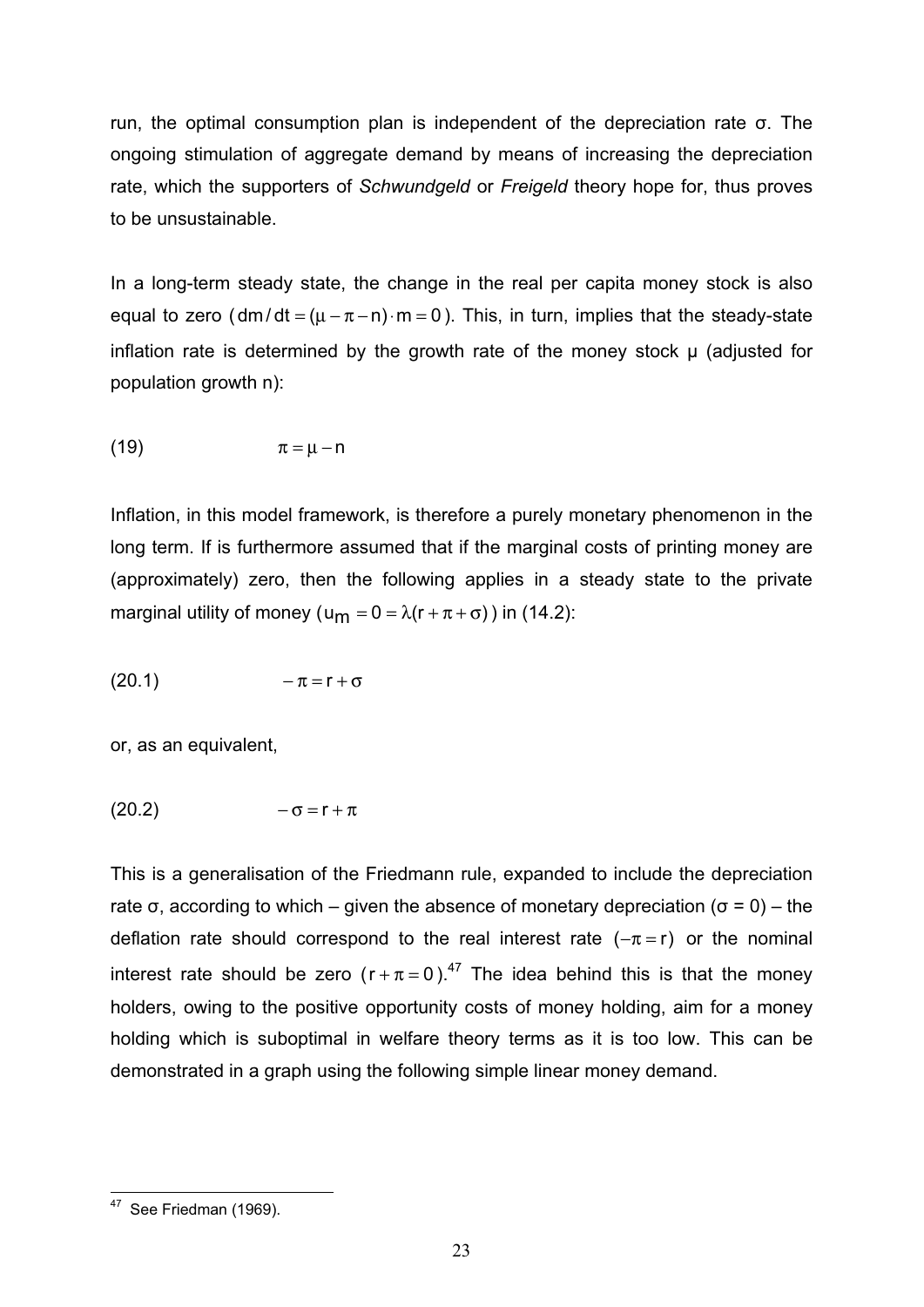

**Figure 3: Welfare costs of suboptimal money holding** 

Let us begin the analysis in a setting of stable prices ( $\pi = 0$ ), let the real interest rate be zero  $(r = 0)$  and the payment medium should initially not be subject to any nominal monetary depreciation ( $\sigma = 0$ ). We also want to regard the marginal costs of printing money as negligibly small. In this case, from the point of view of the money holders, the "price of money holding" (measured by the opportunity costs) is likewise equal to zero, and they will therefore demand the money stock  $m_0$ . Let us now assume that the real rate of interest rises to a positive value. Since the money holders now forgo the remuneration of alternative investments, they will restrict their money demand until the marginal costs of money holding again correspond to the marginal utility of money holding. The consumer surplus,<sup>48</sup> which could previously be achieved in the area  $m_0$ D0, is now reduced to the triangle ADG. However, as this decline is not fully offset by a matching increase in the producer surplus (from zero to  $m_1AG0$ ), there remains a net welfare (dead weight) loss in the triangle  $m_0Am_1$ . The welfare loss is even greater given inflation ( $\pi$  > 0) or the introduction of a positive depreciation rate ( $\sigma > 0$ ) in the trapezia m<sub>1</sub>ABm<sub>2</sub> and m<sub>2</sub>BCm<sub>3</sub>. This shows that, in

 $48$  On the concept of consumption surplus as a measure of welfare, see Bailey (1956), Fischer (1981), Tödter and Ziebarth (1997), and the textbook account in Bofinger, Reischle und Schächter (1996), p 76 ff.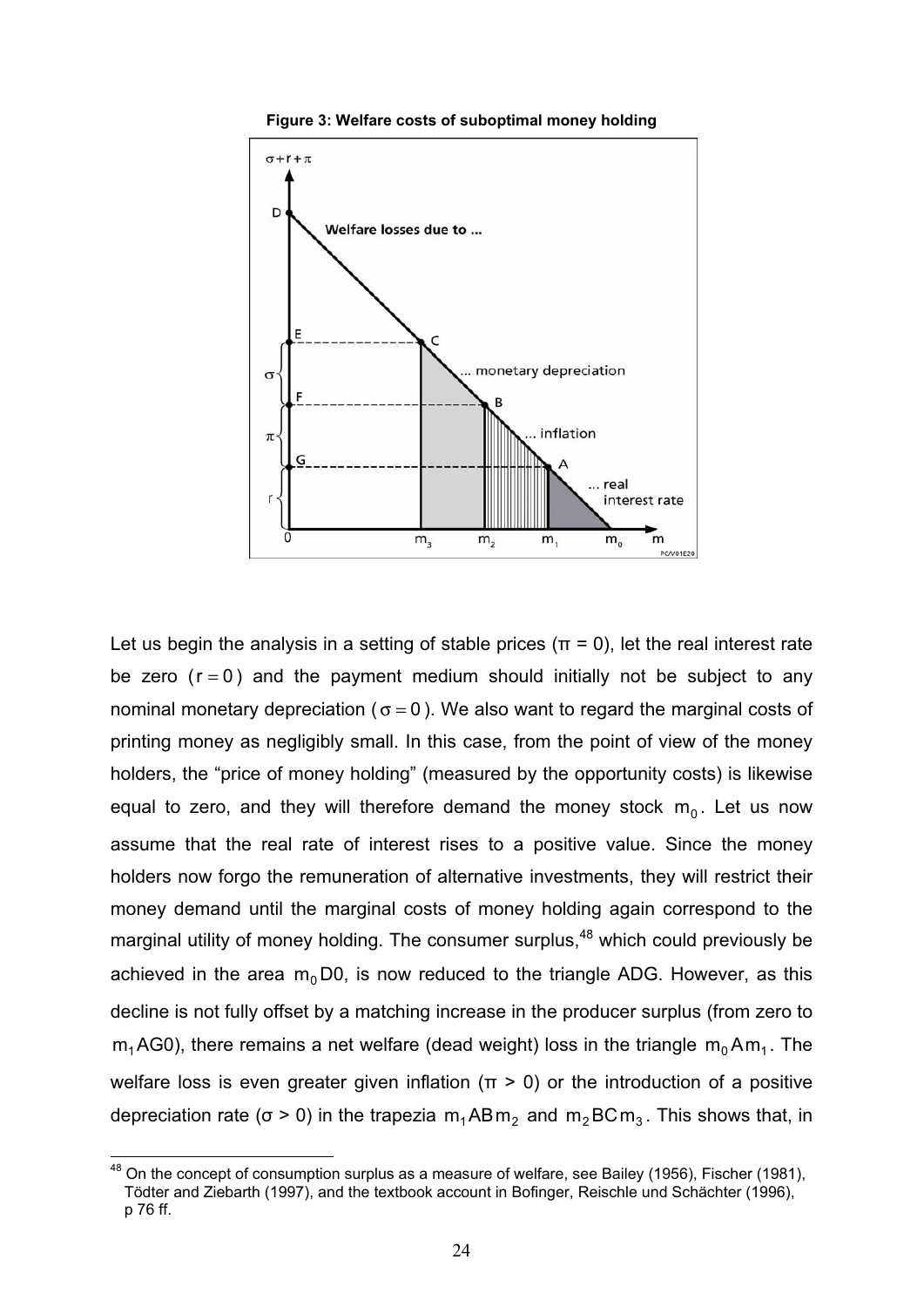utility theory terms, the costs of *Schwundgeld* are to be treated in precisely the same way as the welfare costs of inflation and real opportunity costs.

In order to offset this loss of welfare, the central banks has two parameters of action. It can either, as shown in (20.1), use a matching supply of money (19) to bring about a rate of deflation equivalent to the sum of the real rate of interest and the depreciation arte or it can generate a negative depreciation rate at the same level as the nominal interest rates. In other words, it would – the exact opposite of what Gesell calls for – ultimately *pay* a *positive* rate of interest on money holding. A linear combination of deflation rate and (negative) depreciation rate would also be conceivable, however.

# **6.2 Estimation of the inflation-equivalent welfare costs of a pure** *Schwundgeld* **system**

To estimate the welfare costs of *Schwundgeld*, a concrete utility function is needed. In the simplest case, this could be a utility function of the Cobb-Douglas type.

$$
(21) \t\t u = c \delta_m 1 - \delta
$$

Thus, from both the initial first-order conditions, there follows the demand function for real money holdings:

(22) 
$$
m = \frac{1 - \delta}{\delta} \frac{c}{r + \pi + \sigma}
$$

The real money demand is therefore proportional to consumption and in inverse proportion to the utility costs of money holding. Thus, it also holds that, the higher the depreciation rate of money is, the smaller is the real per capita money demand

(23) 
$$
\frac{dm}{d\sigma} \frac{1}{m} = -\frac{1}{r + \pi + \sigma} < 0
$$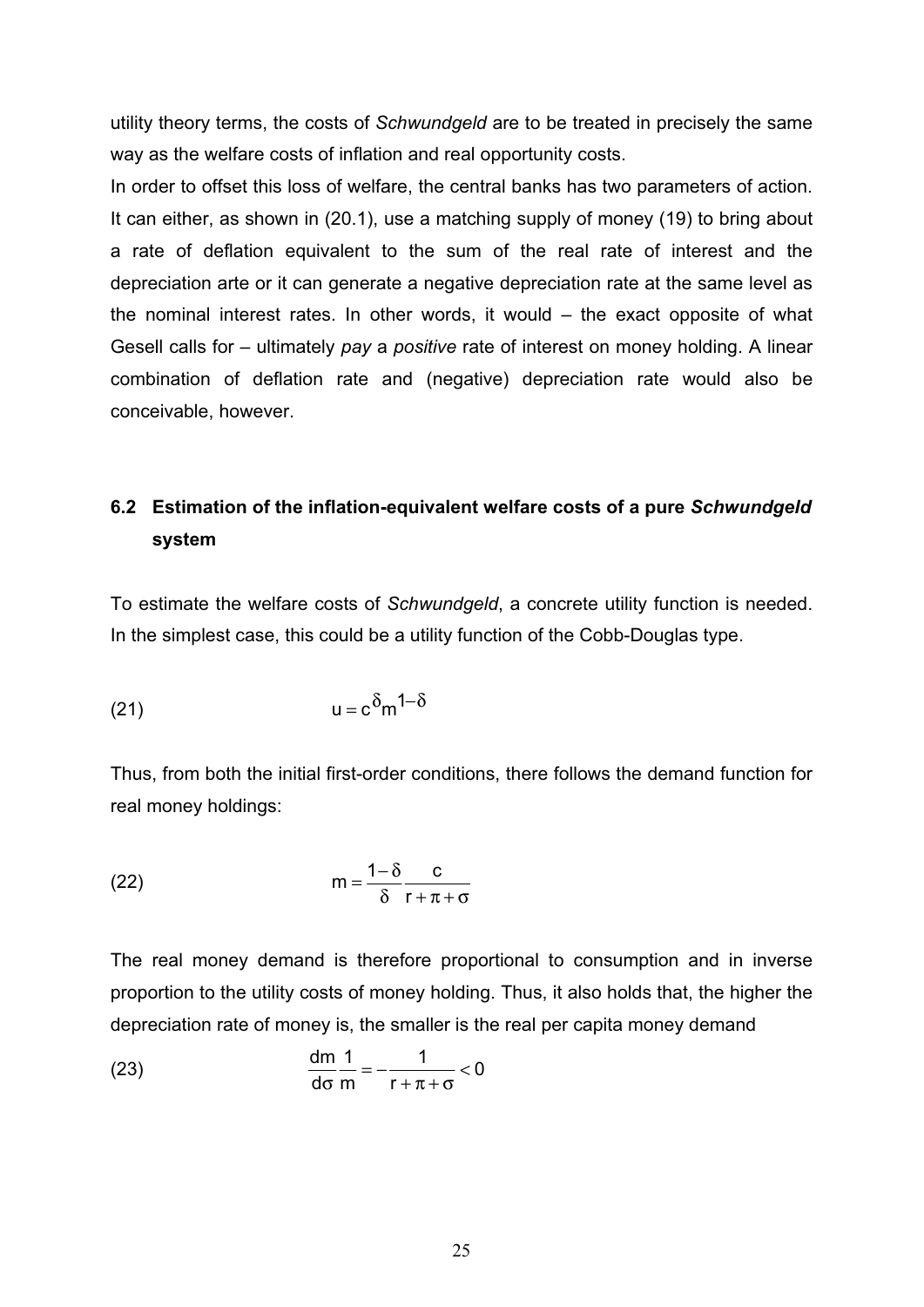and the higher is the velocity of circulation of money<sup>49</sup> (v):

(24) 
$$
v = \frac{c}{m} = \frac{\delta(r + \pi + \sigma)}{1 - \delta}
$$

If there are no depreciation costs ( $\sigma = 0$ ), the velocity of circulation is  $v_0 = \delta(r + \pi)/(1 - \delta)$ . Therefore, the velocity of circulation may generally also be expressed as

$$
(25) \t\t\t v = v_0 \cdot (1 + \frac{\sigma}{r + \pi})
$$

In other words, given annual 12% depreciation costs and a nominal annual rate of interest of 5%, the velocity of circulation is greater by the factor of  $1+0.12/0.05 = 3.4$ than if there were no monetary depreciation.

If the optimal money demand (22) is inserted into the utility function, the following inverse relationship between the utility and the costs of money holding is obtained:

$$
(26) \t\t u = \kappa c (r + \pi + \sigma)^{-(1-\delta)}
$$

where c is the optimal consumption level and  $\kappa = \left[ (1 - \delta)/\delta \right]^{1-\delta}$  is a level constant. As a relative change in utility given a change in the depreciation rate*,* it follows from this that

(27) 
$$
\frac{du}{d\sigma} \frac{1}{u} = -\frac{1-\delta}{r+\pi+\sigma} < 0
$$

which states the percentage by which the utility of the representative households decreases if the depreciation rate is raised by 1 percentage point. How sharp would the rise in consumption now have to be to compensate the representative household for the utility loss (27) that arises given an increase in the depreciation rate? If the total derivation of the utility function (21)

<sup>&</sup>lt;sup>49</sup> This is consistent with Harper' observations on stamp scrip during the Great Depression in the USA. See Harper (1948), p 142.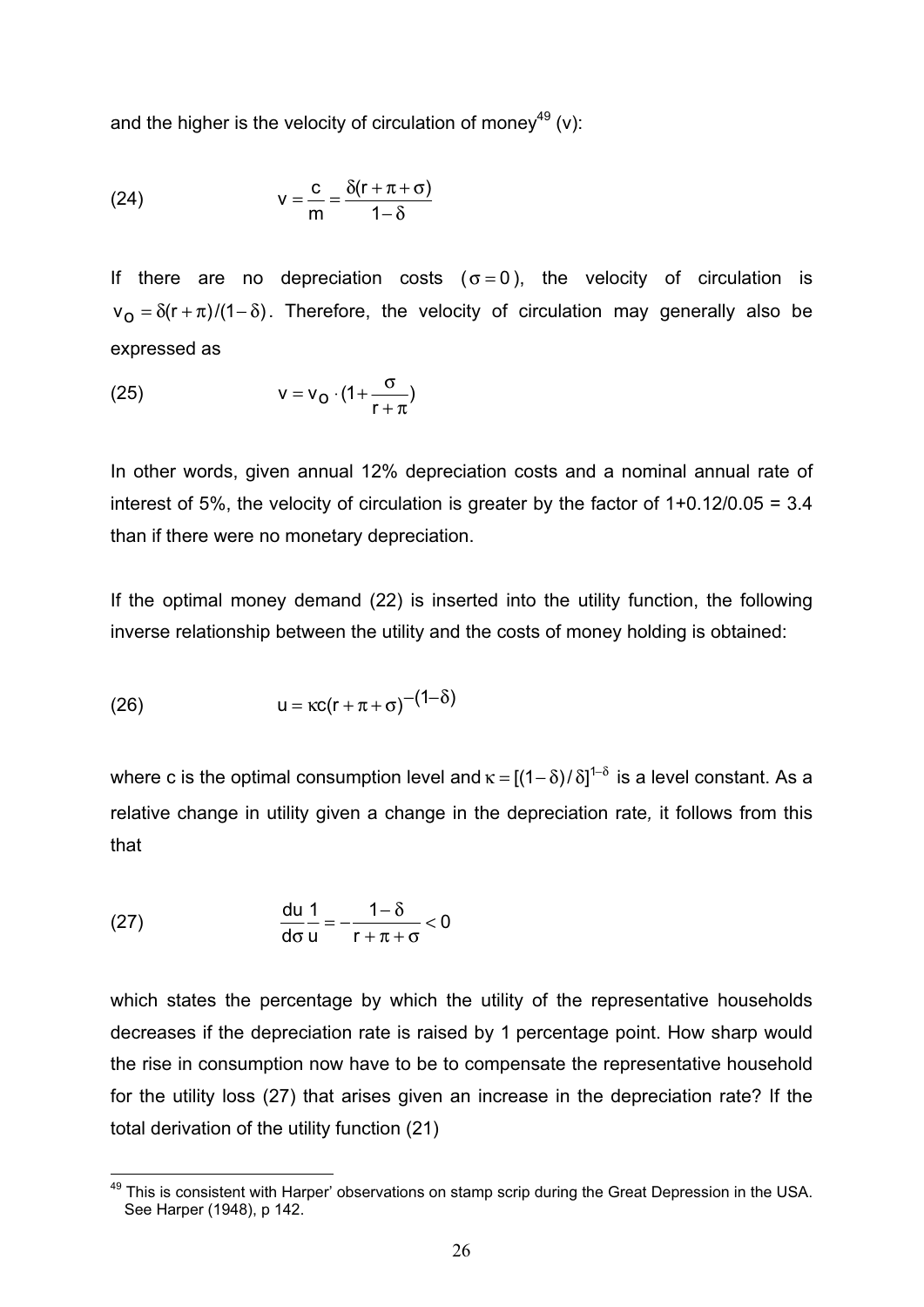(28) 
$$
\frac{du}{u} = \delta \frac{dc}{c} + (1 - \delta) \frac{dm}{m}
$$

is set at zero, there follows, using the semi-depreciation elasticity of the money demand (23), the consumption growth rate needed to offset the utility loss:

(29) 
$$
\frac{dc}{c} = -\frac{1-\delta}{\delta} \frac{dm}{m} = \frac{1-\delta}{\delta} \frac{1}{r+\pi+\sigma} d\sigma
$$

Equation (22) permits a rough estimation of δ:

(30) 
$$
\delta = \frac{c}{c + (r + \pi + \sigma)m}
$$

This share of the costs can be estimated empirically. Private consumption in Germany at end-2005 amounted to some €1,300 billion. The volume in circulation (2005:4) in the euro area was roughly

> €530 billion (volume of cash in circulation, M0) **€3,500 billion (monetary aggregate M1)**

€7,100 billion (monetary aggregate M3).

The German contribution is estimated at 30%. The real rate of interest is set at r = 3% and the inflation rate at  $\pi$  = 2%. Given a depreciation rate of zero, the following is obtained for the monetary aggregate M1:

(31) 
$$
\delta \approx \frac{1,300}{1,300 + 0.05 \cdot (0.3 \cdot 3,500)} = 0.96
$$

Thus, the economic welfare costs of a 1 percentage point increase in the depreciation rate of money are

(32) 
$$
\frac{dc}{c} = \frac{0.04}{0.96} \frac{1}{0.05} 1\% = 0.8\%
$$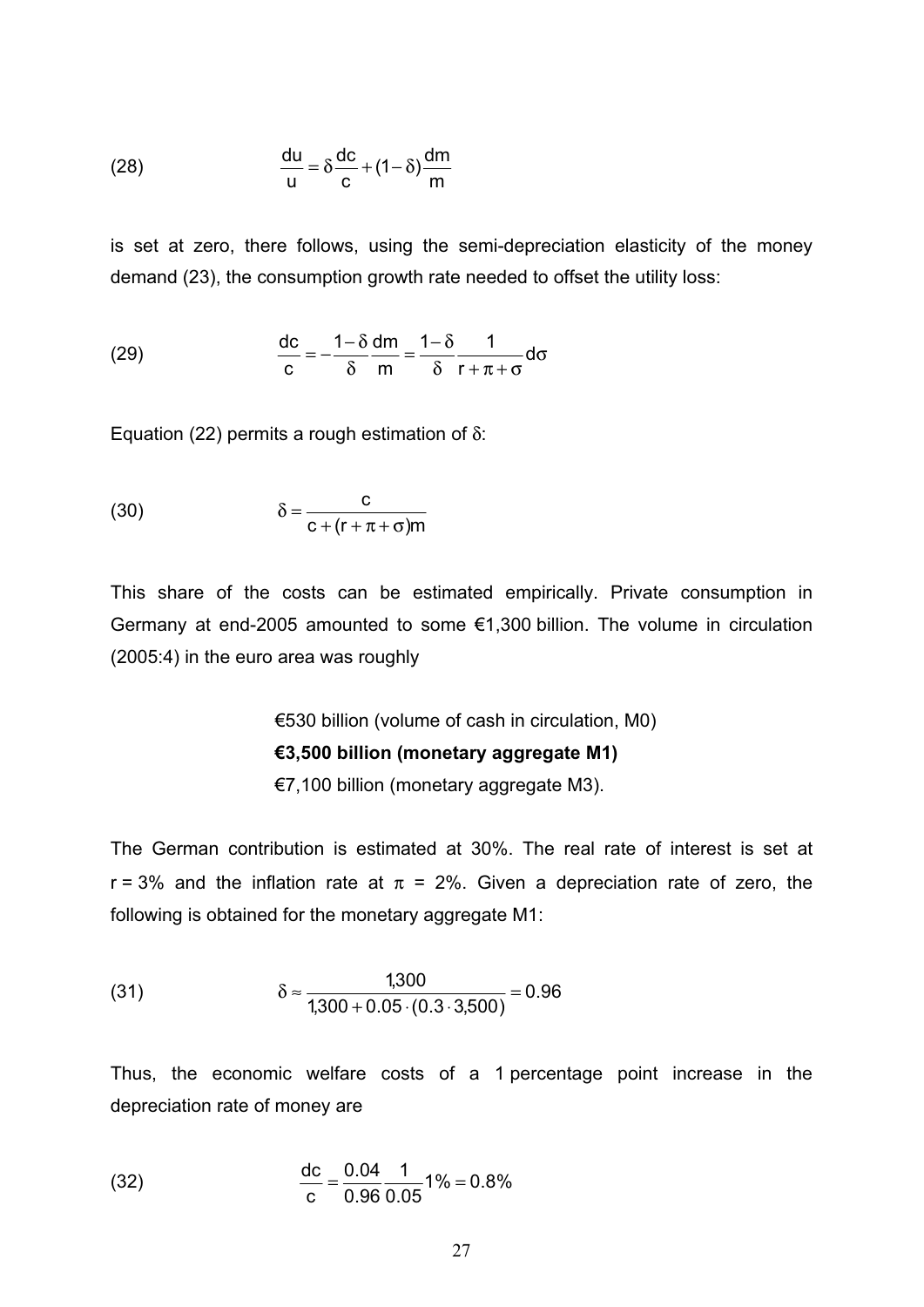Relative to the German monetary aggregate M1 (banknotes and coins plus overnight deposits at banks in Germany), this corresponds to roughly €10 billion, or €130 per capita of the population in each year!

#### **Table 4: Economic marginal welfare costs of** *Schwundgeld*

|                                             | M0  | M1   | M3   |
|---------------------------------------------|-----|------|------|
| As a percentage of the<br>consumption level | 0.1 | 0.8  | 1.6  |
| In $\epsilon$ billion pa                    | 1.6 | 10.5 | 21.3 |
| In $\epsilon$ billion per capita and pa     | 20  | 130  | 270  |

1 percentage point increase in the depreciation rate

*Figures rounded* 

Let us now assume that, given an annual 2% inflation rate, the money depreciation rate – as, at present, in the case of the *"Kann Was"* regional currency in Bad Oldesloe – is 1% per month or 12% per year. Applied to the official money stock currently in circulation, this would call for the following compensatory increases in consumption.

#### **Table 5: Economic welfare costs of** *Schwundgeld*

|                                             | M <sub>0</sub> | M1   | M <sub>3</sub> |
|---------------------------------------------|----------------|------|----------------|
| As a percentage of the<br>consumption level | 1.5            | 9.7  | 20             |
| In $\epsilon$ billion pa                    | 20             | 130  | 250            |
| In $\epsilon$ billion per capita and pa     | 240            | 1600 | 3200           |

given an annual 12% depreciation rate

*Figures rounded* 

If the entire monetary aggregate M1 in Germany were to be rebased on *Schwundgeld*, it would cost the Germany economy welfare losses of €130 billion annually, which would correspond to a per capita amount of  $\epsilon$ 1,600. This example shows how costly *Schwundgeld* ultimately is in principle from a welfare-theoretical perspective as well.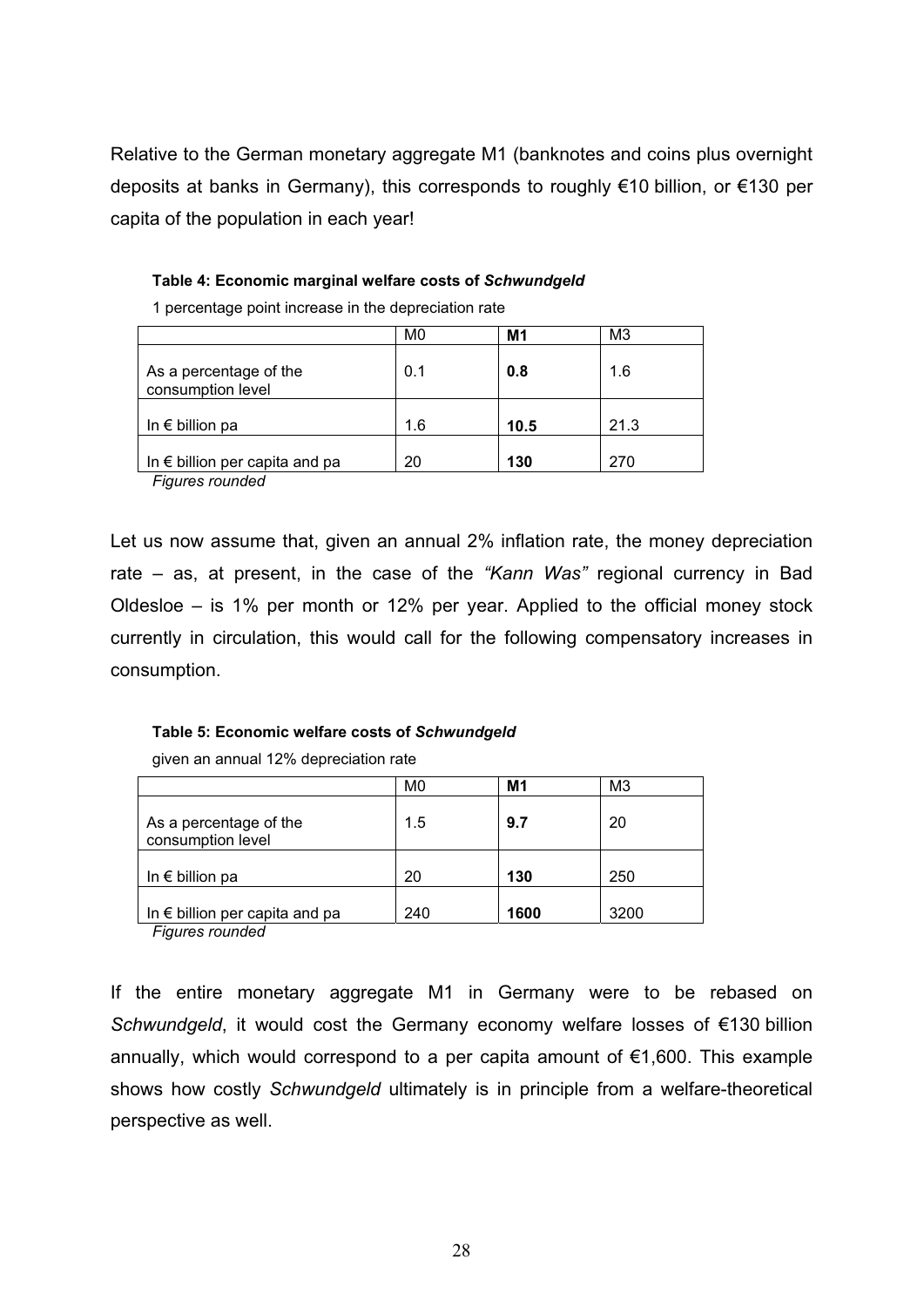# **6.3** *Schwundgeld* **costs in a parallel currency system (official currency and regional currency with pre-programmed depreciation)**

So far, we have been concerned with the computation of the economic welfare costs that would result from *Schwundgeld* being the sole payment medium in circulation. Below, this assumption will be loosened to investigate a system in which official currency without inherent depreciation (M) and regional currency with preprogrammed depreciation (G) circulate in parallel. Regional currency is incorporated as an autonomous argument into the utility function of the representative money holder as it will be assumed below that the currency user believes in the effectiveness of using *Schwundgeld* to promote the regional objectives:

$$
(33) \t\t\t u_t = u(c_t, m_t, g_t)
$$

where  $q_t$  and  $m_t$  are the real stock of regional currency and official currency per capita respectively.

By analogy with the case of only one type of currency, the optimisation problem may be formalised as

(34) max  $W = \int_0^\infty u(c_t, m_t, g_t) e^{-\theta t} dt$  s.t.

(35) 
$$
\frac{da_t}{dt} = [(r_t - n)a_t + w_t + x_t] - [c_t + (r_t + \pi_t)m_t + (r_t + \pi_t + \sigma_t)g_t]
$$

- $(36)$   $a(0) = a<sub>0</sub>$
- (37)  $\lim_{t\to\infty} [a(t)e^{-\theta t}] \ge 0$

Together with the transversality condition, $50$  there follow from the Hamilton equation the first-order conditions:

<sup>50</sup> lim  $|a\lambda e^{-\theta t}|=0$  $\lim_{t\to \infty}$  $\left[\right]$ aλe $^{-\theta t}\right]$ = →∞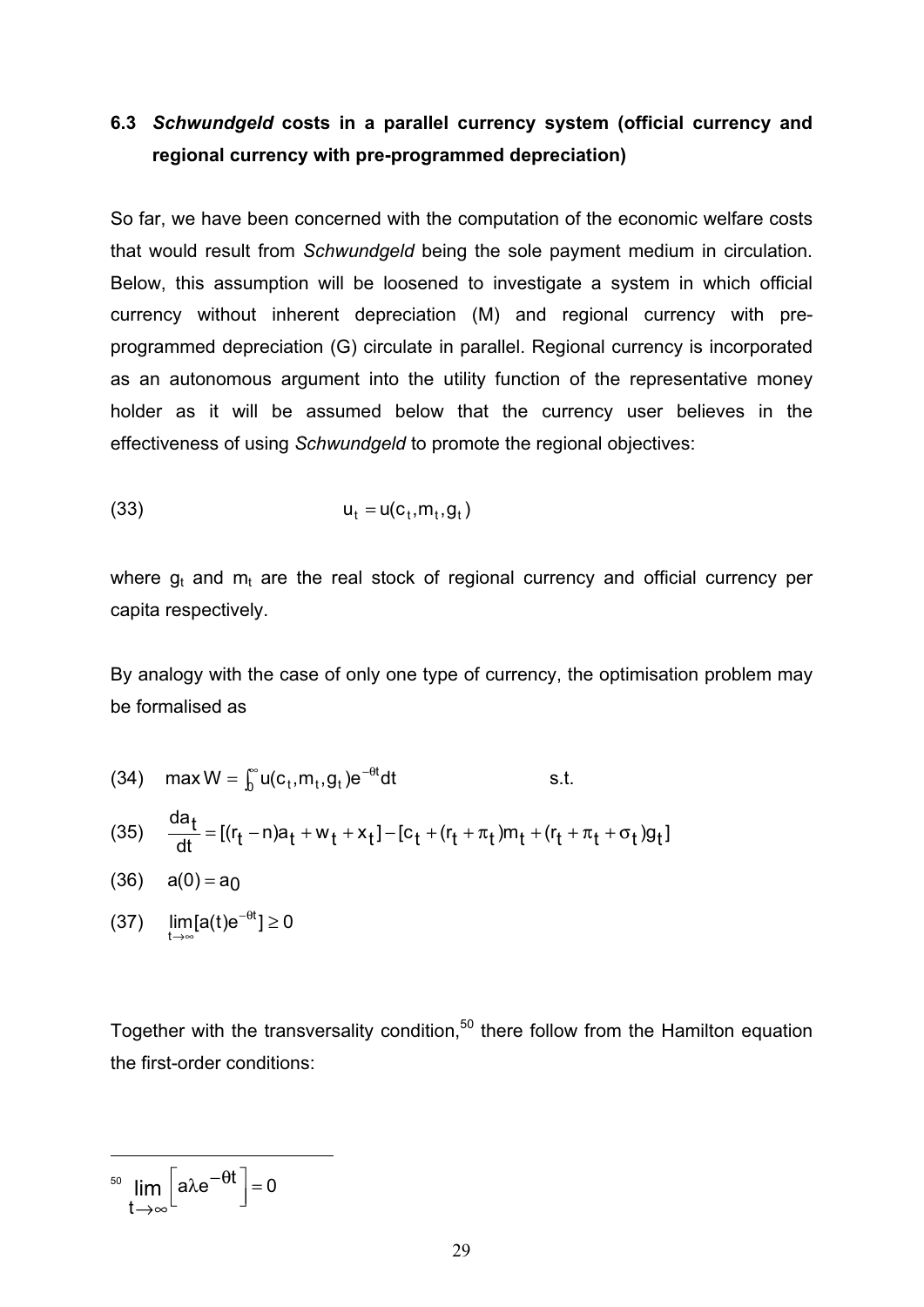$$
(38) \t uc(c,m,g) = \lambda
$$

$$
u_m(c,m,g) = \lambda(r+\pi)
$$

(40) 
$$
u_g(c,m,g) = \lambda(r + \pi + \sigma)
$$

(41) 
$$
\frac{d\lambda}{dt} = \theta \lambda - (r - n)\lambda
$$

where the first three equations can be summarised to

$$
(42.1) \t\t\t u_m = u_c(r + \pi)
$$

$$
(42.2) \t\t\t u_g = u_c(r + \pi + \sigma)
$$

The marginal substitution rate between consumption and real money holdings corresponds to the respective utility costs of the currency. The substitution rate between the two types of currency is equal to the relative money holding costs:

(43) 
$$
\frac{u_g}{u_m} = \frac{r + \pi + \sigma}{r + \pi}
$$

Given a utility function

(44) 
$$
u = c^{\delta} m^{\upsilon} g^{\gamma} \quad ; \quad \delta + \upsilon + \gamma = 1
$$

the first three first-order conditions produce the following demand function for real money holdings:

$$
(45.1) \t m = \frac{v}{\delta} \frac{c}{r + \pi}
$$

$$
(45.2) \t\t g = \frac{\gamma}{\delta} \frac{c}{r + \pi + \sigma}
$$

Both real money demands are proportional to consumption and inversely proportional to the respective utility costs of money holding. If the optimal money demands are inserted into the utility function, the following is obtained:

(46) 
$$
u = \kappa c (r + \pi)^{-\upsilon} (r + \pi + \sigma)^{-\gamma} \text{ with } \kappa = (v/\delta)^{\upsilon} \cdot (\gamma/\delta)^{\gamma}
$$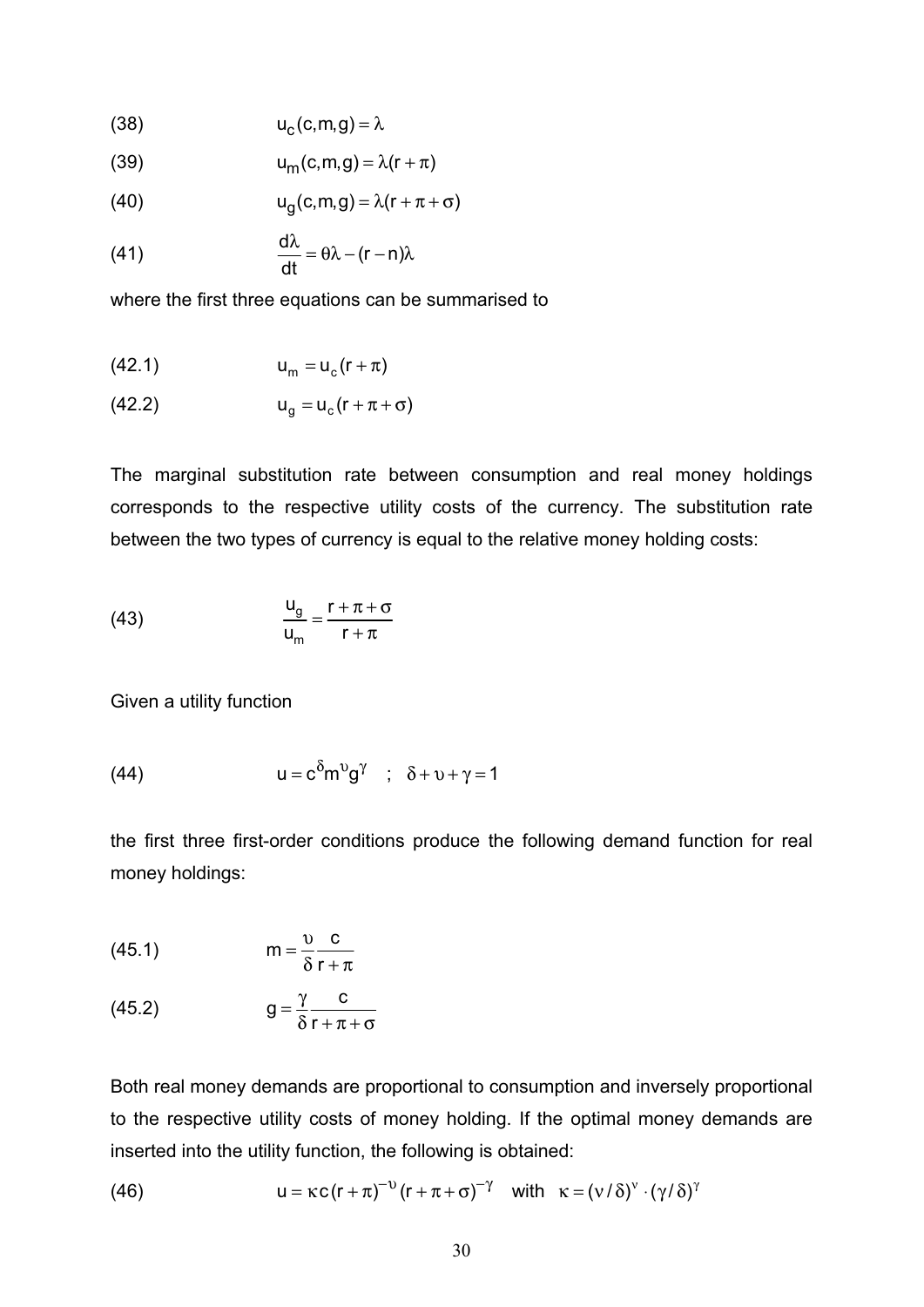It follows from this as the relative change in utility given a change in the depreciation rate of regional currency:

(47) 
$$
\frac{du}{d\sigma} \frac{1}{u} = -\frac{\gamma}{r + \pi + \sigma} < 0
$$

Now, in order to quantify the utility losses that are incurred given an increase in the depreciation rate, the total derivation of the utility function

(48) 
$$
\frac{du}{u} = \delta \frac{dc}{c} + v \frac{dm}{m} + \gamma \frac{dg}{g}
$$

is again set at zero. As m is not dependent on  $\sigma$  and  $dg/g = -d\sigma/(r + \pi + \sigma)$  follows from Equation (45), solving for the rate of change in consumption gives

(49) 
$$
\frac{dc}{c} = \frac{\gamma}{\delta} \frac{1}{r + \pi + \sigma} d\sigma
$$

Equation (49) states with how much consumption the representative households would have to be compensated in order to offset the utility loss arising from a 1 percentage point increase in the depreciation rate  $\sigma$ .

To quantify the utility loss, estimations of the parameters  $\gamma$  and  $\delta$  are needed. In principle, these can be calculated from the expenditure shares

(50.1) 
$$
\delta = \frac{c}{c + (r + \pi)m + (r + \pi + \sigma)g} = 0.96118297452
$$

(50.2) 
$$
\gamma = \frac{(r + \pi + \sigma)g}{c + (r + \pi)m + (r + \pi + \sigma)g} = 0.00000002074
$$

with the following values being used for parameterisation. The official money stock in Germany is estimated at 30% of the euro-area monetary aggregate M1  $(m = 0.3 \cdot 3,500 = \text{\textsterling} 1,050$  billion  $(2005:4)$ , the volume of regional currency in circulation at year-end is estimated at  $€165,000$ . Let the real interest rate (r) again be 3% pa, the inflation rate ( $\pi$ ) 2% pa and the depreciation rate of regional currency  $\sigma$ ,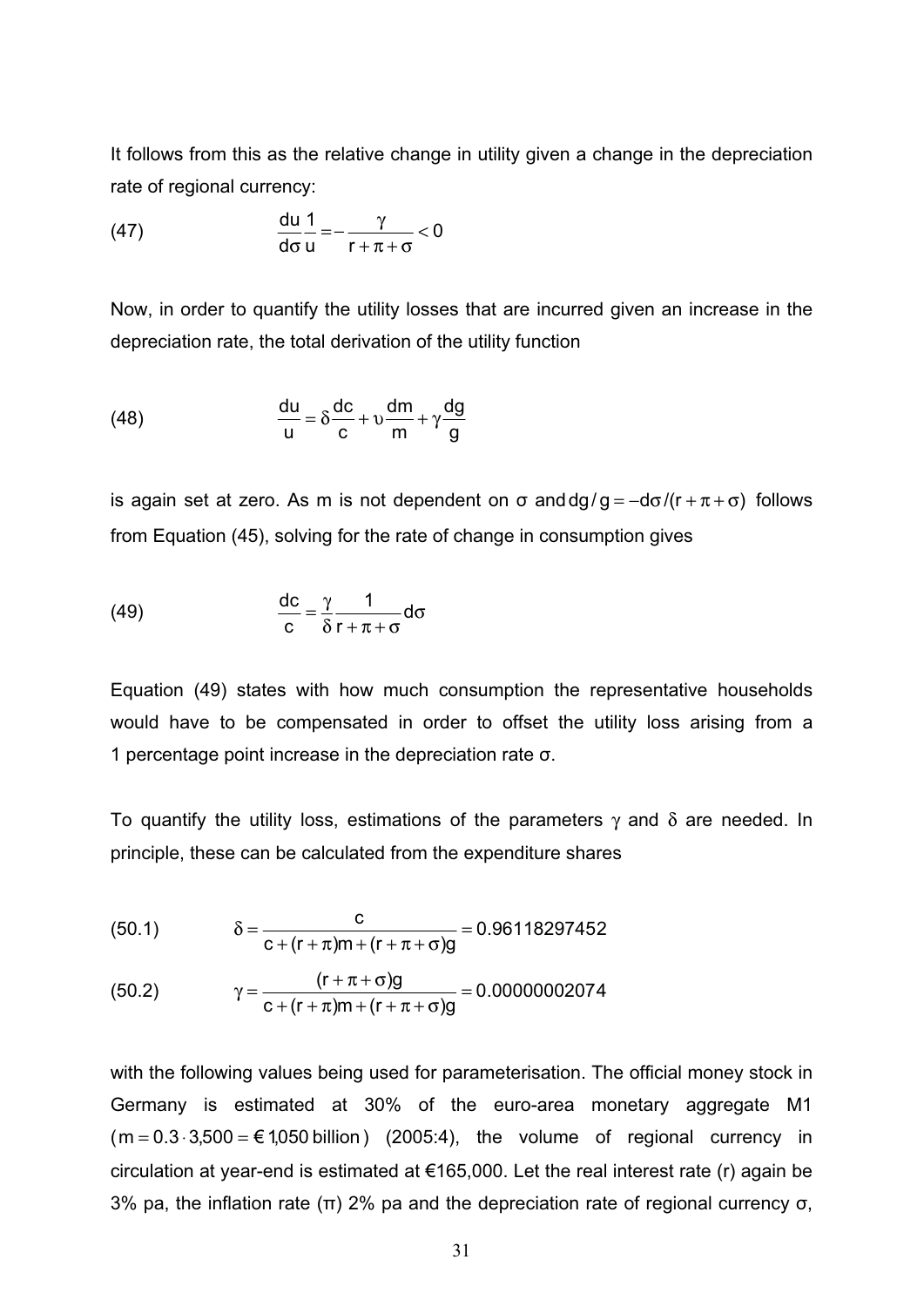in line with the *"Kann Was"*, 12% pa. Private consumption in Germany (2005:4) is again quantified at €1,300 billion.

Thus, the marginal relative utility loss expressed in consumption units is

(51) 
$$
\frac{dc}{c} = \frac{0.00000002074}{0.96116306} \frac{1}{0.03 + 0.02 + 0.12}1\% = 0.0000001269
$$

With a current consumption level in Germany of €1,300 billion, this corresponds to a marginal economic loss, given a 1 percentage point increase in the depreciation rate, of around €1,650 annually. With a depreciation rate of 12% pa, this is equivalent to an annual overall welfare loss of roughly €20,000 – up to now, admittedly, a negligible amount in macroeconomic terms.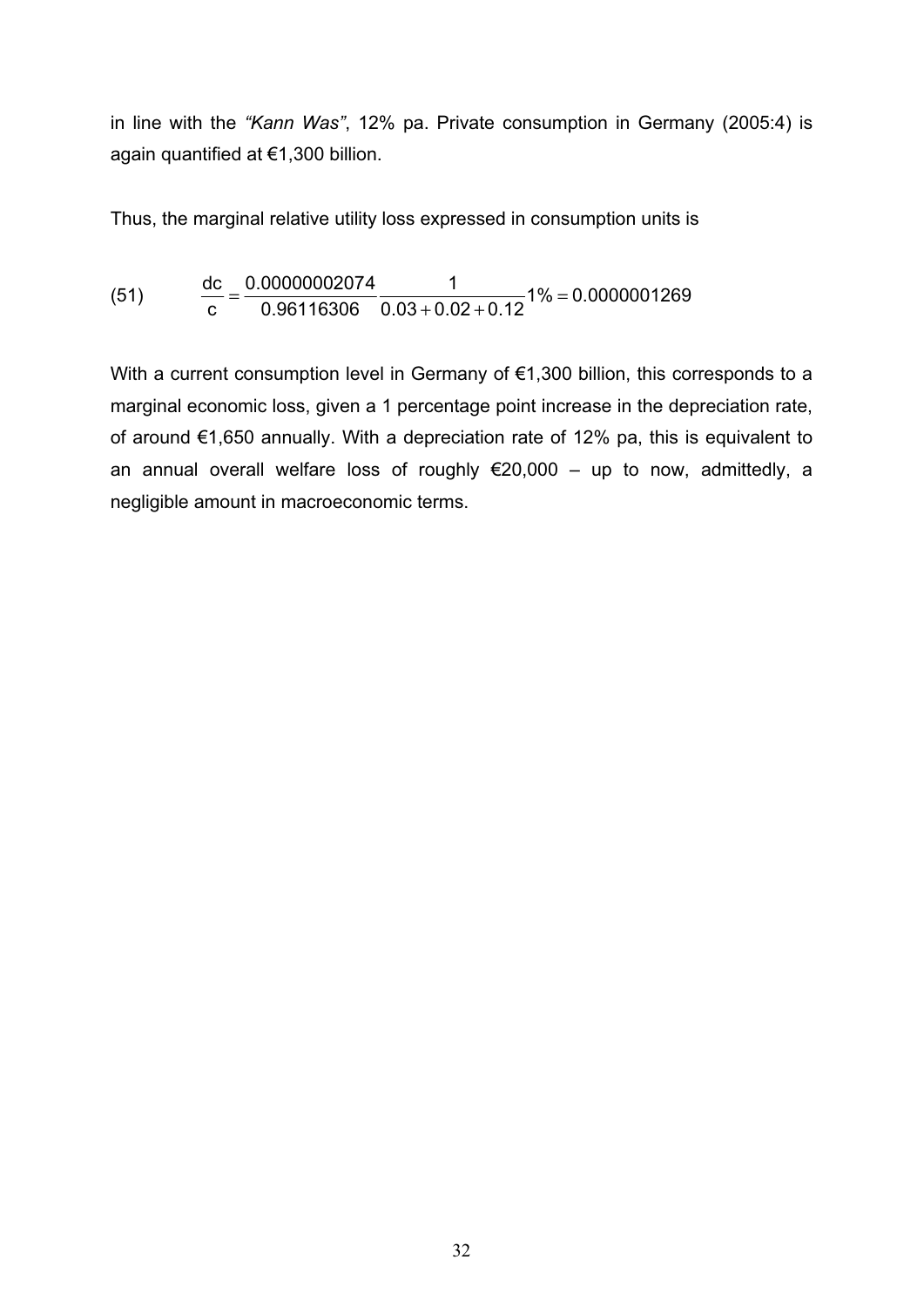#### **7 Summary of the results**

Regional currencies (*Regionalwährungen*), as a local cash substitute for the euro, are now in circulation in 16 regions in Germany. Almost 50 other regional currency initiatives are also planning to issue their own means of payment in the near future. Although the rapid growth of such currencies is surprising, the analysis shows that the issuance of unofficial parallel currencies is not really a new phenomenon either in Germany or other European countries. At present, the German regional currencies are conceived almost without exception as *Schwundgeld*, with stamp scrip being the most widely used. All variants of Schwundgeld have in common that they lose their value in accordance with a time path that is known in advance. This is intended to encourage the money holders to spend the currency more quickly. It is hoped that this will provide a permanent stimulus to local demand as such currencies can only be used in their region. However, the theoretical assumptions underpinning the concept of *Schwundgeld* are, in themselves, highly flawed. Among other things, a theoretical model shows that the velocity of circulation of such payment media does, in fact, increase with the introduction of a positive depreciation rate, but that the aggregate money demand ultimately remains unaffected by this, since, owing to the increased costs of money holding, there is, in return, a matching decline in the money demand. The *Schwundgeld* concept is also suboptimal in terms of welfare theory. Thus, according to the model calculations, the German economy would incur a loss of around €130 billion if all the domestic currency in circulation and the giro account deposits at the German banks were to be rebased on *Schwundgeld*. Given the aggregate volume of the regional currencies in circulation in Germany at around €200,000, the current economic welfare losses arising from the issuance of *Schwundgeld* are, however, negligibly small.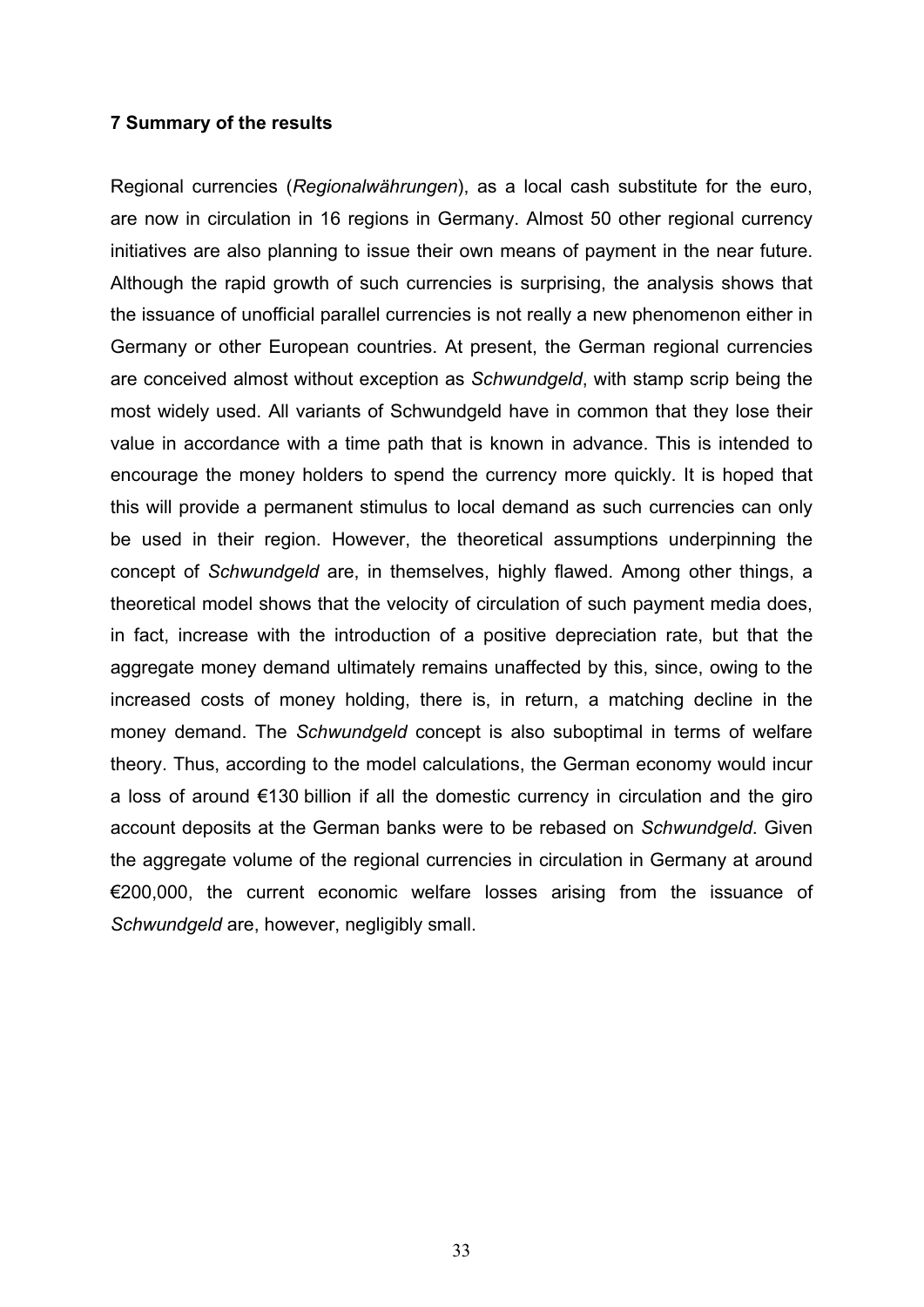#### **References**

- Bailey, Martin (1956): The Welfare Costs of Inflationary Finance, *Journal of Political Economy*, Vol. 64, pp 93-110.
- Blanchard, Olivier, J./Fischer, Stanley (1989): Lectures on Macroeconomics, MIT Press, Cambridge/Mass.
- Barro, Robert J./ Sala-i-Martin, Xavier (2004): Economic Growth. 2<sup>nd</sup> edition. MIT Press, Cambridge/Mass.
- Bofinger, Peter/Reischle, Julian/Andrea Schächter (1996): Geldpolitik Ziele, Institutionen, Strategien und Instrumente, Verlag Vahlen, Munich.
- Chiang, Alpha C./Kevin Wainwright (2005): Fundamental Methods of Mathematical Economics,  $4<sup>th</sup>$  edition, Boston.
- Cooley, Thomas F/ Hansen, Gary D. (1991): The Welfare Costs of Moderate Inflation, *Journal of Money, Credit and Banking*, Vol. 23, No. 3, pp 483-503.
- Deutsche Bundesbank (1995): Demand for money and currency substitution in Europe, *Monthly Report of the Deutsche Bundesbank*, January 1995, pp 33- 49.
- Engels, Roland (2004): Zur mikroökonomischen Fundierung der Geldnachfrage in allgemeinen Gleichgewichtsmodellen, Diskussionsbeitrag Nr. V-30-04, November 2004, University of Passau.

European Commission (2002): Flash Eurobarometer, The €uro, one year later.

European Commission (2003): Flash Eurobarometer, The €uro, 2 years later.

European Commission (2004): Flash Eurobarometer, The Euro, 3 years later.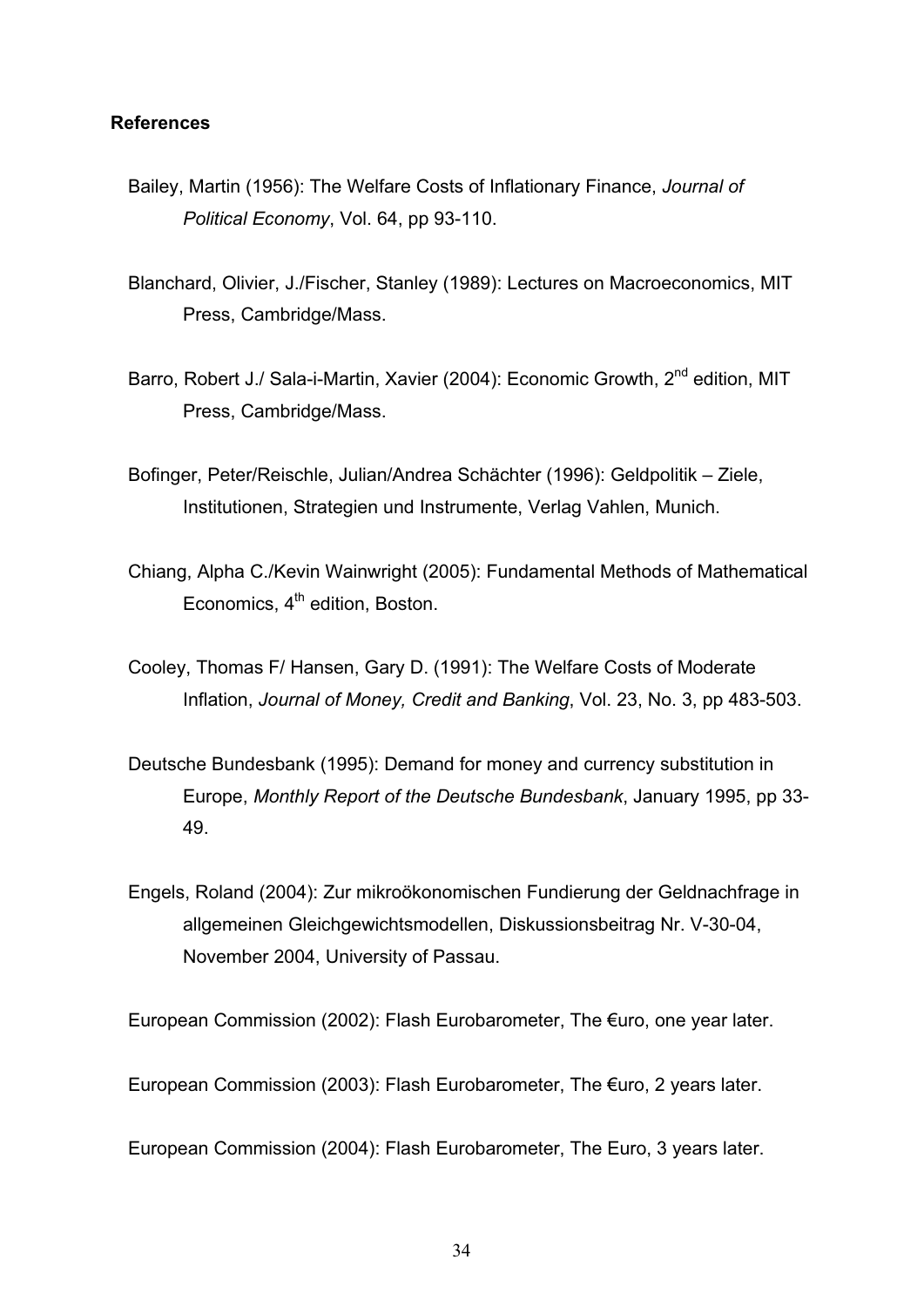- European Commission (2005): Flash Eurobarometer, The euro, 4 years after the introduction of the banknotes and coins, 2005.
- Evans, George W/Honkapohja, Seppo (2001): Learning and expectations in macroeconomics, Princeton University Press, Princeton.
- Färber, Heinrich (1997): Die Irrlehre Silvio Gesells (Natürliche Wirtschaftsordnung durch Freiland und Freigeld). Die richtige Zinslehre, das Schwundgeld - ein Spielzeug, die Freiwirte auf Irr- und Abwegen, Graz.
- Feenstra, Robert C., (1986): Functional Equivalence between Liquidity Costs and the Utility of Money, *Journal of Monetary Economics*, Vol 17, pp 271-291.
- Fischer, Stanley (1981): Towards an Understanding of the Costs of Inflation: II, Carnegie-Rochester Conference Series on Public Policy, Vol 15, pp 5-41.

Fisher, Irving (1933): Stamp Scrip, Adelphi company Publishers, New York.

- Friedman, Milton (1969): The Optimum Quantity of Money and Other Essays. London.
- Genberg, Hans (2004): Currency substitution in anticipation of EU accession, in: Volbert Alexander, Jacques Mélitz, and George M. von Furstenberg (eds.), Monetary unions and hard pegs, Oxford, pp 337-346 .

Gesell Silvio (1911): Die neue Lehre vom Geld und Zins, Berlin.

- Gesell, Silvio (1929): The Natural Economic Order: a plan to secure an uninterrupted exchange of the products of labour, Berlin.
- Gesell, Silvio (1949): Die natürliche Wirtschaftsordnung durch Freiland und Freigeld, Lauf bei Nürnberg.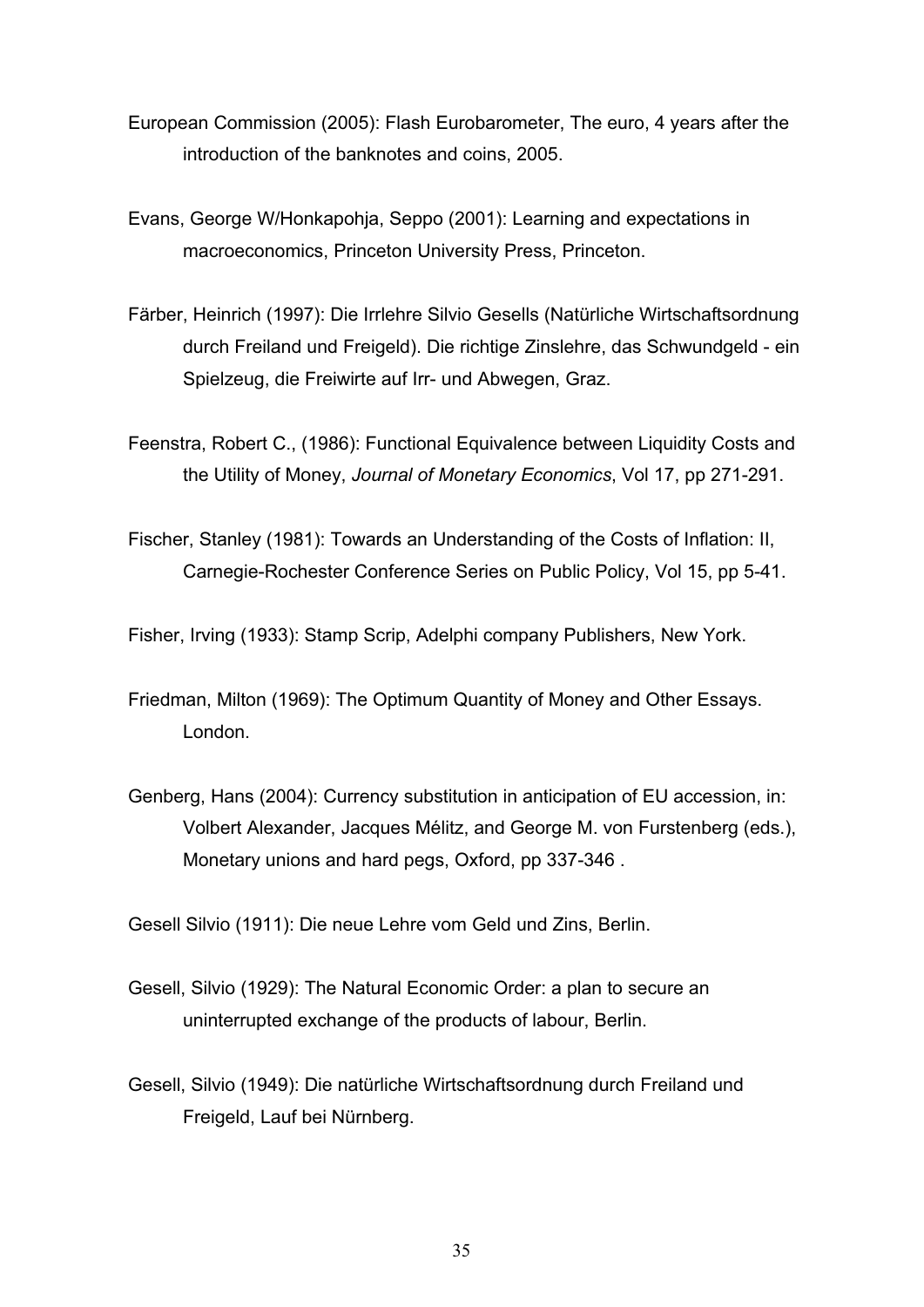- Godschalk, Hugo (2001): Aufschwung durch lokales Nebengeld?, *Zeitschrift für Sozialökonomie*, Heft 129/2001, pp 11-16.
- Godschalk, Hugo (2006): Streitfall Regionalwährungen, *Zeitschrift für Sozialökonomie*, Heft 149/2006, pp 26-28.
- Harper, Joel W (1948): Scrip and Other Forms of Local Money. PhD dissertation, University of Chicago.
- Hayek, Friedrich A von (1977): Entnationalisierung des Geldes, Eine Analyse der Theorie und Praxis konkurrierender Umlaufsmittel, Tübingen.
- Issing, Otmar (1993): Der Zins und sein moralischer Schatten, *Frankfurter Allgemeine Zeitung* of 20 November 1993.
- Kennedy, Margrit/Lietaer, Bernard (2004): Regionalwährungen. Neue Wege zu nachhaltigem Wohlstand, Munich.
- Keynes, John M (1936): The General Theory of Employment, Interest and Money, London.
- Läufer, Nikolaus K A (2003): Der große Freigeld-Irrtum mit der höheren Umlaufgeschwindigkeit, unter: http://www.unikonstanz.de/FuF/wiwi/laufer/Artikel/Freigeld-Illusion-mit-Umlaufsgebuehr.html
- Lietaer, Bernard (2004): Complementary Currencies in Japan Today: History, Originality and Relevance, *International Journal of Community Currency Research*, Vol 8, pp 1 – 23.
- Lucas, Robert E (1972): Expectations and the Neutrality of Money, *Journal of Economic Theory*, Vol 4, pp 103-124.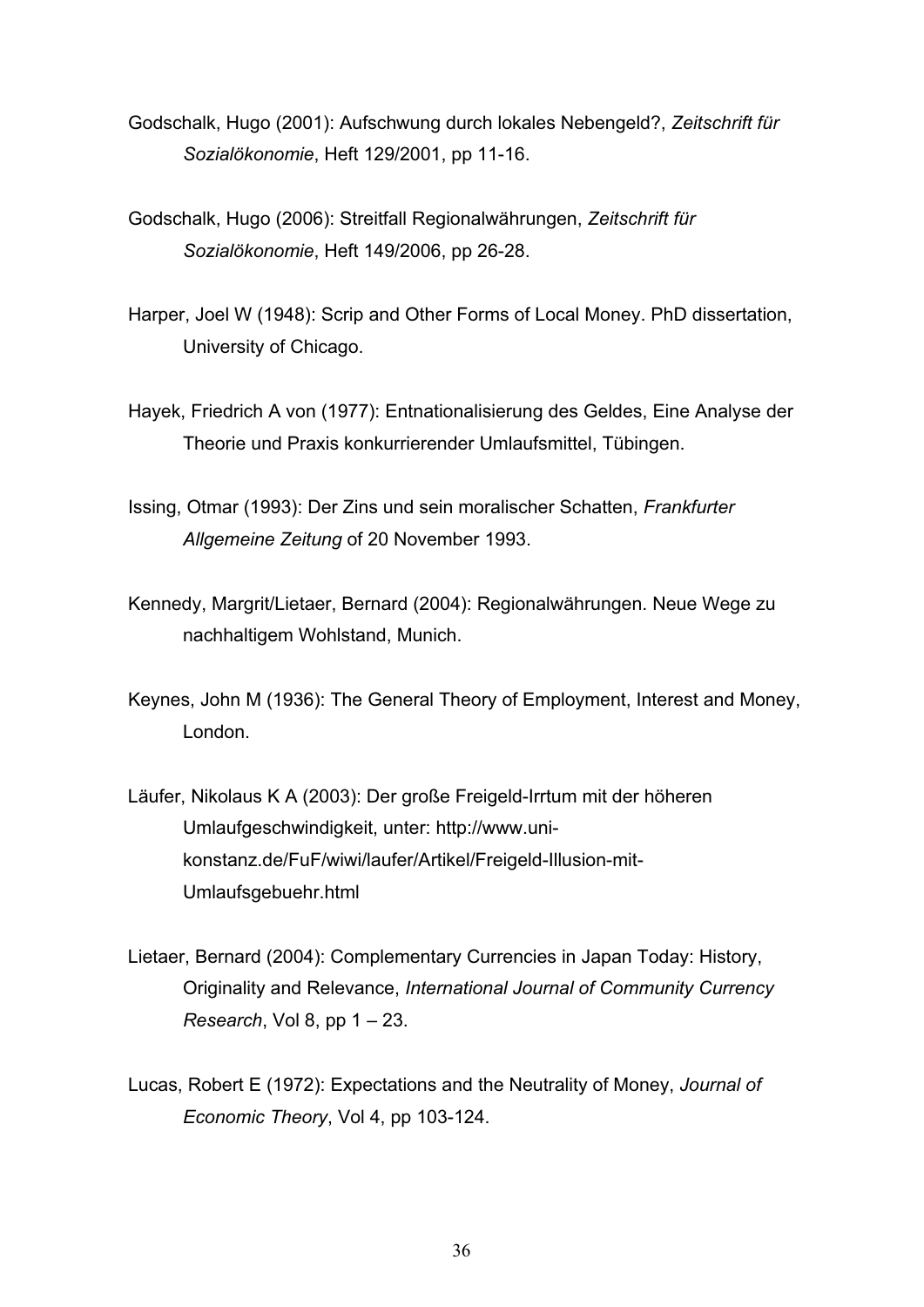- Lucas, Robert E. (1994): On the Welfare Cost of Inflation, Centre of Economic Policy Research Publication No 394.
- Muth, John (1961): Rational Expectations and the Theory of Price Movements, *Econometrica*, Vol 29, pp 315-335.
- Müller, Henrik (1999): From dollarisation to euroisation. The future of the euro as an international substitution currency, *Intereconomics*, Vol 34, No 6, pp 286- 296.
- Nielsen, Hannah (2001): Currency substitution and the stability of the Italian demand for money before the entry in the Monetary Union 1972-1998, Berlin.
- Patinkin, Don (1965): Money, Interest and Prices: An Integration of Monetary and Value Theory, London.
- Pontryagin, L S/Boltyanskii V G/Gamkrelidze, R V/ Mishchenko, E F (1962): The mathematical theory of optimal processes, New York.
- Rösl, Gerhard (2005): Regionalwährungen in Deutschland, *Wirtschaftsdienst Zeitschrift für Wirtschaftspolitik*, Heft 3, 2005, pp 182-190.
- Barro, Robert J./ Sala-i-Martin, Xavier (2004): Economic Growth, 2<sup>nd</sup> edition, Cambridge/Massachusetts.
- Sargent, Thomas/Wallace, Neil (1975): "Rational" Expectations, the Optimal Monetary Instrument, and the Optimal Money Rule, *Journal of Political Economy*, Vol 83, pp 241-254.
- Sargent, Thomas (1993): Bounded Rationality in Macroeconomics, the Arne Ryde Memorial Lectures, Clarendon Press, Oxford.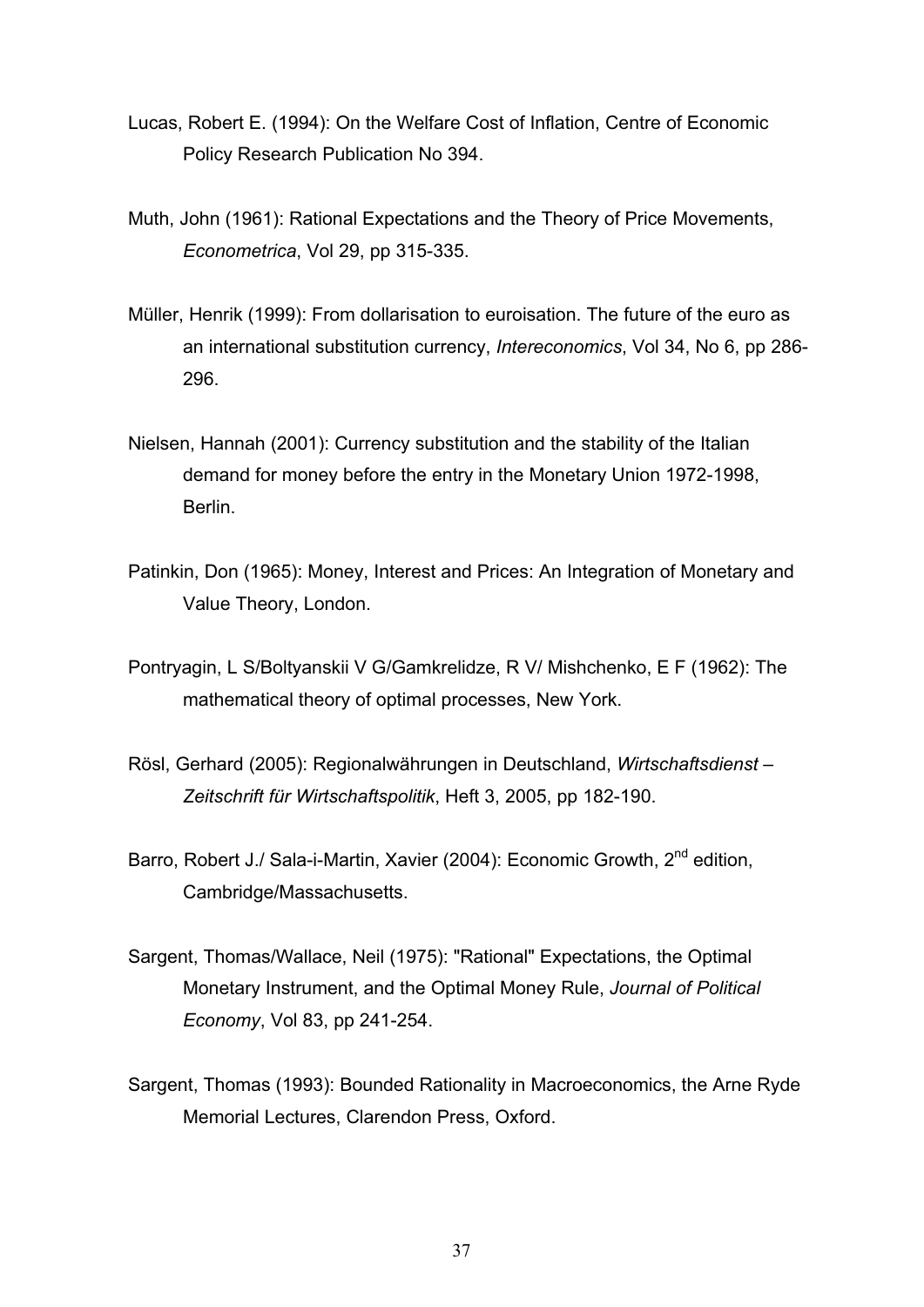- Schöler, Klaus (1985): Theorie der rationalen Erwartungen und Konsequenzen für die Wirtschaftspolitik, *Jahrbuch für Sozialwissenschaft*, Band 36, pp 1-19.
- Seyfang, Gill (2000): The Euro, the Pound and the Shell in our Pockets: Rationales for Complementary Currencies in a Global Economy, *New Political Economy*, Vol. 5, No 2, pp 227-246.
- Sidrauski, Miguel (1967): Rational Choice and Patterns of Growth in a Monetary Economy, *American Economic Review*, Vol LVII, No 2, pp 534-544.
- Timberlake, Richard. H. (1981): The significance of Unaccounted Currencies, *Journal of Economic History*, Vol XLI, No 4, pp 853-866.
- Timberlake, Richard. H. (1987): Private Production of Scrip-Money in the Isolated Community, *Journal of Money, Credit and Banking*, Vol 19, No 4, pp 437- 447.
- Tödter, Karl-Heinz/Ziebarth, Gerhard (1997): Price Stability versus Low Inflation in Germany – an Analysis of Costs and Benefits, Discussion paper 3/97, Economic Research Group of the Deutsche Bundesbank, July 1997.
- Vaubel, Roland (1977): Free Currency Competition, *Weltwirtschaftliches Archiv*, 1977, Heft 3, pp 435-461.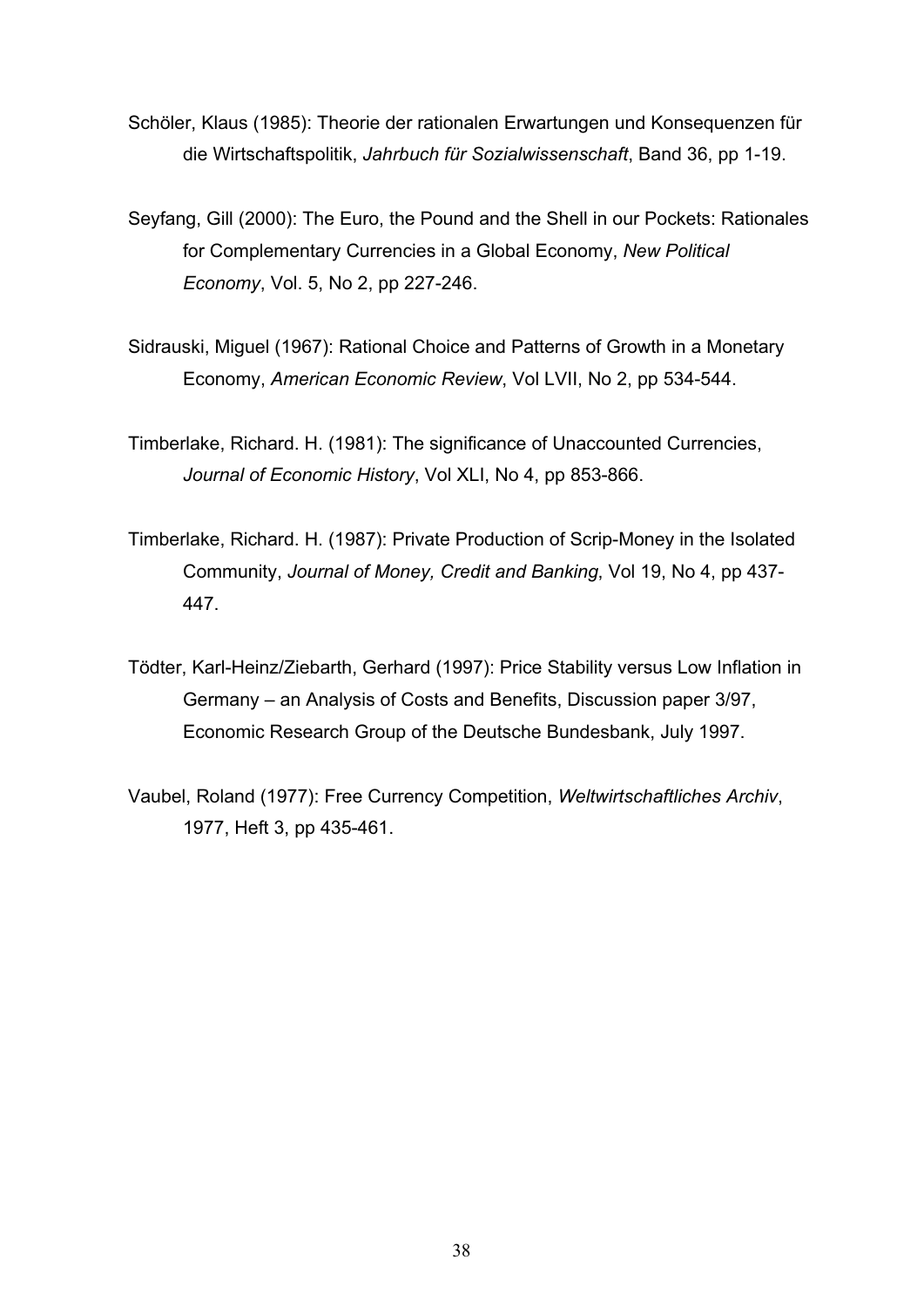### **Annex**

| Regional currency,<br>region,<br>first issued           | <b>Issuer</b>                                                               | Payment<br>system                          | <b>Issue rate</b><br>in€ | <b>Nominal</b><br>values                  | <b>Amount in</b><br>circulation<br>(nominal value<br>in $\varepsilon$ ): | <b>Participants</b><br>- of which<br>enterprises<br>(E)        |
|---------------------------------------------------------|-----------------------------------------------------------------------------|--------------------------------------------|--------------------------|-------------------------------------------|--------------------------------------------------------------------------|----------------------------------------------------------------|
| Roland,<br><b>Bremen</b><br>October 2001                | Roland-Regional,<br>Verein für<br>nachhaltiges<br>Wirtschaften              | Paper<br>money,<br>cheques                 | 1:1                      | 5 (paper<br>money), with<br>cheque (free) | €1,500 € (Paper<br>money), €3,000 in<br>cheques<br>(Sept. 2004).         | 60<br>(Sept 2004)                                              |
| Chiemgauer,<br>Chiemgau<br>1 January 2003               | Chiemgauer<br>Regional Verein für<br>regionales<br>Wirtschaften e.V.        | Paper<br>money. Giro<br>system<br>planned  | 1:1                      | 1/2/5/<br>10 / 20 / 30                    | €60.000<br>(April 2006)                                                  | 1,300,<br>of which 430<br>E (April<br>2006)                    |
| Kann Was<br><b>Bad Oldesloe</b><br>1 January 2004       | Dr Frank Schepke                                                            | Paper<br>money                             | 1:1                      | 1/5/<br>10/20                             | €8.500<br>(April 2006)                                                   | 198<br>(April 2006)                                            |
| Giessen-Justus<br>Giessen,<br>March 2004                | Giessener<br>Justuszentrale                                                 | Paper<br>money                             | $1 J =$<br>€1.5          | $\frac{1}{2}$ /1/2/5/<br>10 / 20 / 50     | €9,750€<br>(June 2006)                                                   | <b>NA</b>                                                      |
| Sterntaler,<br>Ainring,<br>1 April 2004                 | STAR - Sterntaler<br>und Talente<br>Austausch Ring e.V.                     | Paper<br>money                             | 1:1                      | 1/2/5/<br>10/20                           | €29,502<br>(Dec 2005)                                                    | 650.<br>of which 179<br>E (Dec<br>2005)                        |
| Markgräfler,<br>Heitersheim,<br><b>July 2004</b>        | Markgräfler<br>Regional, Verein für<br>nachhaltiges<br>Wirtschaften e.V.    | Paper<br>money                             | 1:1                      | 0,1/0,5/1/5/<br>10                        | €1,500<br>(May 2005)                                                     | 50,<br>of which 14<br>E (April<br>2006)                        |
| Urstromtaler,<br>Güsen.<br>3 October 2004               | Regionalwährungs-<br>initiative Sachsen-<br>Anhalt                          | Paper<br>money,<br>cheques,<br>giro system | $1,1 U =$<br>€1          | 1/2/3/<br>10 / 20 / 30                    | €22,000<br>(Oct 2005)                                                    | 120 E<br>(Feb 2006)                                            |
| Kirschblüte,<br>Witzenhausen,<br>11 October 2004        | Kirschblüte<br>Regional, Verein für<br>nachhaltiges<br>Wirtschaften e.V.    | Paper<br>money                             | 1:1                      | 5                                         | €5,185<br>(April 2006)                                                   | 165.<br>of which 55<br>E (Feb.<br>2006)                        |
| Hallertauer,<br>Pfaffenhofen/Ilm,<br>25 November 2004   | <b>Hallertauer Regional</b><br>- Verein für<br>nachhaltiges<br>Wirtschaften | Paper<br>money, giro<br>system             | 1:1                      | 1/2/5/<br>10 / 20 / 50                    | €2.712<br>(Dec 2005)                                                     | 203,<br>of which 53<br>E (April<br>2006)                       |
| Babtisttaler,<br>Gröbenzell,<br>27 November 2004        | Showmedia<br>Oberland regional,                                             | Paper<br>money                             | 1:1                      | 1/5/<br>10/20                             | €3,000 €<br>(Dec 2004)                                                   | 20 E<br>(Aug 2005)                                             |
| Regio im Oberland,<br>Wolfratshausen.<br>1 January 2005 | Verein für<br>nachhaltige<br>Wirtschaftskreisläufe                          | Paper<br>money                             | 1:1                      | 5/<br>10/20                               | €3,000<br>(end-2005)                                                     | 34 E<br>(Feb. 2006)                                            |
| Carlo,<br>Karlsruhe,<br>23 January 2005                 | Carlo-Regional -<br>Verein für<br>nachhaltiges<br>Wirtschaften              | Paper<br>money                             | 1:1                      | 1/5/<br>10/20                             | €4,755<br>(Jan 2006)                                                     | Around 100,<br>of which 47<br>E and<br>societies<br>(Jan 2006) |
| Berliner,<br>Berlin,<br>3 February 2005                 | Verein Berliner<br>Regional e.V.                                            | Paper<br>money                             | $1,02 B =$<br>€1         | 1/5/<br>$10$                              | €10.000<br>(Feb 2006)                                                    | 600,<br>of which 130<br>Е                                      |
| VolmeTaler,<br>Hagen,<br>8 October 2005                 | VolmeTALER -<br>Verein für<br>nachhaltiges<br>Wirtschaften                  | Paper<br>money                             | 1:1                      | 1/5/<br>10/20                             | €44,682<br>exchanged since<br>start (position:<br>April 2006)            | 190 E<br>(April 2006)                                          |
| Landmark,<br>Reinstädt,<br>November 2005                | Wirtschaftsring<br>Reinstädter<br>Landmarkt                                 | Paper<br>money, giro<br>system             | 1:1                      | 1/5/<br>10 / 20 / 50                      | €2,000<br>(March 2006)                                                   | 43 E<br>(March<br>2006)                                        |
| Bürgerblüte,<br>Kassel,<br>23 April 2006                | Bürgergeld e.V.                                                             | Paper<br>money                             | 1:1                      | 1/2/5/<br>10/20                           | <b>NA</b>                                                                | 20 society<br>members<br>(Nov 2005)                            |

# **Table A1: Issuers and circulation of the regional currencies in Germany**

Source: Initiatives' websites. Author's research.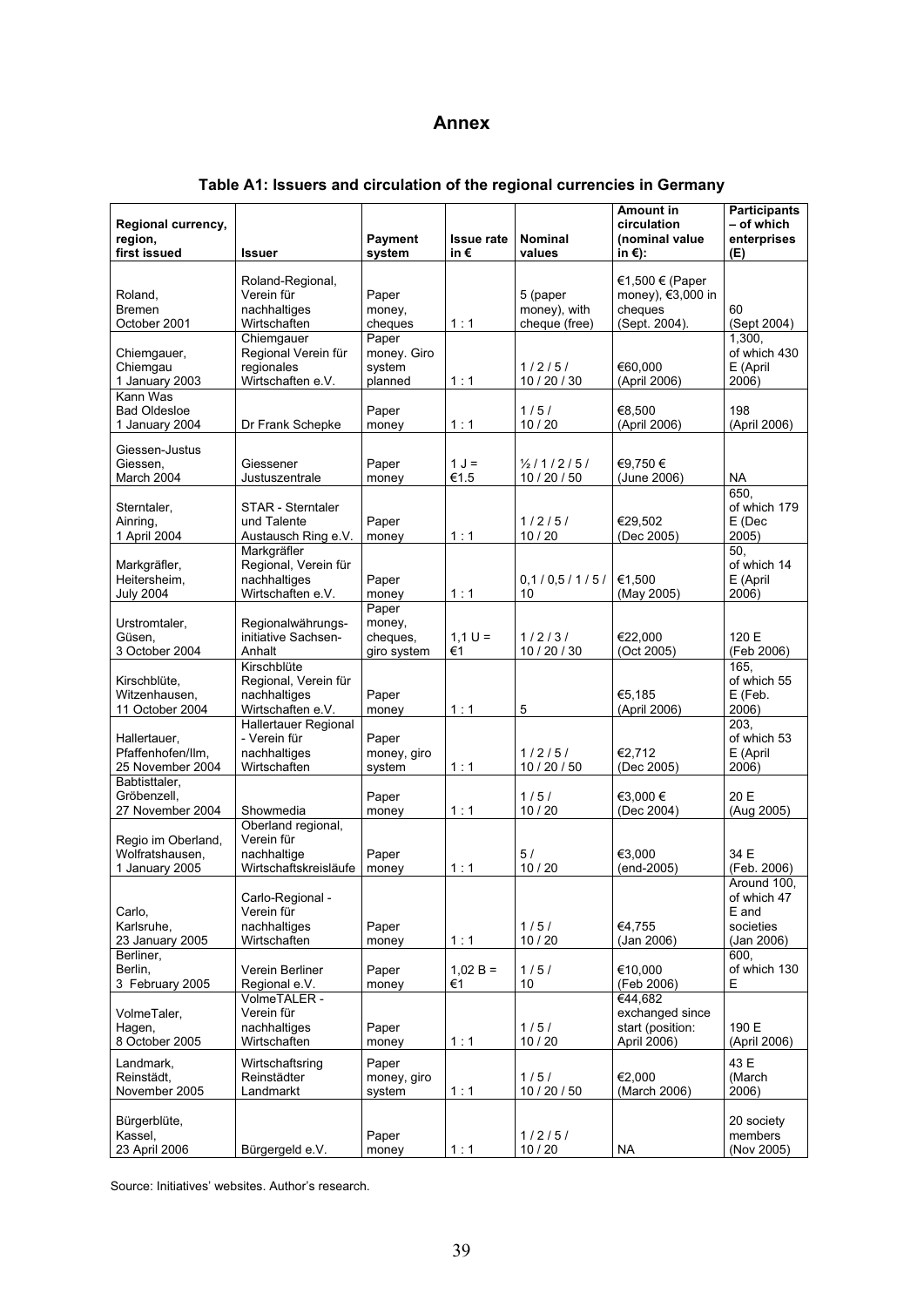### **Table A2: Issuers and circulation of regional currencies in the rest of Europe<sup>1</sup>**

| Regional currency,<br>region,<br>first issued                         | Issuer                                                   | <b>Payment</b><br>system                     | <b>Exchange</b><br>rate with<br>national<br>currency | <b>Nominal</b><br>values                               | <b>Amount in</b><br>circulation<br>(nominal<br>value):                    | Number of<br>accepting<br>parties                   |
|-----------------------------------------------------------------------|----------------------------------------------------------|----------------------------------------------|------------------------------------------------------|--------------------------------------------------------|---------------------------------------------------------------------------|-----------------------------------------------------|
| Bon-Netz-Bon (BNB),<br>Basel (Switzerland),<br>1 January 2005         | Genossen-<br>schaft Netz<br>Soziale<br>Ökonomie          | Paper<br>money                               | $BNB 1 =$<br>SFr 1                                   | 1,5,10,15                                              | <b>BNB 15,800</b><br>(March 2006)                                         | 19 enterprises<br>(Position: Dec<br>2005)           |
| Waldviertler Regional,<br>Schrems (Austria),<br>1 May 2005            | Waldviertler<br>Verein für<br>regionales<br>Wirtschaften | Paper<br>money, giro<br>system<br>planned    | Wald-<br>viertler $1 =$<br>€1                        | 1,2,5,10,20                                            | W 27,905<br>(Feb 2006)                                                    | 188 enterprises<br>(Feb 2006)                       |
| Løn,<br>Copenhagen<br>(Denmark)<br>1976                               | Christiania<br>(village-type<br>hippy<br>commune)        | Coins                                        | $Løn 1 = 50$<br>Danish<br>krones<br>(E7.7)           | 1 Løn                                                  | 9,000 units at<br>$50$ krones =<br>DK 450,000                             | Around 1,000<br>members of the<br>hippy<br>commune  |
| Credito,<br>Valchiusella Valley<br>(Italy)<br><b>Wohl 1986</b>        | Nazione<br>Damanhur<br>(sect-like<br>village)            | Coins,<br>banknotes,<br>scriptural<br>money. | Credito 1<br>$(100 \text{ Cali}) =$<br>€1            | 10,20,25,50<br>Cali;<br>1,2,5,10,25,50,<br>100 Crediti | Credito<br>350,000<br>$(2004)$ ,<br>Forecast: 2005:<br>Credito<br>500,000 | Around 900<br>members, of<br>which 98<br>businesses |
| Eko,<br>Findhorn (Scotland)<br>May 2002                               | Ekopia<br>Resource<br>Exchange Ltd.<br>(Ökodorf)         | Paper<br>money                               | $Eko 1 =$<br>pound<br>sterling                       | 1,5,20                                                 | Eko 18,500<br>(2004)                                                      | At present, 450<br>members, of<br>which 40 E        |
| Axarco,<br>Axarquia (Spain)<br>1988                                   | Antonio Gámez<br><b>Burgos</b>                           | Coins and<br>paper<br>money                  | Axarco $1 =$<br>€1                                   | Coins: 4/10/20<br>Notes:<br>0,1/0,5/1/5/10             | Deliberately not<br>announced.                                            | <b>NA</b>                                           |
| EcoAspromonte,<br><b>Aspromonte National</b><br>Park (Italy),<br>2003 | Aspromonte<br><b>National Part</b>                       | Paper<br>money                               | EcoAspr. $1 =$<br>€1                                 | 1,2,5,10                                               | NA.                                                                       | National park<br>with 38 villages                   |
| Pound sterling (GBP),<br>Scotland as a whole<br>NA.                   | Clydesdale<br>Bank                                       | Paper<br>money<br>(official<br>banknotes)    | 1 pound = $1$<br>pound (BoE)                         | 5,10,20,<br>50,100                                     | GBP 1,230<br>$million =$<br>€1,815 million<br>(30.9.2005)                 |                                                     |
| Pound sterling (GBP),<br>Scotland as a whole<br>1727                  | Royal Bank of<br>Scotland                                | Paper<br>money<br>(official<br>banknotes)    | 1 pound $= 1$<br>pound (BoE)                         | 1, 5, 10, 20,<br>50,100                                | GBP 1,365<br>$million =$<br>€2,010 million<br>(31.12.2005)<br>GBP 830     | Around 5<br>million<br>inhabitants                  |
| Pound sterling (GBP),<br>Scotland as a whole<br>1695                  | Bank of<br>Scotland                                      | Paper<br>money<br>(official<br>banknotes)    | 1 pound = $1$<br>pound (BoE)                         | 5,10,20,<br>50,100                                     | million = $€1,222$<br>million<br>(31.12.2005)                             |                                                     |
| Pound sterling (GBP),<br>Northern Ireland as a<br>whole<br>1836       | <b>Ulster Bank</b>                                       | Paper<br>money<br>(official<br>banknotes)    | 1 pound = $1$<br>pound (BoE)                         | 5,10,20,<br>50,100                                     | <b>GBP 150</b><br>$million =$<br>€221million                              |                                                     |
| Pound sterling (GBP),<br>Northern Ireland as a<br>whole<br>NA.        | Northern Bank                                            | Paper<br>money<br>(official<br>banknotes)    | 1 pound = $1$<br>pound (BoE)                         | 5,10,20,<br>50,100                                     | <b>GBP 300</b><br>million = $€442$<br>million                             | Around 1.7<br>million                               |
| Pound sterling (GBP),<br>Northern Ireland as a<br>whole<br><b>NA</b>  | <b>First Trust</b><br>Bank                               | Paper<br>money<br>(official<br>banknotes)    | 1 pound = $1$<br>pound (BoE)                         | 5,10,20,<br>50,100                                     | GBP 329<br>million = $€484$<br>million<br>(31.12.2005)                    | inhabitants                                         |
| Pound sterling (GBP),<br>Northern Ireland as a<br>whole<br><b>NA</b>  | Bank of Ireland                                          | Paper<br>money<br>(official<br>banknotes)    | 1 pound $= 1$<br>pound (BoE)                         | 5,10,20,<br>50,100                                     | <b>GBP 481</b><br>million = $€683$<br>million<br>(31.12.2003)             |                                                     |

Source: Author's research. – 1 The other European GBP issues of Gibraltar, Jersey and the Isle of Man are made entirely autonomously under monetary law and, as these territories are not part of the United Kingdom, are regarded in this paper as currencies of autonomous countries.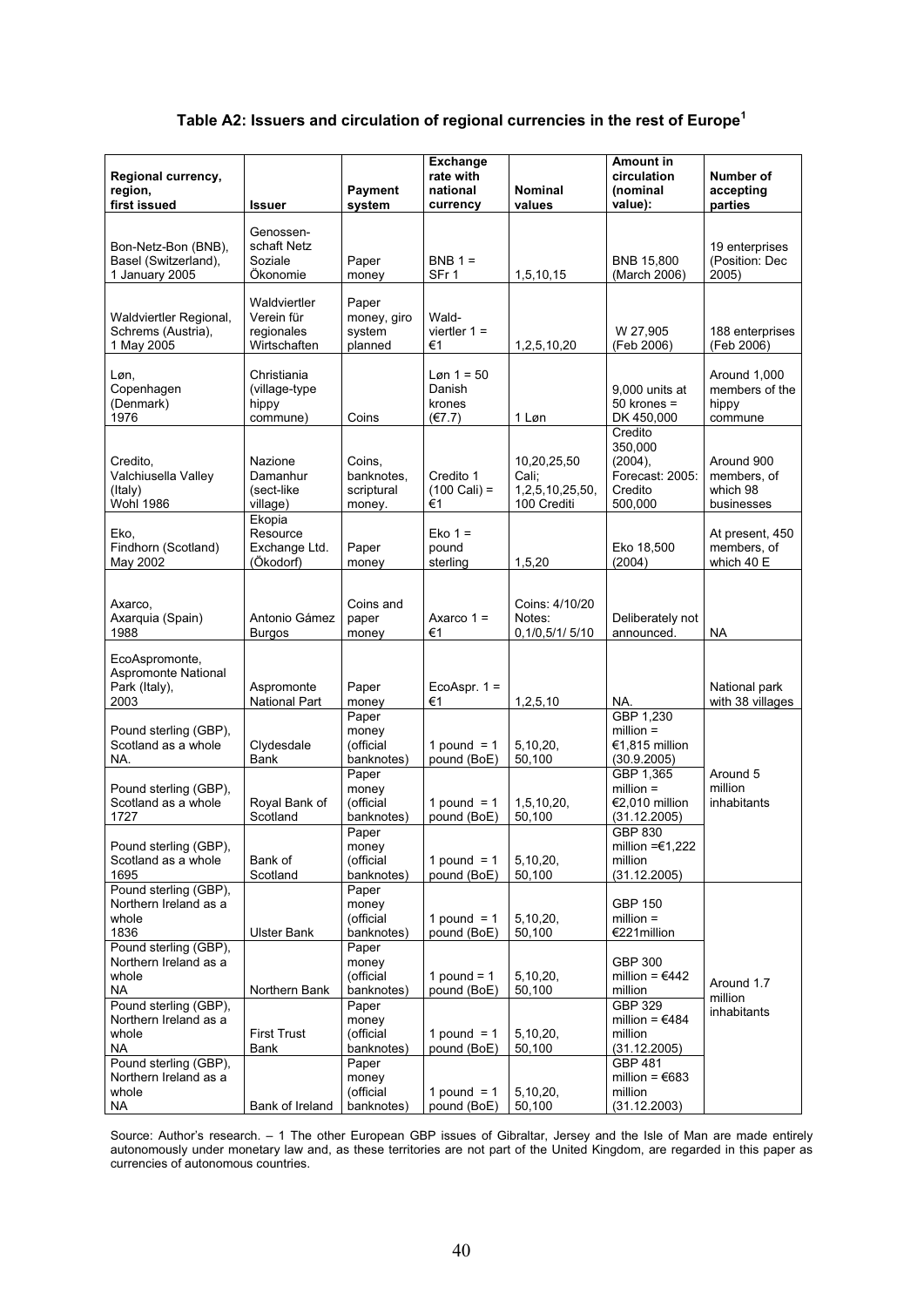### **Table A3:** *Schwundgeld* **variants in Germany**

| Regional<br>currency | Schwund-<br>geld-<br>variant       | Issuing-<br>practice                                                                                | Ongoing<br>monetary<br>depreciate-<br>ion as %age<br>of nominal<br>value | Period of<br>notes'<br>validity           | Extra premium:<br>charge for<br>redemption (R) in<br>$\epsilon$ or exchange<br>(EX) for new<br>notes as %age of<br>nominal value | <b>Bonus</b><br>(when<br>exchan-<br>ging) | Use of earnings<br>(Figures as %age of<br>nominal value):                                                              |
|----------------------|------------------------------------|-----------------------------------------------------------------------------------------------------|--------------------------------------------------------------------------|-------------------------------------------|----------------------------------------------------------------------------------------------------------------------------------|-------------------------------------------|------------------------------------------------------------------------------------------------------------------------|
| Chiemgauer           | Stamp scrip                        | Against €                                                                                           | $2%$ per<br>quarter                                                      | 3 months.<br>With<br>extension<br>1 year. | R: 5%<br>EX: NA                                                                                                                  | No                                        | From extra premium:<br>2% to issuers,<br>3% to society determined<br>by the customer.                                  |
| Sterntaler           | Stamp scrip                        | Against € or<br>combination of<br>€ (80%) and<br>"Talent" LETS<br>currency<br>$(20\%)$ .            | 3% per<br>quarter                                                        | 3 months.<br>With<br>extension<br>1 year. | $R$ in $\epsilon$ and Talents<br>$5%$ .<br>R solely in €: 10%                                                                    | No                                        | From extra premium:<br>EX in €/Talents: 2 % to<br>issuers.<br>3% to project.<br>Redemption solely in $\epsilon$<br>NA. |
| Hallertauer          | Stamp scrip                        | Against €                                                                                           | $2%$ per<br>quarter                                                      | 3 months.<br>With<br>extension<br>1 year. | R: 5%<br>EX: NA                                                                                                                  | NA.                                       | From extra premium:<br>2% to issuers,<br>3% to society determined<br>by the customer.                                  |
| Regio im<br>Oberland | Stamp scrip                        | Against $\epsilon$                                                                                  | $2\% - 2.5\%$<br>per quarter                                             | 3 months.<br>With<br>extension<br>1 year. | R: 5%<br>EX: NA.                                                                                                                 | No                                        | From extra premium:<br>2% to issuers.<br>3% to society determined<br>by the customers.                                 |
| Carlo                | Stamp scrip                        | Against €                                                                                           | $2%$ per<br>quarter                                                      | <b>NA</b>                                 | R: 5%<br>EX: NA.                                                                                                                 | NA                                        | From extra premium:<br>2% to issuers.<br>3% to society determined<br>by the customer.                                  |
| VolmeTaler           | Stamp scrip                        | Against €                                                                                           | 1% every 2<br>months                                                     | 1 year                                    | R: 5% for<br>individuals and 0%<br>for enterprises                                                                               | Lottery<br>ticket<br>with<br>tom-<br>bola | Earnings from ongoing<br>depreciation and extra<br>premium for charitable<br>purposes                                  |
| Landmark             | Stamp scrip                        | Against €                                                                                           | 3% per<br>quarter                                                        | 3 months.<br>With<br>extension<br>1 year. | R: 5%<br>EX: NA.                                                                                                                 | No                                        | <b>NA</b>                                                                                                              |
| Bürgerblüte          | Stamp scrip                        | Against €                                                                                           | $2%$ per<br>quarter                                                      | 3 months                                  | R: 5%<br>EX:NA                                                                                                                   | NA.                                       | From extra premium:<br>2% to issuers, 3% to<br>social welfare institutions                                             |
| Roland               | Tabellen-<br>geld (Table<br>money) | Against € and<br>credit.                                                                            | $1\%$ per<br>month                                                       | 2 years                                   | R: generally not<br>envisaged. In<br>exceptional case<br>1% EX as per table                                                      | No                                        | Non-interest-bearing loans<br>to organic farmers                                                                       |
| Kann Was             | Tabellen-<br>geld (Table<br>money) | Against €                                                                                           | $1\%$ per<br>month to be<br>paid in<br>advance                           | 1 year                                    | R/EX: 10% for<br>individuals and 5%<br>for enterprises                                                                           | No                                        | Interest from deposited<br>euro for social purposes.<br>Extra premium to issuer.                                       |
| Giessen-<br>Justus   | Ablaufgeld<br>(Expiry<br>money)    | Against € to<br>individuals.<br>Allocation to<br>enterprises<br>against<br>promise of<br>acceptance | No                                                                       | 1 year                                    | R: 5%<br>EX: 5%                                                                                                                  | No                                        | <b>NA</b>                                                                                                              |
| Markgräfler          | Ablaufgeld<br>(Expiry<br>money)    | Against €                                                                                           | No                                                                       | 3 months                                  | R: 3%.<br>EX: 2%                                                                                                                 | No                                        | From extra premium:<br>1% to issuer,<br>2% to non-profit<br>organisation                                               |
| Urstromtaler         | Ablaufgeld<br>(Expiry<br>money)    | Against €                                                                                           | No                                                                       | 6 months                                  | R: generally not<br>possible.<br>EX: 5%                                                                                          | 10%                                       | <b>NA</b>                                                                                                              |
| Kirschblüte          | Ablaufgeld<br>(Expiry<br>money)    | Against €                                                                                           | No                                                                       | 6 months                                  | $R: 5\%,$<br>EX: 4%                                                                                                              | No                                        | After deduction of costs to<br>local societies                                                                         |
| Berliner             | Ablaufgeld<br>(Expiry<br>money)    | Against €                                                                                           | No                                                                       | 6 months                                  | $R: 5\%,$<br>EX: 2% per further<br>quarter                                                                                       | 2%                                        | Earnings from R to non-<br>commercial projects.<br>Earnings from EX to<br>issuer.                                      |

Source: Author's own research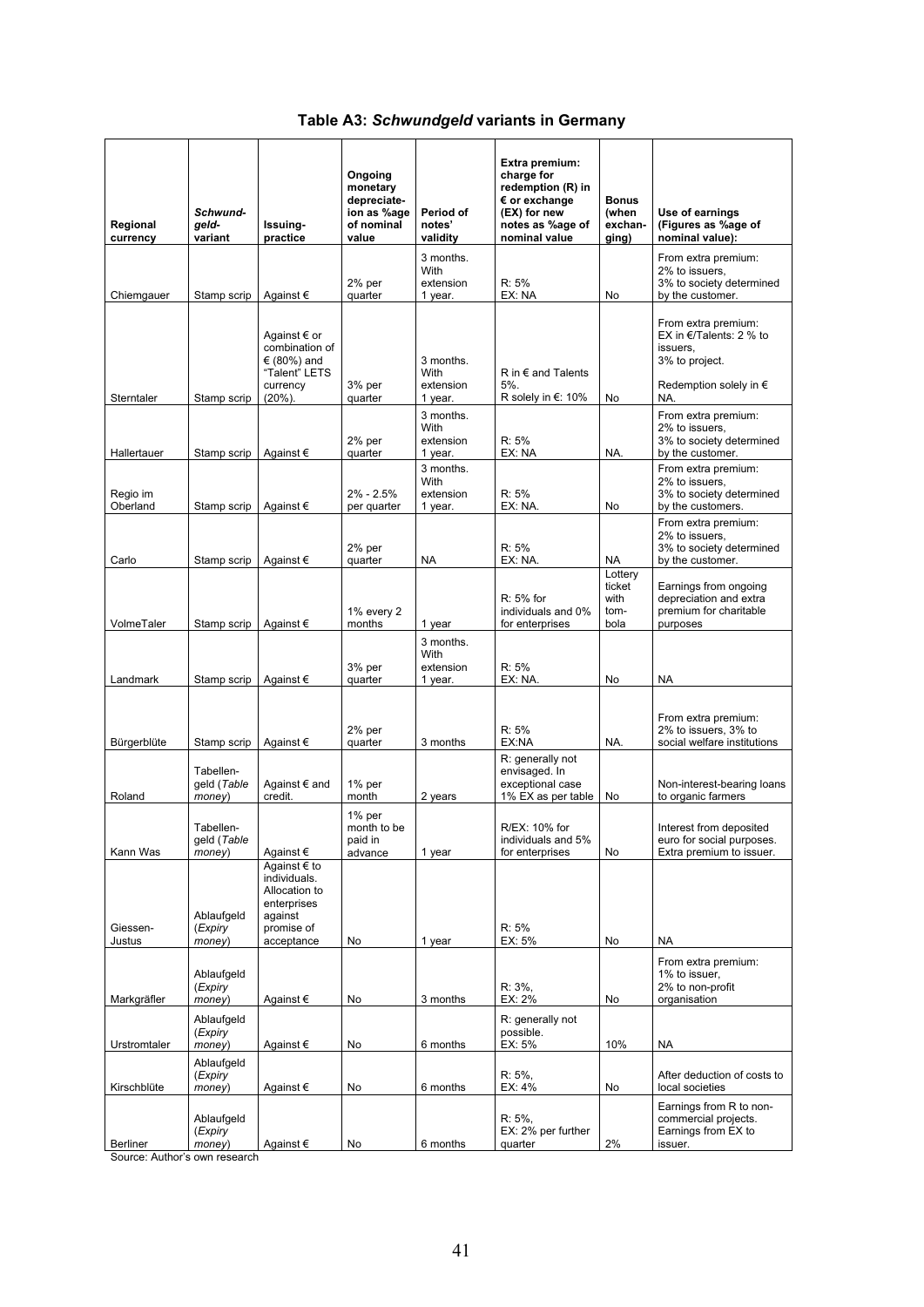# **Regional money in Europe** (except Germany)

(as of June 2006)



Regional money without integrated loss (in circulation)

Source: Roesl (2006). - **1)** Issuing bank located outside the region in which the money circulates. - **2)** In circulation in whole Scotland.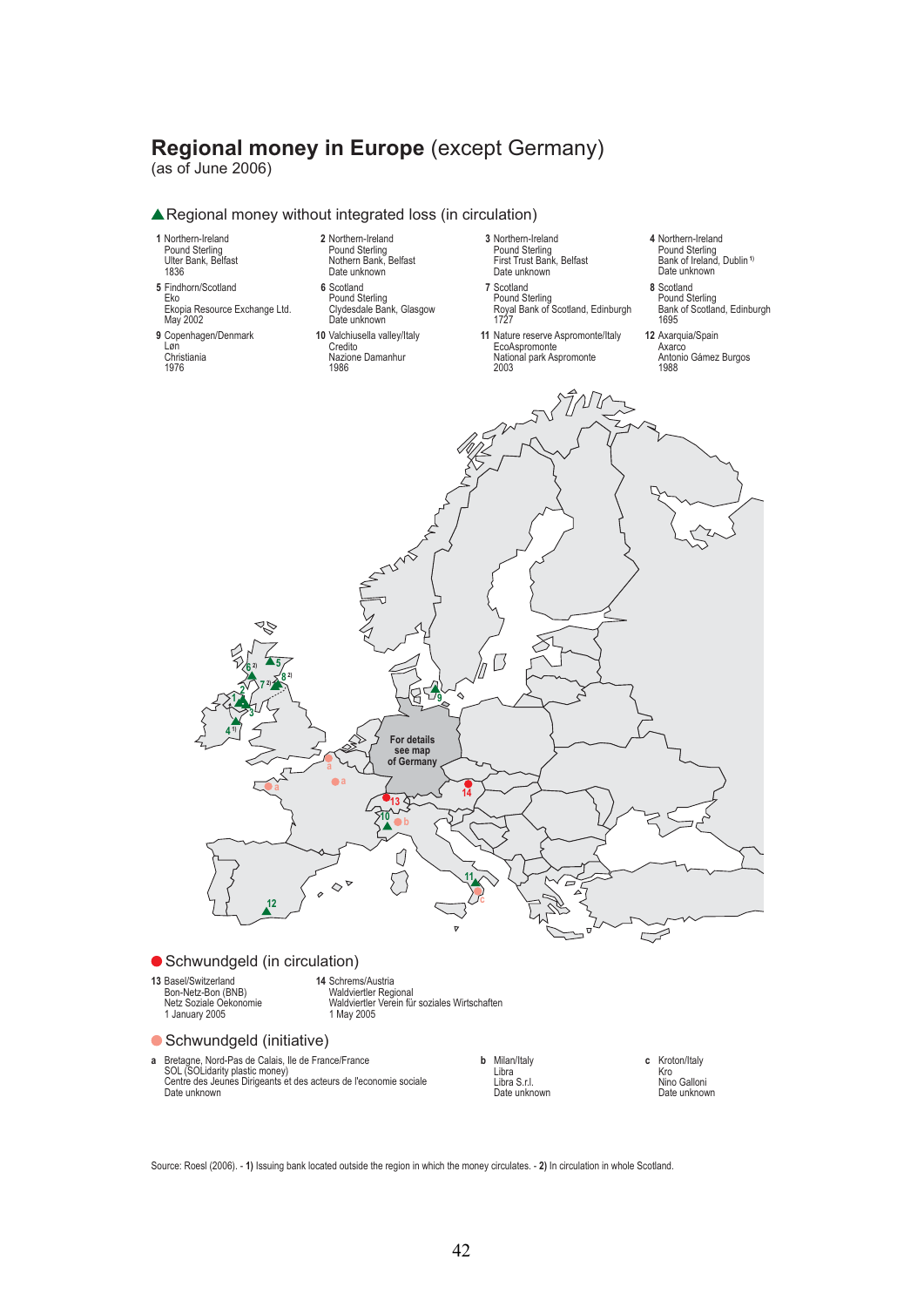# **Local Exchange Trade Systems (LETS, Tauschringe) in Germany**

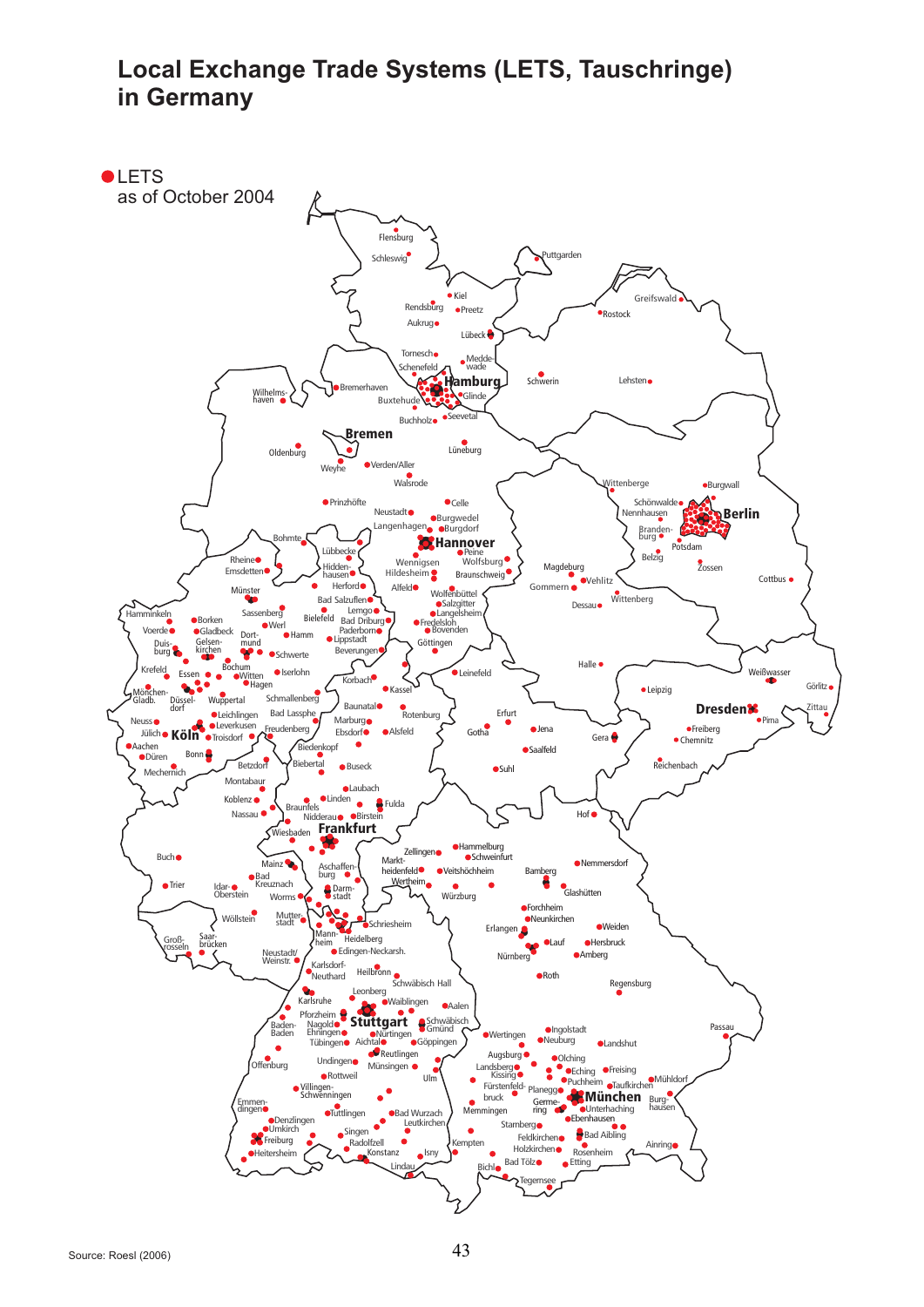### **Illustrations**

### **Figure A1: Baptisttaler**



#### **Figure A2: Chiemgauer**



Quelle: http://www.chiemgauer.info

#### **Figure A3: Kann Was**

|           | <b>Ein KANN WAS</b>                                                                                                                                                                         |       |      |      |                                                 |                 | www.kannwas.org |        |
|-----------|---------------------------------------------------------------------------------------------------------------------------------------------------------------------------------------------|-------|------|------|-------------------------------------------------|-----------------|-----------------|--------|
| Kann Was. | Der Mensch lebt von dem, was er gelernt hat,<br>was er kann. Deshalb nennen wir unsere Währung<br>Als Umlaufsicherung wird eine Gebühr von 1%<br>des Nennwertes pro Monat erhoben. Sie hält |       |      |      |                                                 | <b>KANN WAS</b> |                 |        |
|           | die Kann Was-Scheine in ständigem Fluß.<br>Hortung zum Zwecke der Zinserzielung entfällt.                                                                                                   |       |      |      |                                                 |                 |                 | $\geq$ |
|           |                                                                                                                                                                                             |       |      |      | Jan Feb Mär Apr Mai Jun Jul Aug Sep Okt Nov Dez |                 |                 | 211166 |
|           |                                                                                                                                                                                             | 1.09. | 1.07 | 1.05 |                                                 |                 |                 |        |

#### **Figure A4: Urstromtaler**

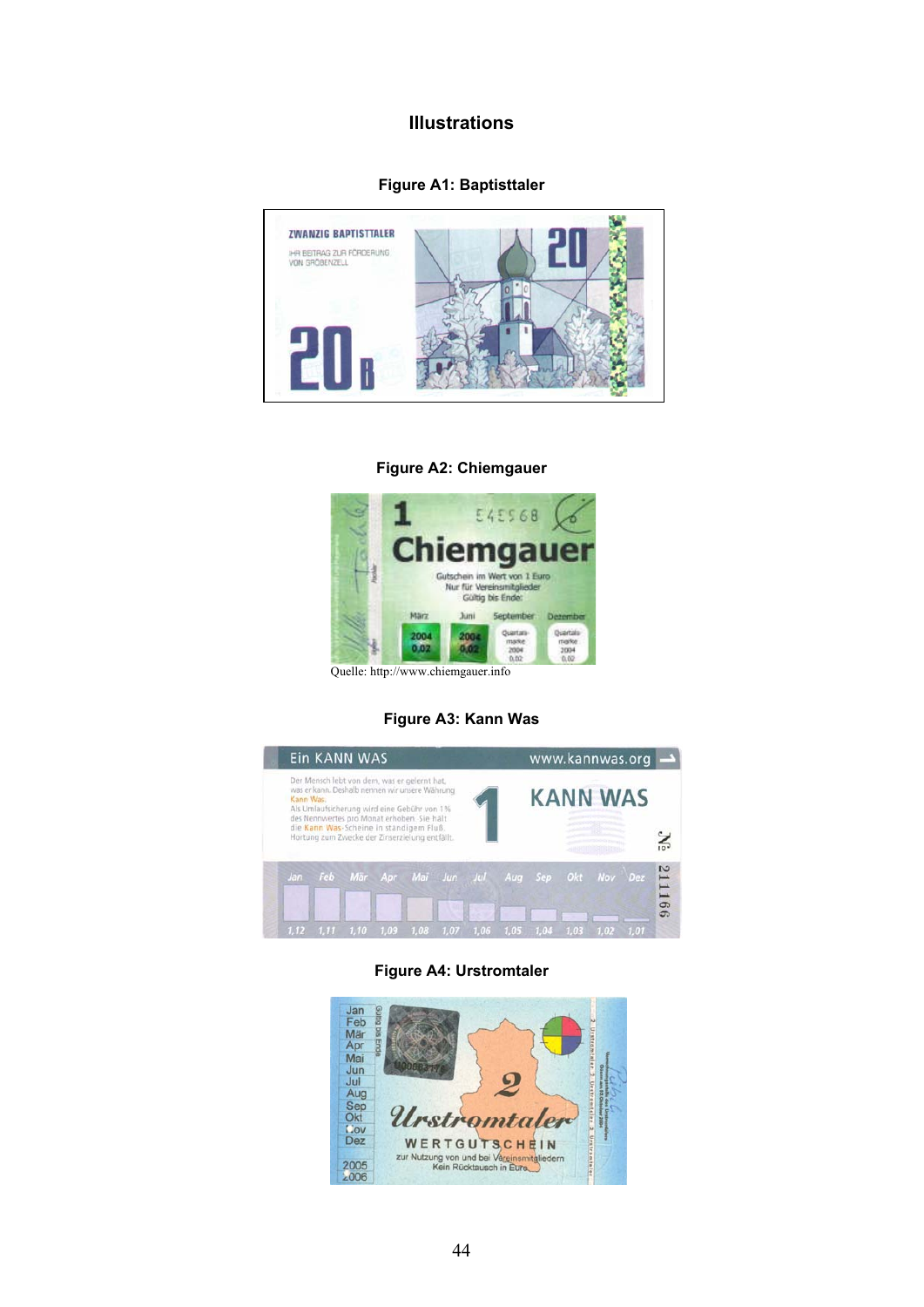### **Appendix 1: Regional currencies – voucher or money?**

The regional currencies are put into circulation by private societies which issue the payment media in the form of paper notes in exchange for euro.<sup>51</sup> These notes can be used in local businesses to pay for goods and services. A crucial aspect which sets such payment media apart from voucher systems is that the notes can be used to make purchases at *outlets other than the issuing body itself*. In contrast to "genuine" voucher systems,  $52$  where use is confined exclusively to a bilateral business relationship between the voucher issuer and the voucher holder, the regional currencies may be acquired to pay for goods and services which are provided by third parties (see chart below).



#### **Figure A5: Categorisation of payment media**

They are consequently to be construed as a *transferable* claim on the issuer which expires only when the central institution withdraws the notes.<sup>53</sup> Thus, a local

<sup>&</sup>lt;sup>51</sup> For the various regional currency issuance, see Table A3 on p 41.<br><sup>52</sup> One example of a "genuine" voucher is the "Bethel-Euro" (formerly "Bethel-Mark") which has been in circulation in Bielefeld since 1908, with a vo

 $53$  In the case of "genuine" voucher systems this happens automatically with payment since, in such a system, the issuer and of the payment medium and the issuer of the payment medium are identical.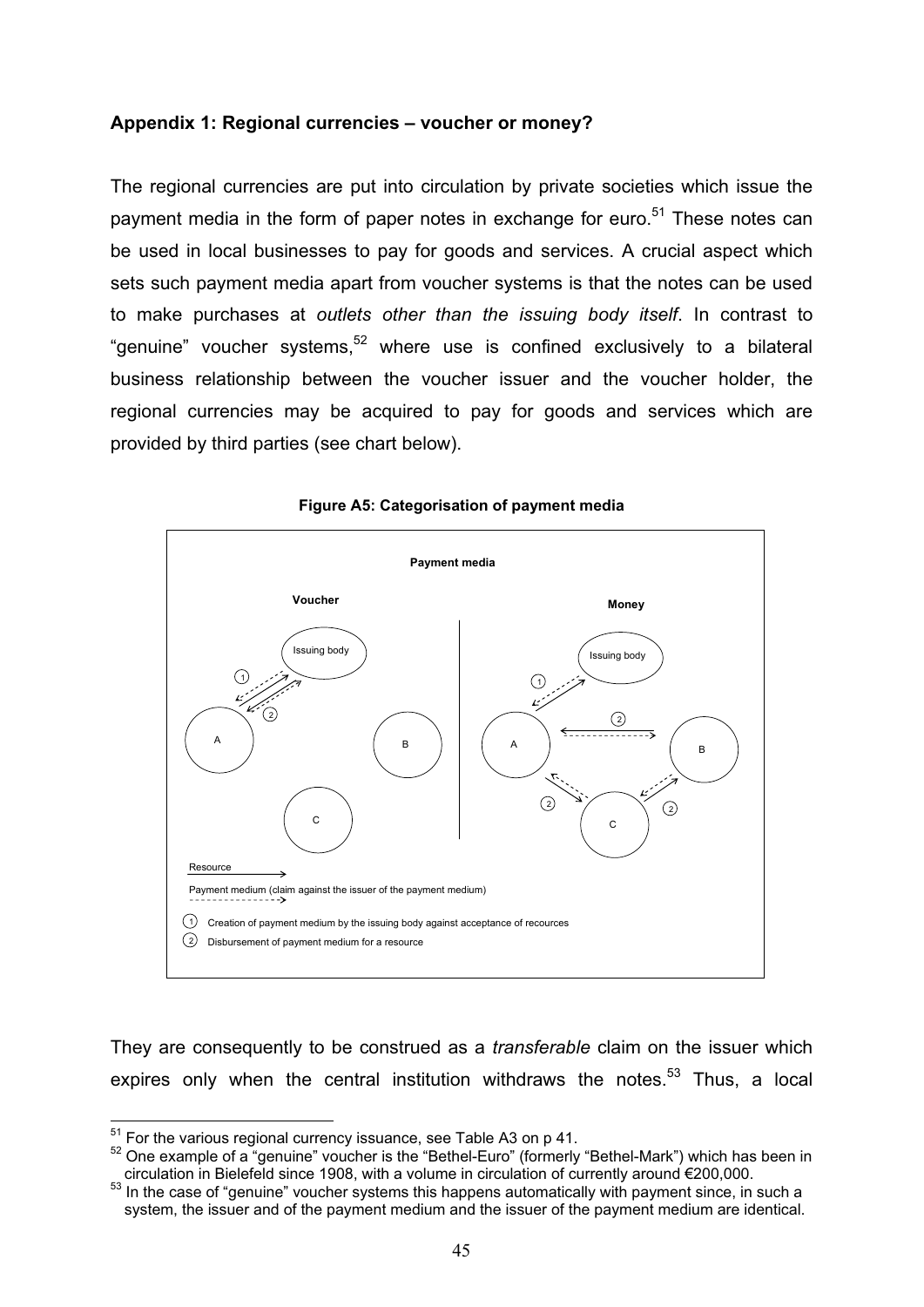circulation of money arises to the extent that the regional currencies are channelled back to the customers of the participating enterprises as small change and/or used as bonus and part-wage payments to the employees and/or deployed for payments among the enterprises. Furthermore, the notes have their own unit of account, such as *Chiemgauer* or *Hallertauer*, which ensures that the available products can be compared in terms of their value.<sup>54</sup> The regional notes also serve as a store of value, even though this monetary function is inherently restricted in the case of *Schwundgeld*. Nevertheless, these notes allow purchases to be deferred. Hence, as the notes fulfil all three monetary functions, they constitute money according to economic criteria.<sup>55</sup> This assessment is in no way altered by the fact that such notes fulfil the monetary functions less well than the official payment medium.<sup>56</sup> Even any overprint with the word *Gutschein* (voucher) or the often explicit requirement that the money holder has to be a member of the regional society does not invalidate the monetary functions. The simple fact is that "money is what money does". These considerations also apply to the planned regional giro currencies (*Giralwährungen*).

 $54$  In practice, an 1:1 exchange rate against the euro is chosen, which makes a parallel pricing in regional currency units and euro superfluous.

<sup>&</sup>lt;sup>55</sup> For an anthropological view of money that departs from the traditional economic perspective, see Seyfang, 235 f..<br><sup>56</sup> See Hayek (1977), p 39 ff. Following Hayek's suggestion, it would be possible to speak of

competing "circulation media" in this context. Other terms, of a more semantic nature, which have been created and are used in the literature, such as "near money", "money substitute", "near-money asset" or "money surrogate" do not appear to be of much assistance at this point, however, as they are ultimately used to characterise no more than a payment medium which fulfils the money functions in principle but not as well as the conventional payment media. See Timberlake (1987, 1981).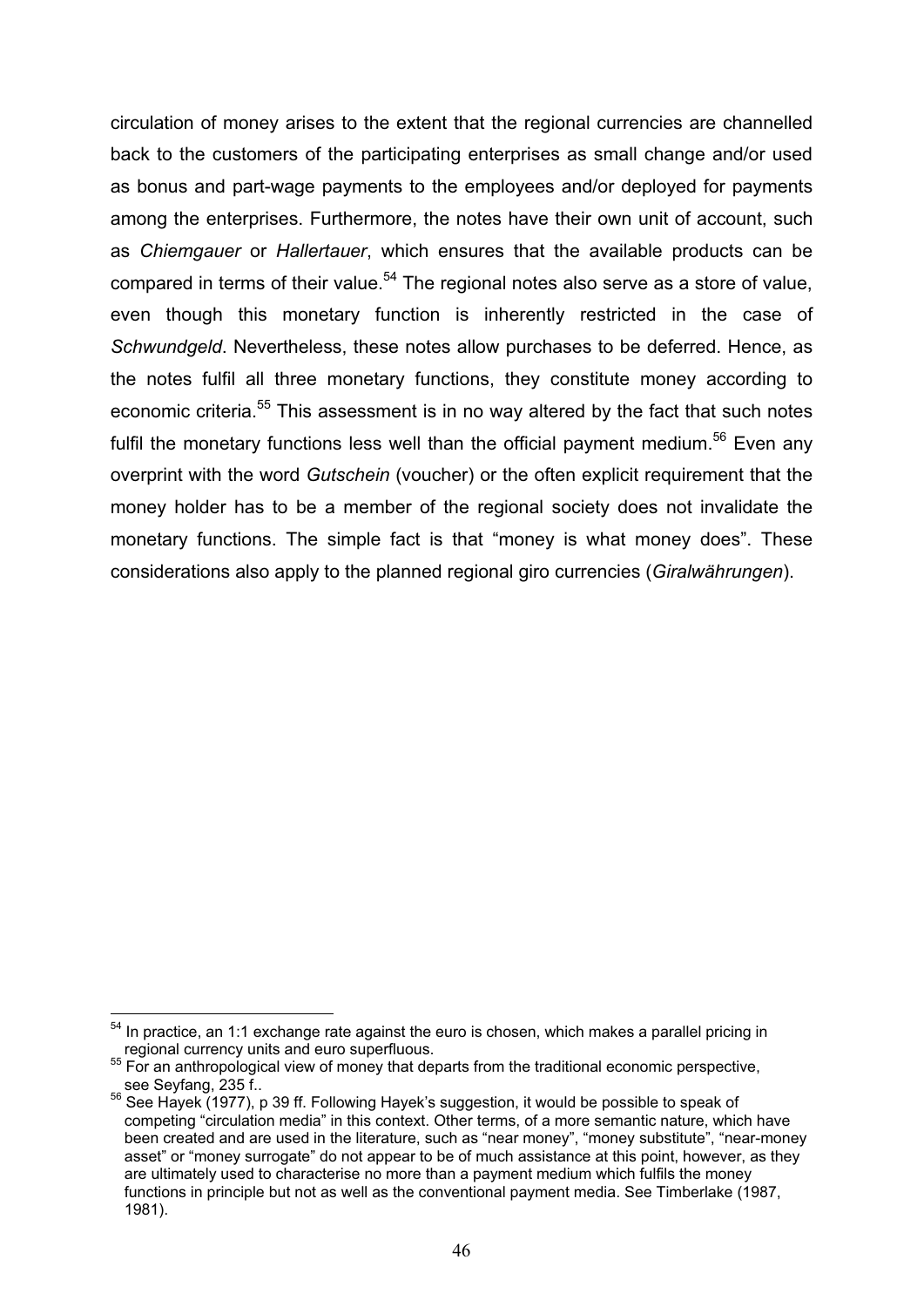### **Appendix 2: Costs of money holding and regional bank profit**

The following example, based on typical data for the most widely used Schwundgeld variant, stamp scrip, shows how expensive *Schwundgeld* ultimately is.<sup>57</sup>

Let us assume that the money holders in a community, instead of holding euros, are prepared to hold regional currency to the value of €20,000 for one year in order to pay for their transactions with these notes. They now exchange the euro cash which they bought earlier through the regular banking system from the Eurosystem at the rate on the main refinancing operations (2% or  $€400$ ) for the regional currency notes at the central issuing institution. This now invests the resources with the regular banking system, where the institution  $-$  let us assume for the sake of simplicity  $-$  is to receive interest at 2%, and the regular commercial banks, in turn, may return the euro amounts they have received to the ECB to repay their outstanding debts. Admittedly, this pure exchange of payment media poses no additional burden on the users of regional currency. The seigniorage (€400) now flows to the regional bank and not to the Eurosystem, however, as is the account scheme below plainly shows.58 The various forms of *Geldschwund* do represent an additional burden for the regional currency holders, however. If the ongoing monetary depreciation amounts to 2% of the nominal value per quarter, as is usual in the case of stamp scrip, this accumulates (excluding the effects of compound interest) to 8% per year. If the regional currency is exchanged back for euro in one year's time, a further 5% of the nominal value becomes due. Consequently, the users of *Schwundgeld* are left with additional costs of money holding amounting to some 13% of the nominal value, or €2,600 per year. The overall costs of holding regional currency in this example may therefore be quantified at €3,000. Compared with the costs of holding official money balances, which amounts to 2% of the nominal value ( $\epsilon$ 400) in line with the assumed underlying ECB main refinancing rate, this is a hefty increase of 650%.

<sup>57</sup> In the case of "expiry currencies" (*Ablaufgelder*), which do not have an ongoing loss of value, the costs of money holding and therefore also the regional bank's (gross) profit are correspondingly lower.

<sup>&</sup>lt;sup>58</sup> The assumption of currency substitution is key in this context. By contrast, if the issuance of regional currencies were not accompanied by an equal-sized reduction in the volume of euro in circulation, the Eurosystem's seigniorage would, of course, not decline (as sharply).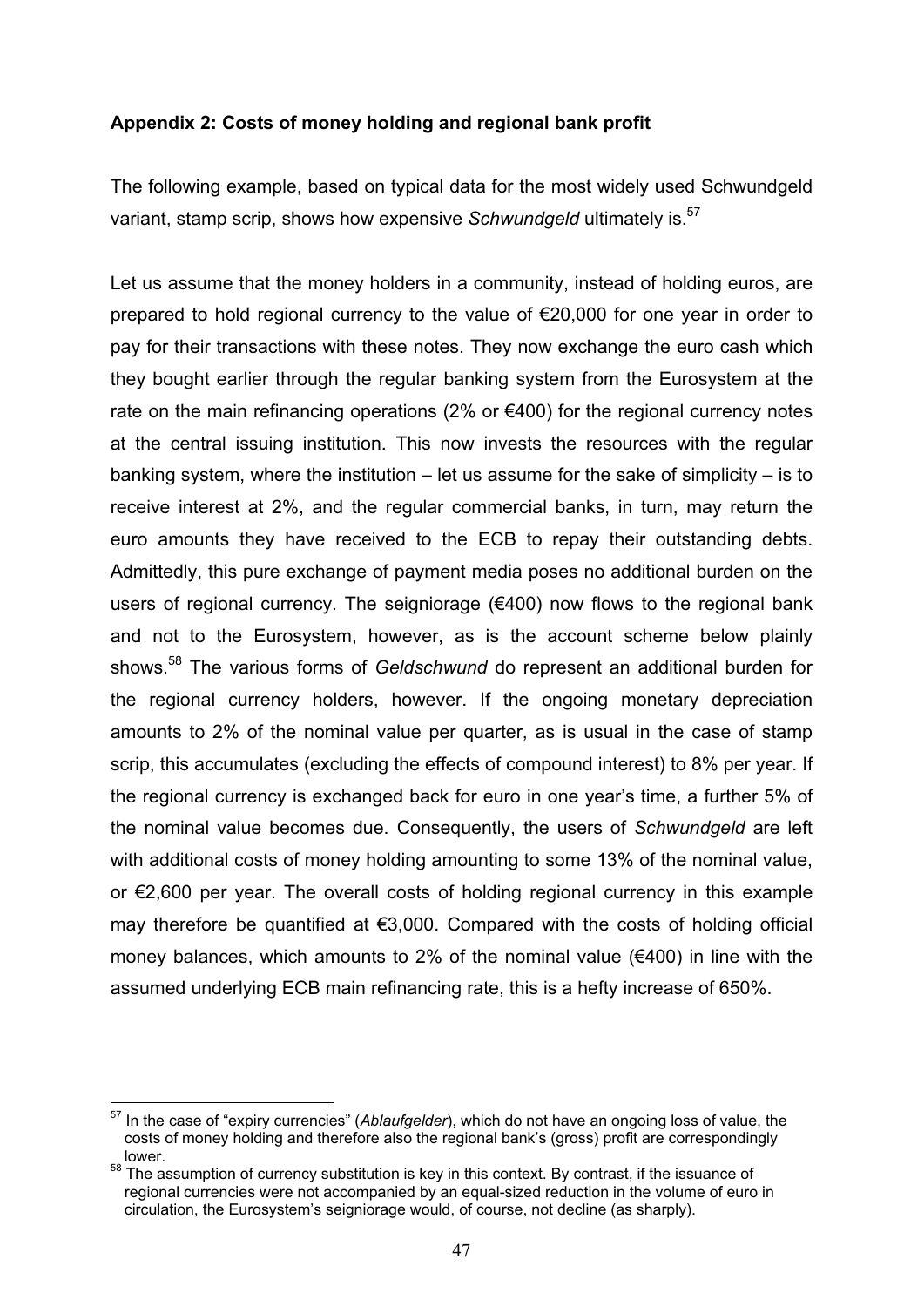

#### **Figure A6: Regional bank profit as recorded on the balance sheet**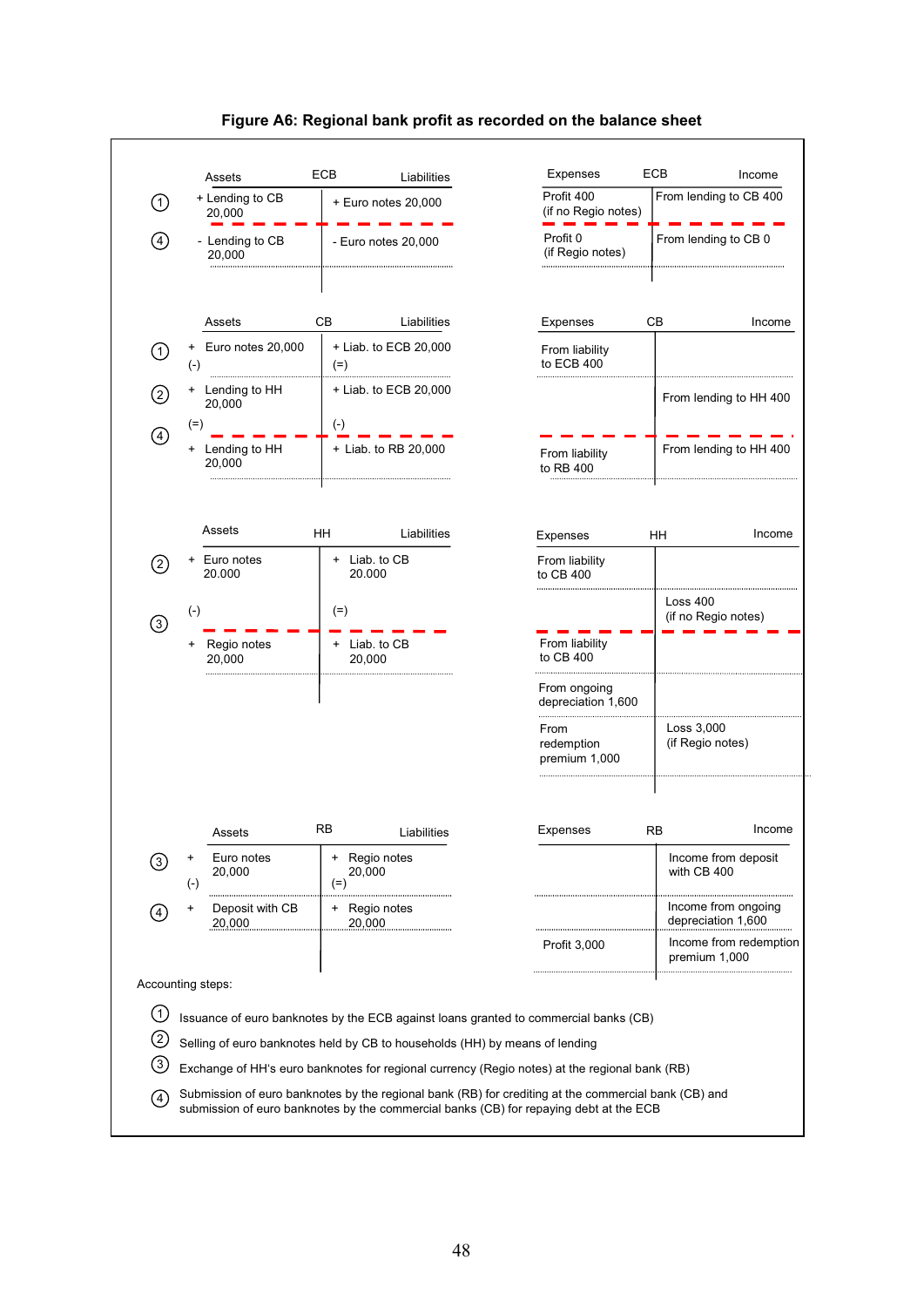For the sake of simplicity, the example above disregards the costs of money production. This may perceptibly overstate the regional bank's profit situation, at least as long as it sells only comparatively small cash denominations whose production costs are relatively high in comparison with the nominal value.<sup>59</sup> However, this does not make the slightest difference to the fundamental assessment that *Schwundgeld* currencies are expensive. This is because an expenditure item of this kind reduced the regional bank's net profit but not its earnings. From the point of view of the money holders, however, it is precisely the earnings – and not the profits – of the issuing banks which correspond to the money holding costs to be financed. From a technical financing perspective, it is ultimately irrelevant whether the regional bank pays printing costs or makes other outlays with these earnings.

<sup>59</sup> See Godschalk (2006).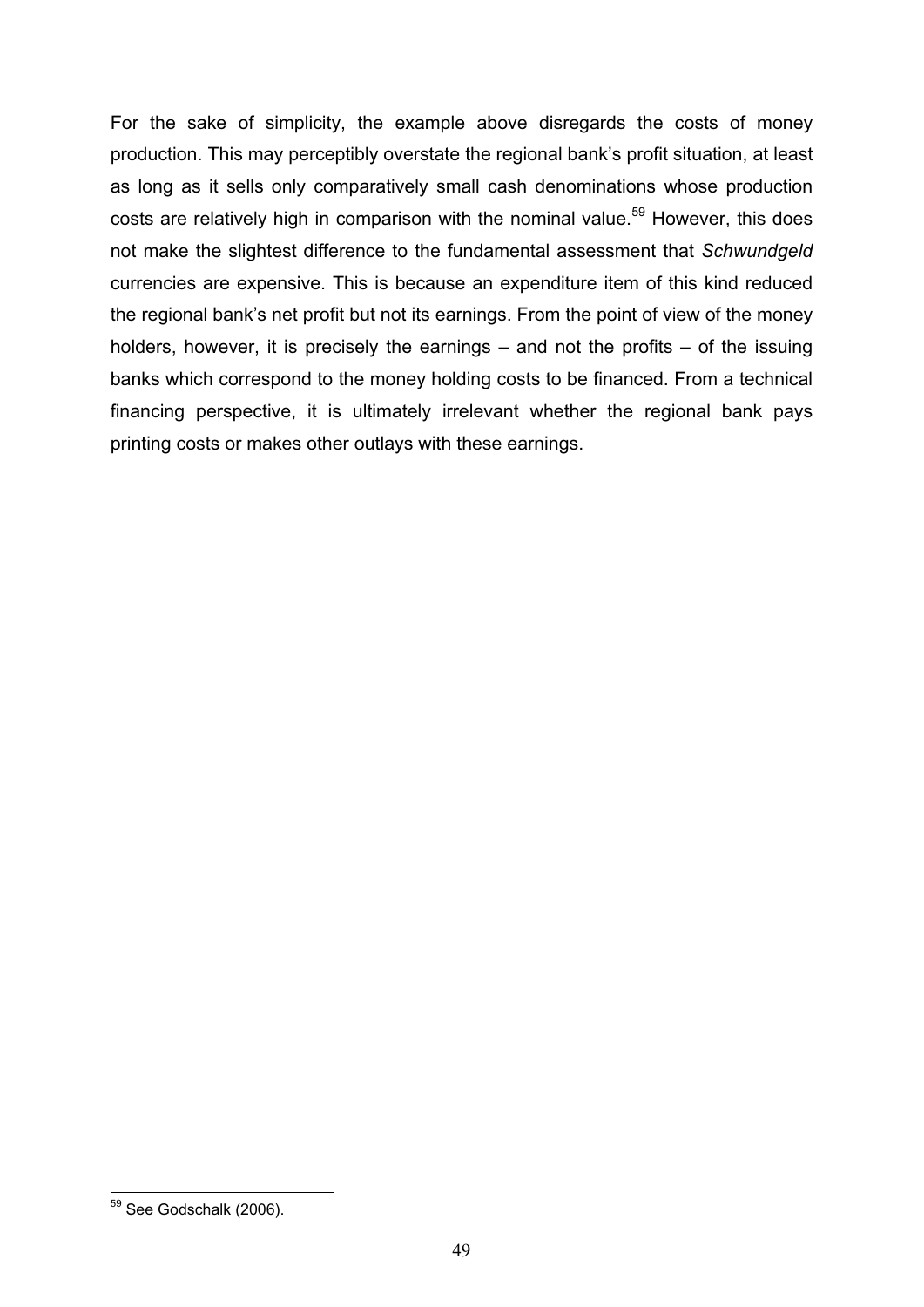# **The following Discussion Papers have been published since 2005:**

### **Series 1: Economic Studies**

| $\mathbf{1}$   | 2005 | Financial constraints and capacity adjustment<br>in the United Kingdom - Evidence from a | Ulf von Kalckreuth    |
|----------------|------|------------------------------------------------------------------------------------------|-----------------------|
|                |      | large panel of survey data                                                               | Emma Murphy           |
| $\overline{2}$ | 2005 | Common stationary and non-stationary                                                     |                       |
|                |      | factors in the euro area analyzed in a                                                   |                       |
|                |      | large-scale factor model                                                                 | Sandra Eickmeier      |
|                |      |                                                                                          |                       |
| 3              | 2005 | Financial intermediaries, markets,                                                       | F. Fecht, K. Huang,   |
|                |      | and growth                                                                               | A. Martin             |
|                |      |                                                                                          |                       |
| $\overline{4}$ | 2005 | The New Keynesian Phillips Curve                                                         |                       |
|                |      | in Europe: does it fit or does it fail?                                                  | Peter Tillmann        |
|                |      |                                                                                          |                       |
| 5              | 2005 | Taxes and the financial structure                                                        | Fred Ramb             |
|                |      | of German inward FDI                                                                     | A. J. Weichenrieder   |
| 6              | 2005 | International diversification at home                                                    | Fang Cai              |
|                |      | and abroad                                                                               | Francis E. Warnock    |
|                |      |                                                                                          |                       |
| 7              | 2005 | Multinational enterprises, international trade,                                          |                       |
|                |      | and productivity growth: Firm-level evidence                                             | Wolfgang Keller       |
|                |      | from the United States                                                                   | Steven R. Yeaple      |
| 8              | 2005 | Location choice and employment                                                           | S. O. Becker,         |
|                |      | decisions: a comparison of German                                                        | K. Ekholm, R. Jäckle, |
|                |      | and Swedish multinationals                                                               | M.-A. Muendler        |
|                |      |                                                                                          |                       |
| 9              | 2005 | Business cycles and FDI:                                                                 | Claudia M. Buch       |
|                |      | evidence from German sectoral data                                                       | Alexander Lipponer    |
| 10             | 2005 | Multinational firms, exclusivity,                                                        | Ping Lin              |
|                |      | and the degree of backward linkages                                                      | Kamal Saggi           |
|                |      |                                                                                          |                       |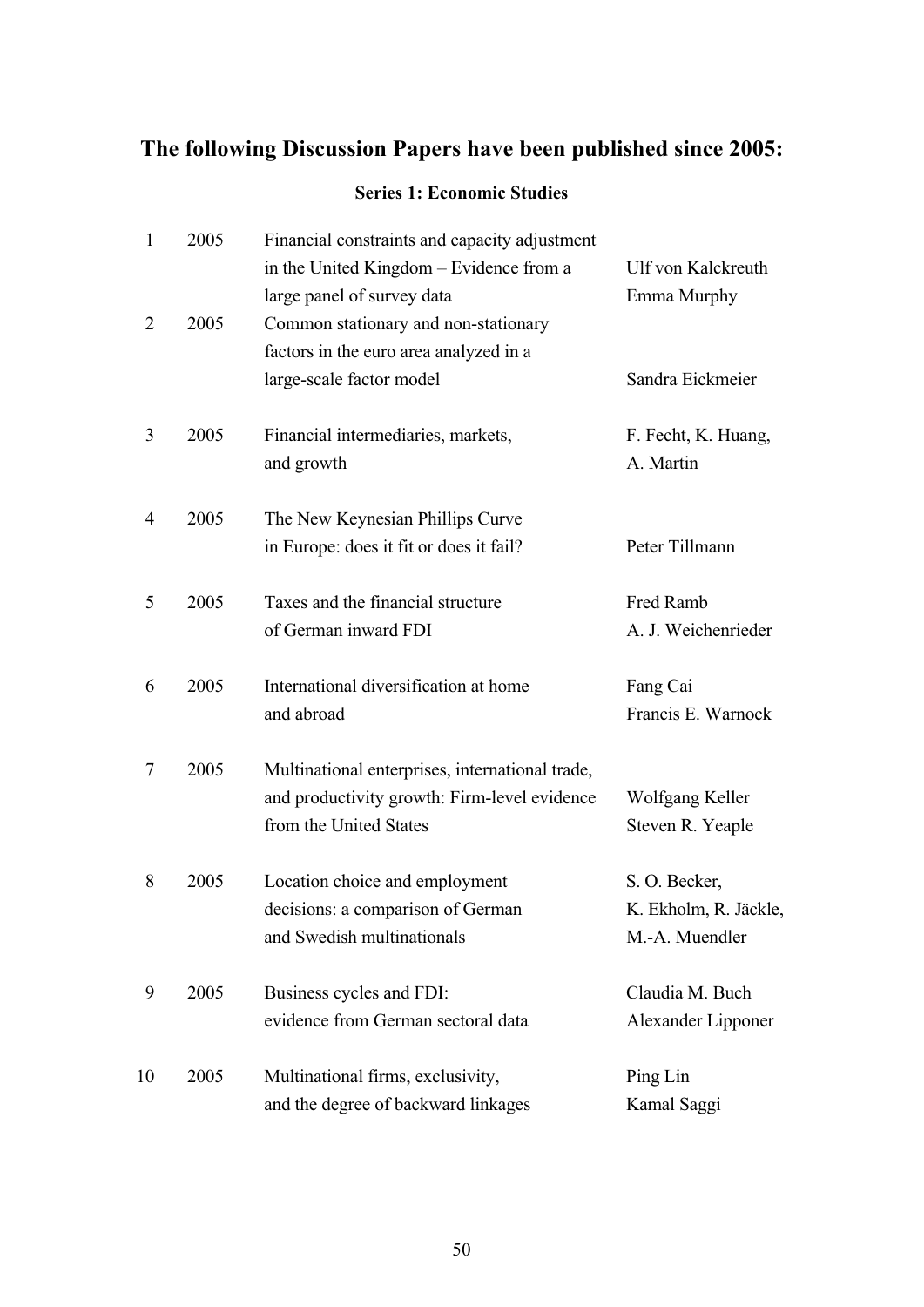| 11 | 2005 | Firm-level evidence on international<br>stock market comovement                                                                 | Robin Brooks<br>Marco Del Negro                   |
|----|------|---------------------------------------------------------------------------------------------------------------------------------|---------------------------------------------------|
| 12 | 2005 | The determinants of intra-firm trade: in search<br>for export-import magnification effects                                      | Peter Egger<br>Michael Pfaffermayr                |
| 13 | 2005 | Foreign direct investment, spillovers and<br>absorptive capacity: evidence from quantile<br>regressions                         | Sourafel Girma<br>Holger Görg                     |
| 14 | 2005 | Learning on the quick and cheap: gains<br>from trade through imported expertise                                                 | James R. Markusen<br>Thomas F. Rutherford         |
| 15 | 2005 | Discriminatory auctions with seller discretion:<br>evidence from German treasury auctions                                       | Jörg Rocholl                                      |
| 16 | 2005 | Consumption, wealth and business cycles:<br>why is Germany different?                                                           | B. Hamburg,<br>M. Hoffmann, J. Keller             |
| 17 | 2005 | Tax incentives and the location of FDI:<br>evidence from a panel of German multinationals                                       | <b>Thiess Buettner</b><br>Martin Ruf              |
| 18 | 2005 | Monetary Disequilibria and the<br>Euro/Dollar Exchange Rate                                                                     | Dieter Nautz<br>Karsten Ruth                      |
| 19 | 2005 | Berechnung trendbereinigter Indikatoren für<br>Deutschland mit Hilfe von Filterverfahren                                        | <b>Stefan Stamfort</b>                            |
| 20 | 2005 | How synchronized are central and east<br>European economies with the euro area?<br>Evidence from a structural factor model      | Sandra Eickmeier<br>Jörg Breitung                 |
| 21 | 2005 | Asymptotic distribution of linear unbiased<br>estimators in the presence of heavy-tailed<br>stochastic regressors and residuals | J.-R. Kurz-Kim<br>S.T. Rachev<br>G. Samorodnitsky |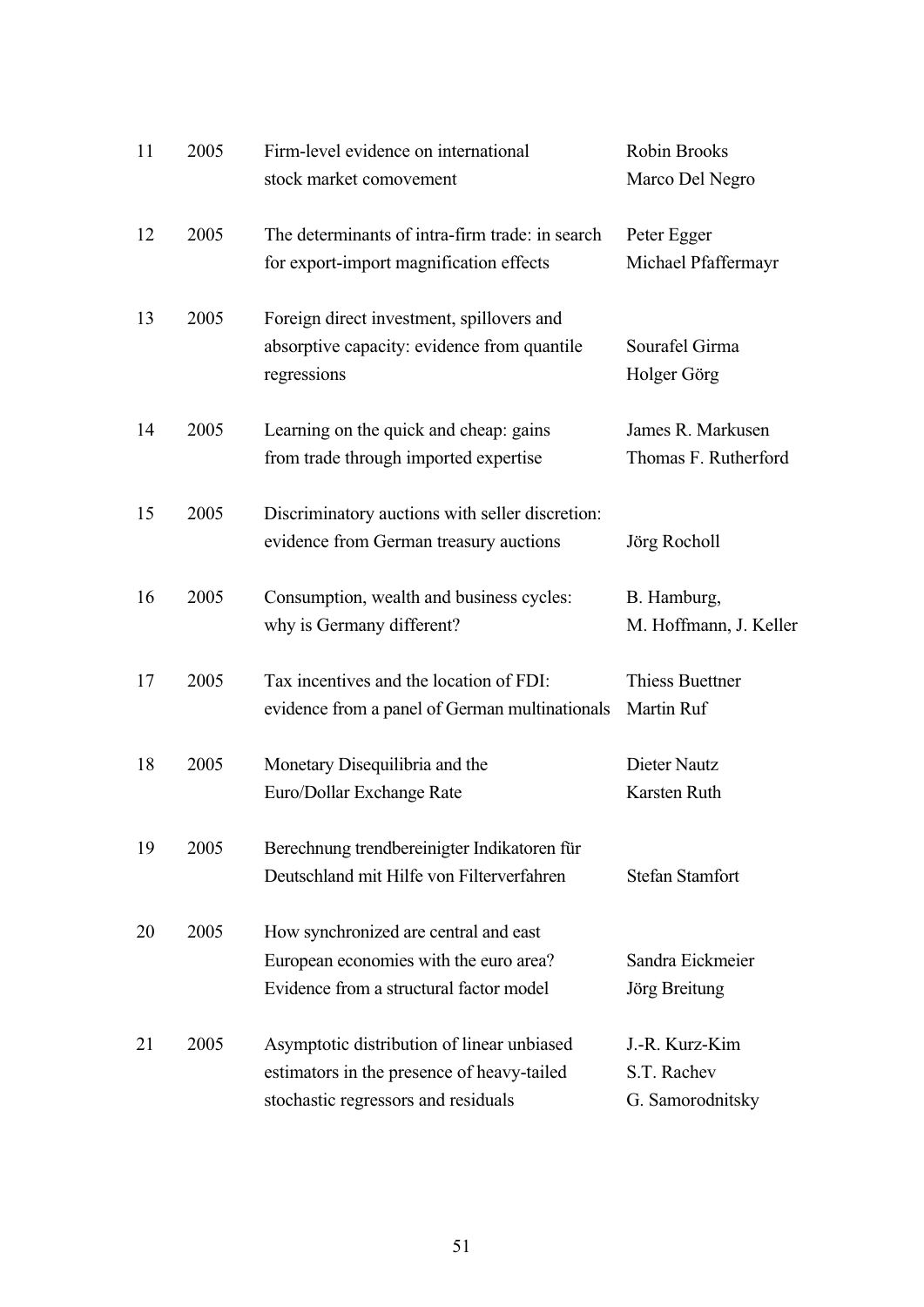| 22 | 2005 | The Role of Contracting Schemes for the<br>Welfare Costs of Nominal Rigidities over                                                                                    |                                             |
|----|------|------------------------------------------------------------------------------------------------------------------------------------------------------------------------|---------------------------------------------|
|    |      | the Business Cycle                                                                                                                                                     | Matthias Paustian                           |
| 23 | 2005 | The cross-sectional dynamics of German<br>business cycles: a bird's eye view                                                                                           | J. Döpke, M. Funke<br>S. Holly, S. Weber    |
| 24 | 2005 | Forecasting German GDP using alternative<br>factor models based on large datasets                                                                                      | Christian Schumacher                        |
| 25 | 2005 | Time-dependent or state-dependent price<br>setting? – micro-evidence from German<br>metal-working industries -                                                         | <b>Harald Stahl</b>                         |
| 26 | 2005 | Money demand and macroeconomic<br>uncertainty                                                                                                                          | Claus Greiber<br>Wolfgang Lemke             |
| 27 | 2005 | In search of distress risk                                                                                                                                             | J. Y. Campbell,<br>J. Hilscher, J. Szilagyi |
| 28 | 2005 | Recursive robust estimation and control<br>without commitment                                                                                                          | Lars Peter Hansen<br>Thomas J. Sargent      |
| 29 | 2005 | Asset pricing implications of Pareto optimality<br>with private information                                                                                            | N. R. Kocherlakota<br>Luigi Pistaferri      |
| 30 | 2005 | Ultra high frequency volatility estimation<br>with dependent microstructure noise                                                                                      | Y. Aït-Sahalia,<br>P. A. Mykland, L. Zhang  |
| 31 | 2005 | Umstellung der deutschen VGR auf Vorjahres-<br>preisbasis – Konzept und Konsequenzen für die<br>aktuelle Wirtschaftsanalyse sowie die ökono-<br>metrische Modellierung | Karl-Heinz Tödter                           |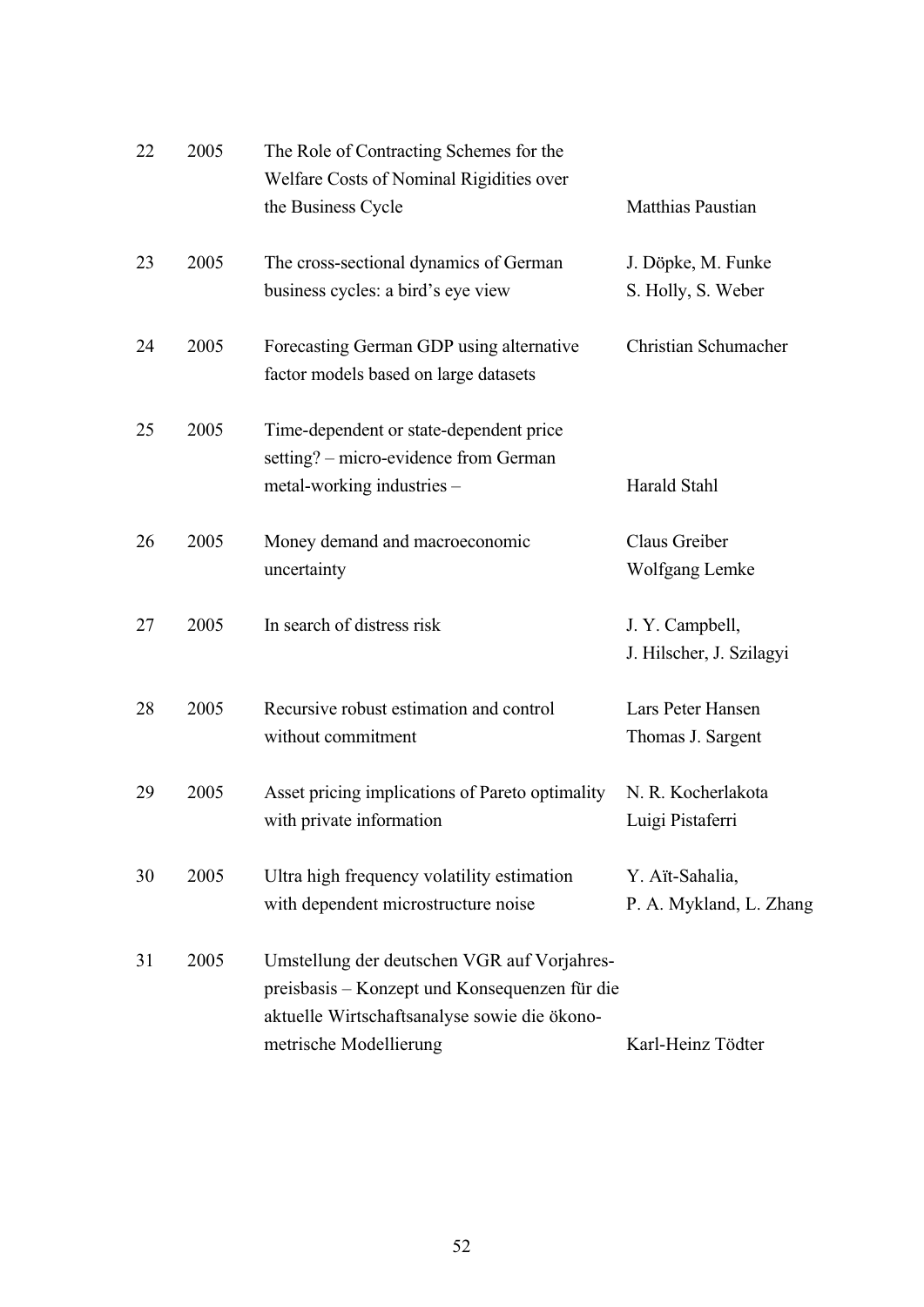| 32 | 2005 | Determinants of current account developments<br>in the central and east European EU member |                          |
|----|------|--------------------------------------------------------------------------------------------|--------------------------|
|    |      | states – consequences for the enlargement of                                               | Sabine Herrmann          |
|    |      | the euro erea                                                                              | Axel Jochem              |
|    |      |                                                                                            |                          |
| 33 | 2005 | An estimated DSGE model for the German                                                     |                          |
|    |      | economy within the euro area                                                               | Ernest Pytlarczyk        |
|    |      |                                                                                            |                          |
| 34 | 2005 | Rational inattention: a research agenda                                                    | Christopher A. Sims      |
|    |      |                                                                                            |                          |
| 35 | 2005 | Monetary policy with model uncertainty:                                                    | Lars E.O. Svensson       |
|    |      | distribution forecast targeting                                                            | Noah Williams            |
|    |      |                                                                                            |                          |
| 36 | 2005 | Comparing the value revelance of R&D report- Fred Ramb                                     |                          |
|    |      | ing in Germany: standard and selection effects Markus Reitzig                              |                          |
| 37 | 2005 | European inflation expectations dynamics                                                   | J. Döpke, J. Dovern      |
|    |      |                                                                                            | U. Fritsche, J. Slacalek |
|    |      |                                                                                            |                          |
| 38 | 2005 | Dynamic factor models                                                                      | Sandra Eickmeier         |
|    |      |                                                                                            | Jörg Breitung            |
|    |      |                                                                                            |                          |
| 39 | 2005 | Short-run and long-run comovement of                                                       |                          |
|    |      |                                                                                            |                          |
|    |      | GDP and some expenditure aggregates                                                        |                          |
|    |      | in Germany, France and Italy                                                               | Thomas A. Knetsch        |
|    |      |                                                                                            |                          |
| 40 | 2005 | A "wreckers theory" of financial distress                                                  | Ulf von Kalckreuth       |
|    |      |                                                                                            |                          |
| 41 | 2005 | Trade balances of the central and east                                                     |                          |
|    |      | European EU member states and the role                                                     | Sabine Herrmann          |
|    |      | of foreign direct investment                                                               | Axel Jochem              |
|    |      |                                                                                            |                          |
| 42 | 2005 | Unit roots and cointegration in panels                                                     | Jörg Breitung            |
|    |      |                                                                                            | M. Hashem Pesaran        |
| 43 | 2005 |                                                                                            |                          |
|    |      | Price setting in German manufacturing:<br>new evidence from new survey data                | Harald Stahl             |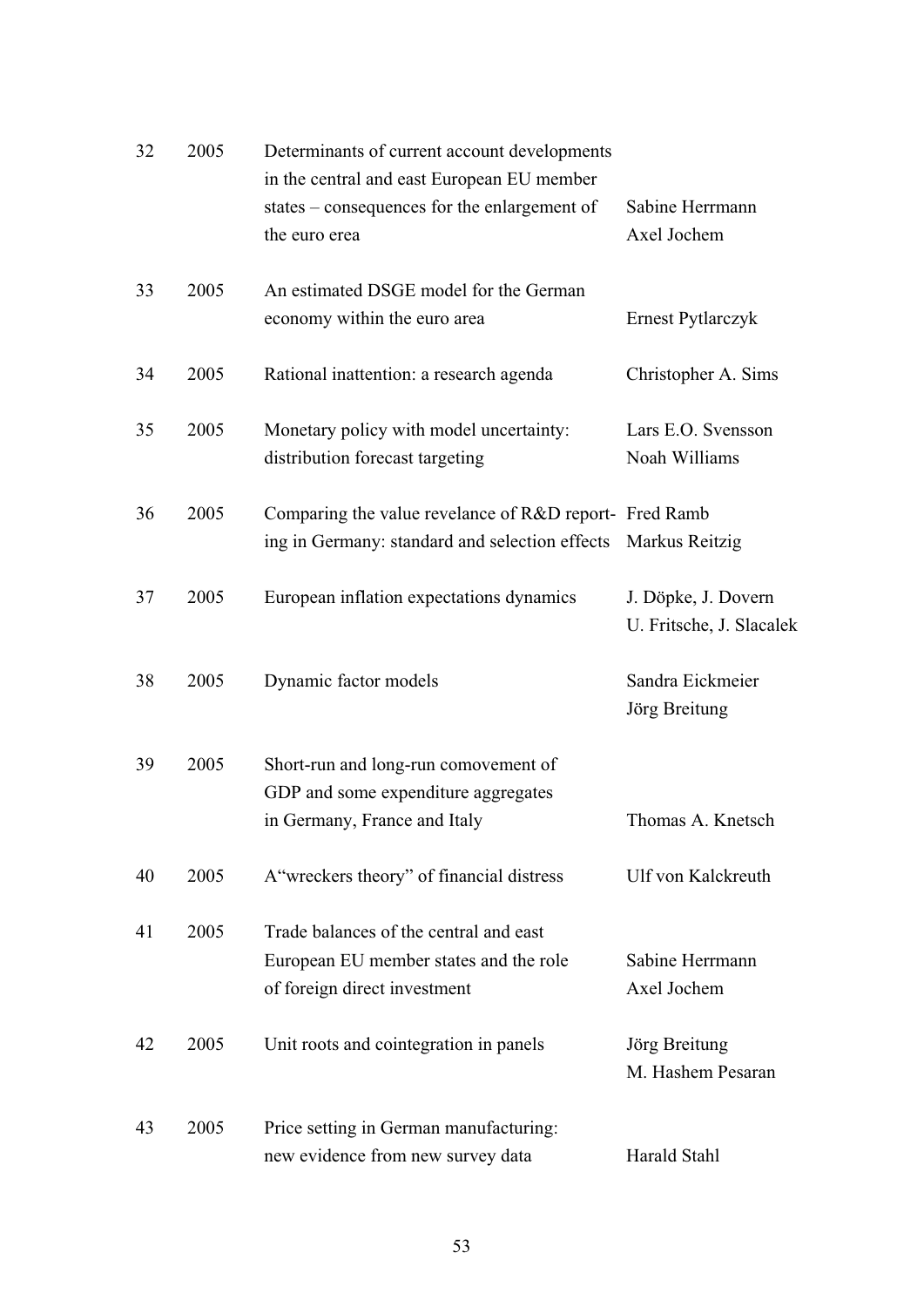| 1              | 2006 | The dynamic relationship between the Euro<br>overnight rate, the ECB's policy rate and the<br>term spread                                                | Dieter Nautz<br>Christian J. Offermanns                                                                        |
|----------------|------|----------------------------------------------------------------------------------------------------------------------------------------------------------|----------------------------------------------------------------------------------------------------------------|
| $\overline{2}$ | 2006 | Sticky prices in the euro area: a summary of<br>new micro evidence                                                                                       | Alvarez, Dhyne, Hoeberichts<br>Kwapil, Le Bihan, Lünnemann<br>Martins, Sabbatini, Stahl<br>Vermeulen, Vilmunen |
| 3              | 2006 | Going multinational: What are the effects<br>on home market performance?                                                                                 | Robert Jäckle                                                                                                  |
| 4              | 2006 | Exports versus FDI in German manufacturing:<br>firm performance and participation in inter-<br>national markets                                          | Jens Matthias Arnold<br>Katrin Hussinger                                                                       |
| 5              | 2006 | A disaggregated framework for the analysis of<br>structural developments in public finances                                                              | Kremer, Braz, Brosens<br>Langenus, Momigliano<br>Spolander                                                     |
| 6              | 2006 | Bond pricing when the short term interest rate<br>follows a threshold process                                                                            | Wolfgang Lemke<br>Theofanis Archontakis                                                                        |
| $\tau$         | 2006 | Has the impact of key determinants of German<br>exports changed?<br>Results from estimations of Germany's intra<br>euro-area and extra euro-area exports | Kerstin Stahn                                                                                                  |
| 8              | 2006 | The coordination channel of foreign exchange<br>intervention: a nonlinear microstructural analysis                                                       | <b>Stefan Reitz</b><br>Mark P. Taylor                                                                          |
| 9              | 2006 | Capital, labour and productivity: What role do<br>they play in the potential GDP weakness of<br>France, Germany and Italy?                               | Antonio Bassanetti<br>Jörg Döpke, Roberto Torrini<br>Roberta Zizza                                             |
| 10             | 2006 | Real-time macroeconomic data and ex ante<br>predictability of stock returns                                                                              | J. Döpke, D. Hartmann<br>C. Pierdzioch                                                                         |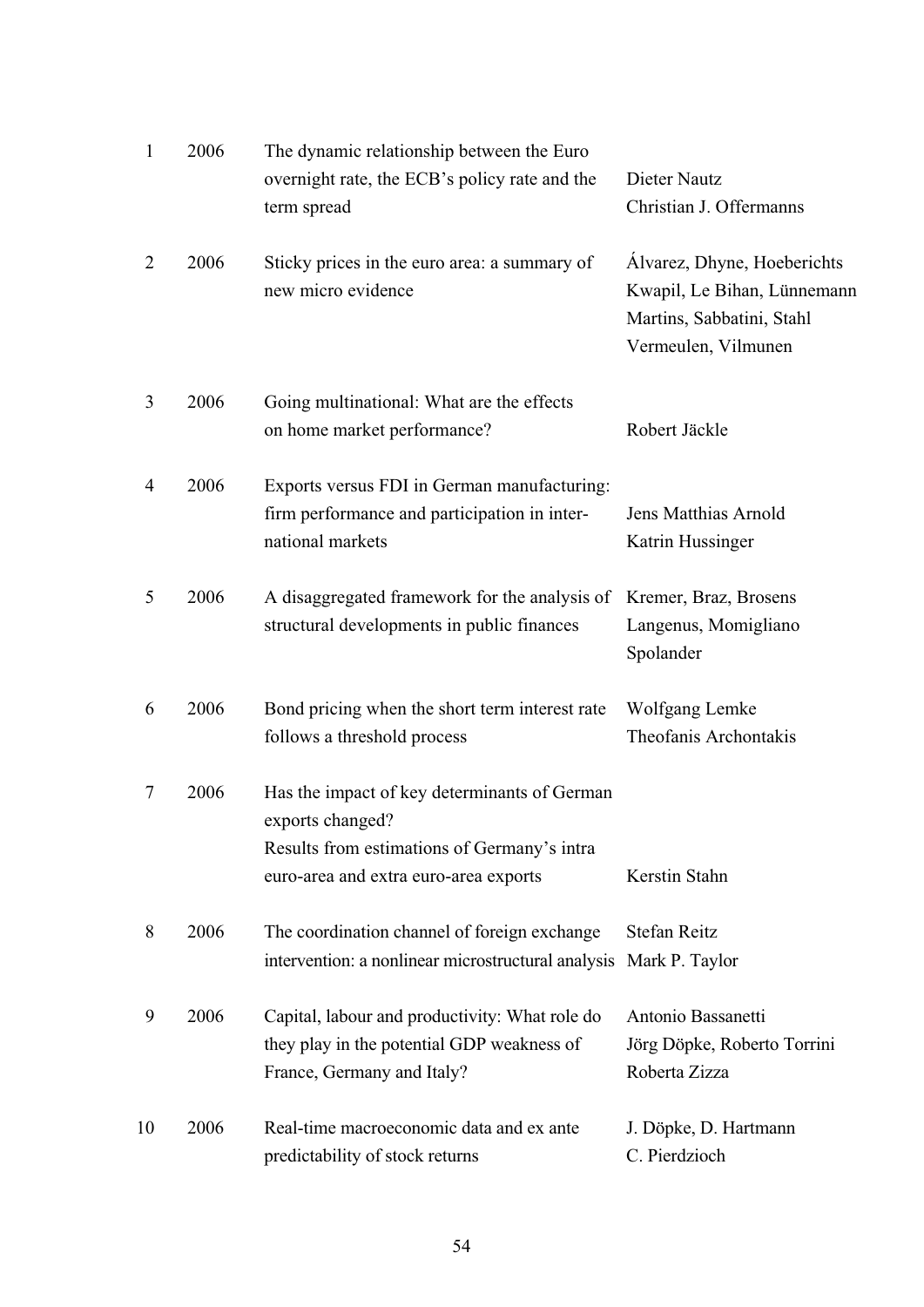| 11 | 2006 | The role of real wage rigidity and labor market<br>frictions for unemployment and inflation<br>dynamics                                                       | Kai Christoffel<br><b>Tobias Linzert</b>                 |
|----|------|---------------------------------------------------------------------------------------------------------------------------------------------------------------|----------------------------------------------------------|
| 12 | 2006 | Forecasting the price of crude oil via<br>convenience yield predictions                                                                                       | Thomas A. Knetsch                                        |
| 13 | 2006 | Foreign direct investment in the enlarged EU:<br>do taxes matter and to what extent?                                                                          | Guntram B. Wolff                                         |
| 14 | 2006 | Inflation and relative price variability in the euro Dieter Nautz<br>area: evidence from a panel threshold model                                              | Juliane Scharff                                          |
| 15 | 2006 | Internalization and internationalization<br>under competing real options                                                                                      | Jan Hendrik Fisch                                        |
| 16 | 2006 | Consumer price adjustment under the<br>microscope: Germany in a period of low<br>inflation                                                                    | Johannes Hoffmann<br>Jeong-Ryeol Kurz-Kim                |
| 17 | 2006 | Identifying the role of labor markets<br>for monetary policy in an estimated<br>DSGE model                                                                    | Kai Christoffel<br>Keith Küster<br><b>Tobias Linzert</b> |
| 18 | 2006 | Do monetary indicators (still) predict<br>euro area inflation?                                                                                                | Boris Hofmann                                            |
| 19 | 2006 | Fool the markets? Creative accounting,<br>fiscal transparency and sovereign risk premia                                                                       | Kerstin Bernoth<br>Guntram B. Wolff                      |
| 20 | 2006 | How would formula apportionment in the EU<br>affect the distribution and the size of the<br>corporate tax base? An analysis based on<br>German multinationals | <b>Clemens Fuest</b><br>Thomas Hemmelgarn<br>Fred Ramb   |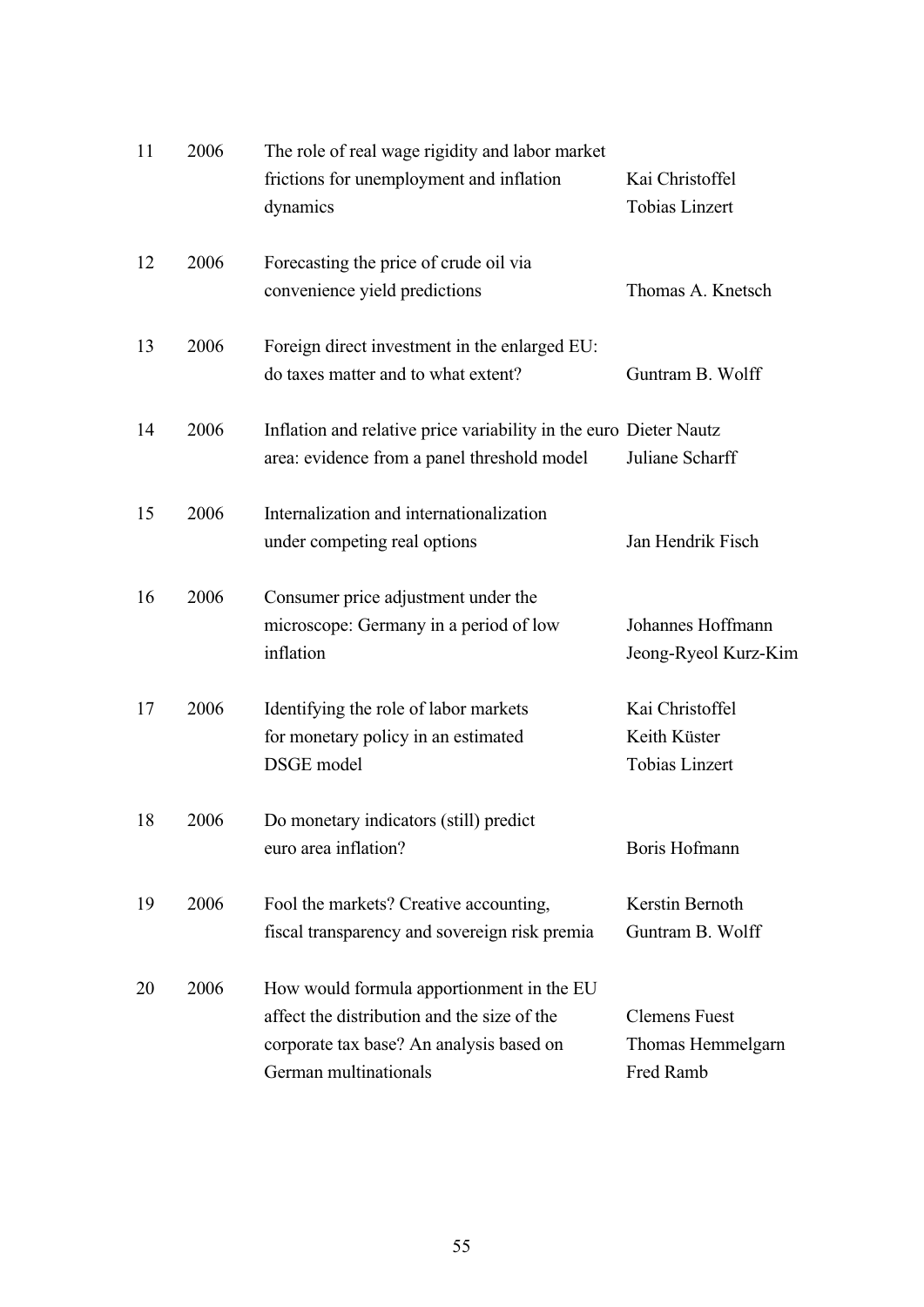| 21 | 2006 | Monetary and fiscal policy interactions in a New                                                                                     |                                                   |
|----|------|--------------------------------------------------------------------------------------------------------------------------------------|---------------------------------------------------|
|    |      | Keynesian model with capital accumulation<br>and non-Ricardian consumers                                                             | Campbell Leith<br>Leopold von Thadden             |
| 22 | 2006 | Real-time forecasting and political stock market Martin Bohl, Jörg Döpke<br>anomalies: evidence for the U.S.                         | <b>Christian Pierdzioch</b>                       |
| 23 | 2006 | A reappraisal of the evidence on PPP:<br>a systematic investigation into MA roots<br>in panel unit root tests and their implications | Christoph Fischer<br>Daniel Porath                |
| 24 | 2006 | Margins of multinational labor substitution                                                                                          | Sascha O. Becker<br>Marc-Andreas Mündler          |
| 25 | 2006 | Forecasting with panel data                                                                                                          | Badi H. Baltagi                                   |
| 26 | 2006 | Do actions speak louder than words?<br>Household expectations of inflation based<br>on micro consumption data                        | Atsushi Inoue<br>Lutz Kilian<br>Fatma Burcu Kiraz |
| 27 | 2006 | Learning, structural instability and present<br>value calculations                                                                   | H. Pesaran, D. Pettenuzzo<br>A. Timmermann        |
| 28 | 2006 | Empirical Bayesian density forecasting in<br>Iowa and shrinkage for the Monte Carlo era                                              | Kurt F. Lewis<br>Charles H. Whiteman              |
| 29 | 2006 | The within-distribution business cycle dynamics Jörg Döpke<br>of German firms                                                        | Sebastian Weber                                   |
| 30 | 2006 | Dependence on external finance: an inherent<br>industry characteristic?                                                              | George M. von Furstenberg<br>Ulf von Kalckreuth   |
| 31 | 2006 | Comovements and heterogeneity in the<br>euro area analyzed in a non-stationary<br>dynamic factor model                               | Sandra Eickmeier                                  |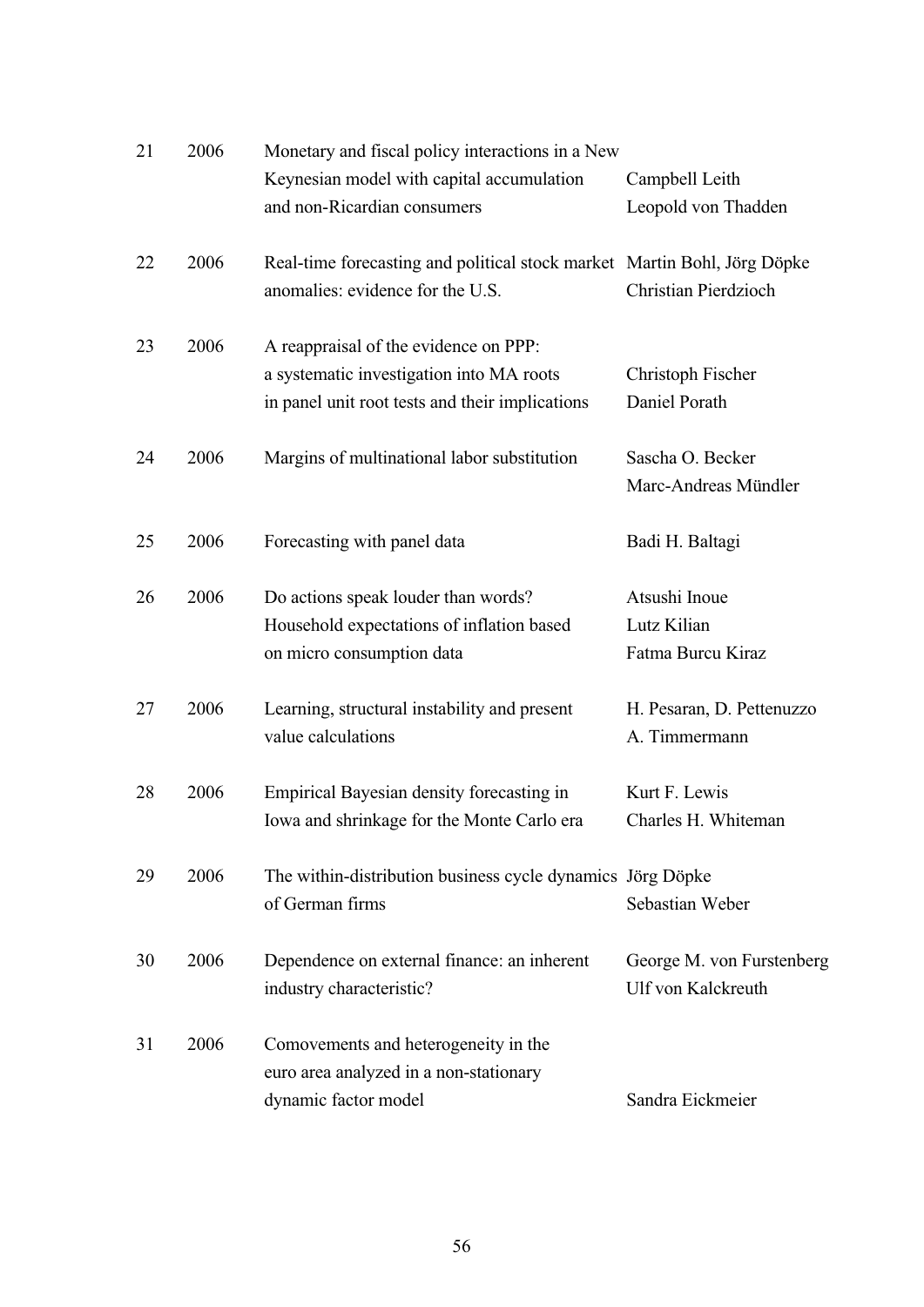| 32 | 2006 | Forecasting using a large number of predictors:<br>is Bayesian regression a valid alternative to<br>principal components?                           | Christine De Mol<br>Domenico Giannone<br>Lucrezia Reichlin  |
|----|------|-----------------------------------------------------------------------------------------------------------------------------------------------------|-------------------------------------------------------------|
| 33 | 2006 | Real-time forecasting of GDP based on<br>a large factor model with monthly and<br>quarterly data                                                    | Christian Schumacher<br>Jörg Breitung                       |
| 34 | 2006 | Macroeconomic fluctuations and bank lending:<br>evidence for Germany and the euro area                                                              | S. Eickmeier<br>B. Hofmann, A. Worms                        |
| 35 | 2006 | Fiscal institutions, fiscal policy and<br>sovereign risk premia                                                                                     | Mark Hallerberg<br>Guntram B. Wolff                         |
| 36 | 2006 | Political risk and export promotion:<br>evidence from Germany                                                                                       | C. Moser<br>T. Nestmann, M. Wedow                           |
| 37 | 2006 | Has the export pricing behaviour of German<br>enterprises changed? Empirical evidence<br>from German sectoral export prices                         | Kerstin Stahn                                               |
| 38 | 2006 | How to treat benchmark revisions?<br>The case of German production and<br>orders statistics                                                         | Thomas A. Knetsch<br>Hans-Eggert Reimers                    |
| 39 | 2006 | How strong is the impact of exports and<br>other demand components on German<br>import demand? Evidence from euro-area<br>and non-euro-area imports | Claudia Stirböck                                            |
| 40 | 2006 | Does trade openness increase<br>firm-level volatility?                                                                                              | C. M. Buch, J. Döpke<br>H. Strotmann                        |
| 41 | 2006 | The macroeconomic effects of exogenous<br>fiscal policy shocks in Germany:<br>a disaggregated SVAR analysis                                         | Kirsten H. Heppke-Falk<br>Jörn Tenhofen<br>Guntram B. Wolff |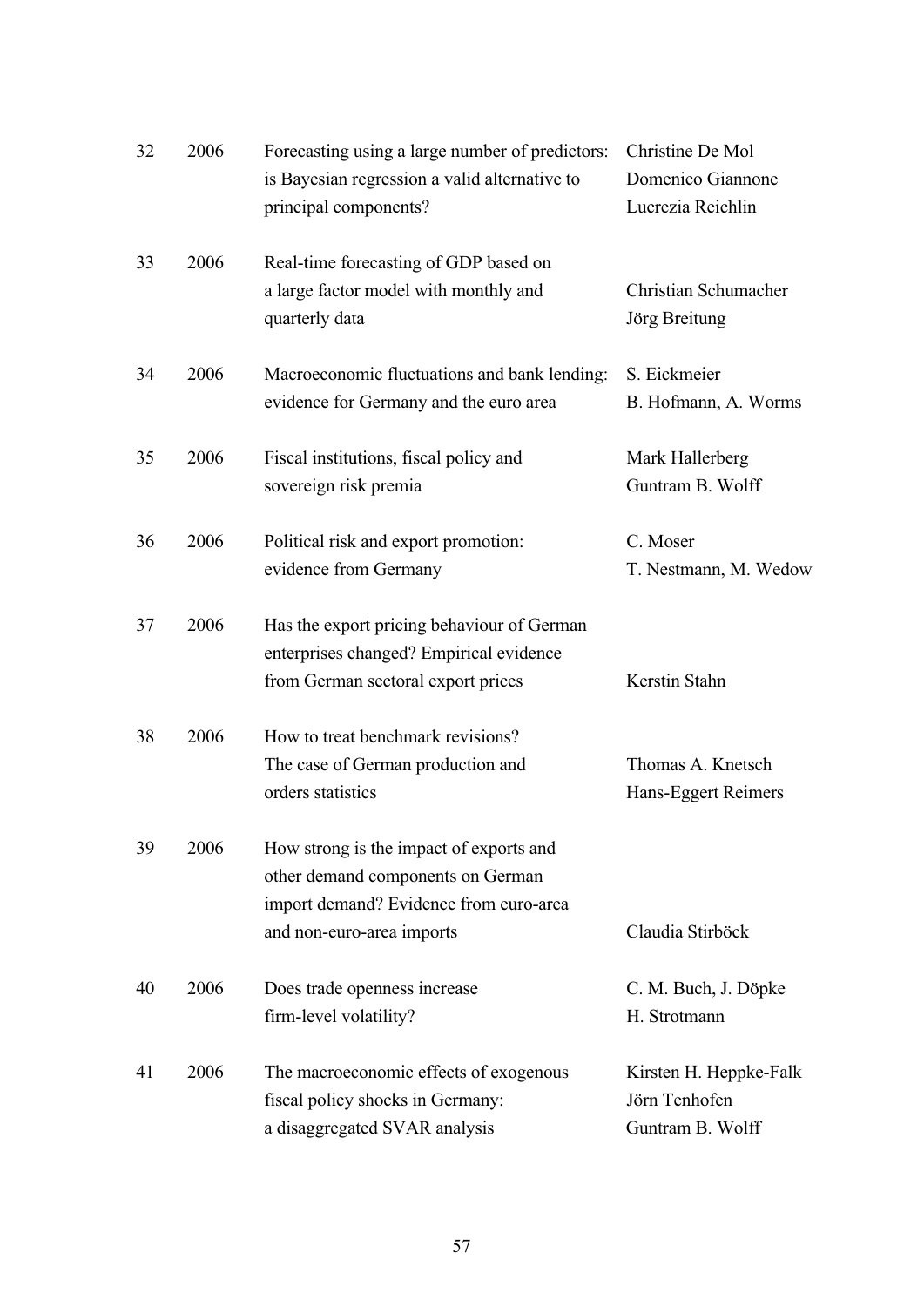| 42 | 2006 | How good are dynamic factor models   |                   |
|----|------|--------------------------------------|-------------------|
|    |      | at forecasting output and inflation? | Sandra Eickmeier  |
|    |      | A meta-analytic approach             | Christina Ziegler |
| 43 | 2006 | Regional currencies in Germany –     |                   |
|    |      | local competition for the Euro?      | Gerhard Rösl      |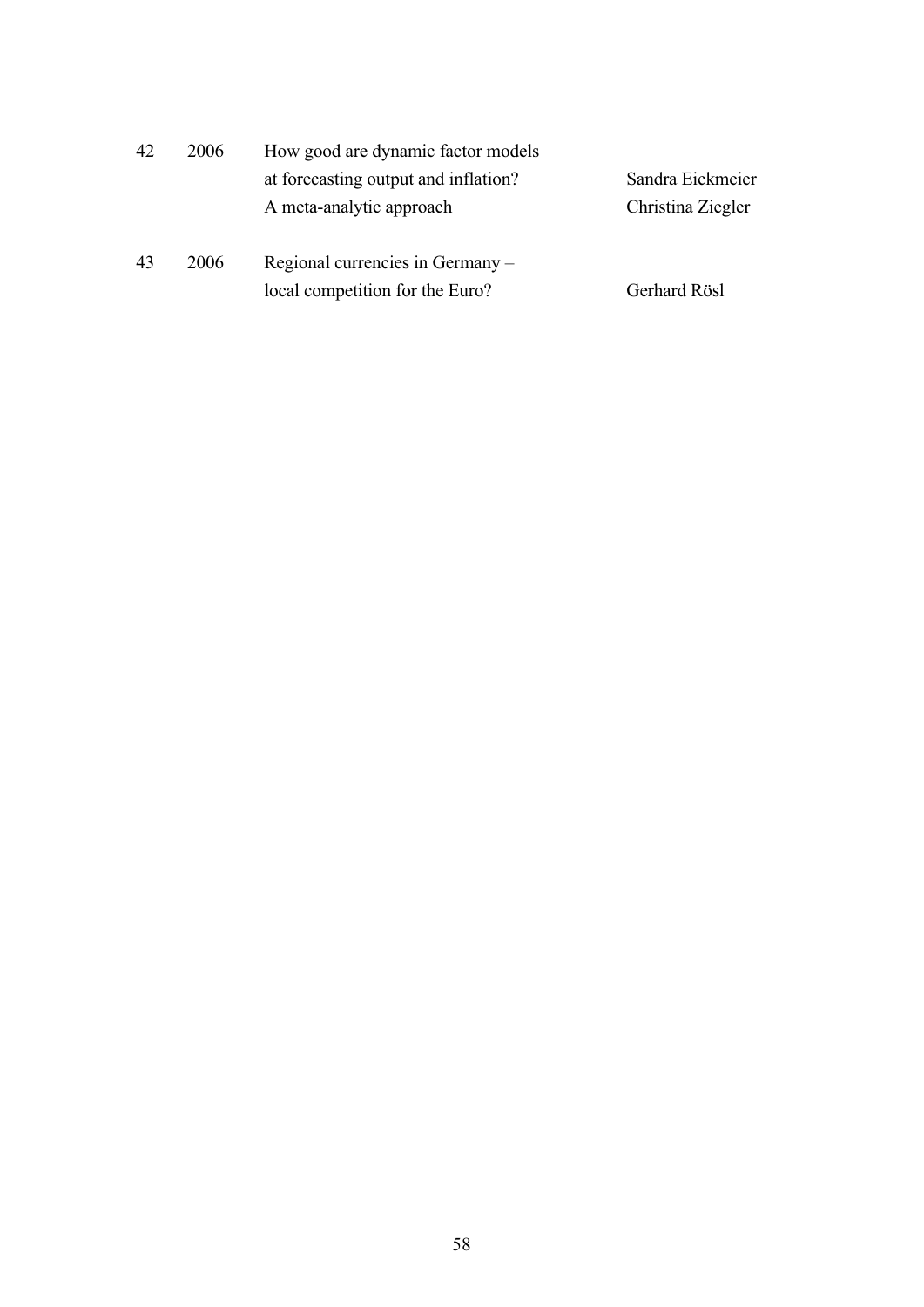# **Series 2: Banking and Financial Studies**

| $\mathbf{1}$   | 2005 | Measurement matters – Input price proxies<br>and bank efficiency in Germany                                                          | Michael Koetter                                              |
|----------------|------|--------------------------------------------------------------------------------------------------------------------------------------|--------------------------------------------------------------|
| $\overline{2}$ | 2005 | The supervisor's portfolio: the market price<br>risk of German banks from 2001 to 2003 -<br>Analysis and models for risk aggregation | Christoph Memmel<br>Carsten Wehn                             |
| 3              | 2005 | Do banks diversify loan portfolios?<br>A tentative answer based on individual<br>bank loan portfolios                                | Andreas Kamp<br>Andreas Pfingsten<br>Daniel Porath           |
| 4              | 2005 | Banks, markets, and efficiency                                                                                                       | F. Fecht, A. Martin                                          |
| 5              | 2005 | The forecast ability of risk-neutral densities<br>of foreign exchange                                                                | Ben Craig<br>Joachim Keller                                  |
| 6              | 2005 | Cyclical implications of minimum capital<br>requirements                                                                             | Frank Heid                                                   |
| 7              | 2005 | Banks' regulatory capital buffer and the<br>business cycle: evidence for German<br>savings and cooperative banks                     | Stéphanie Stolz<br>Michael Wedow                             |
| 8              | 2005 | German bank lending to industrial and non-<br>industrial countries: driven by fundamentals<br>or different treatment?                | <b>Thorsten Nestmann</b>                                     |
| 9              | 2005 | Accounting for distress in bank mergers                                                                                              | M. Koetter, J. Bos, F. Heid<br>C. Kool, J. Kolari, D. Porath |
| 10             | 2005 | The eurosystem money market auctions:<br>a banking perspective                                                                       | Nikolaus Bartzsch<br>Ben Craig, Falko Fecht                  |
| 11             | 2005 | Financial integration and systemic<br>risk                                                                                           | Falko Fecht<br>Hans Peter Grüner                             |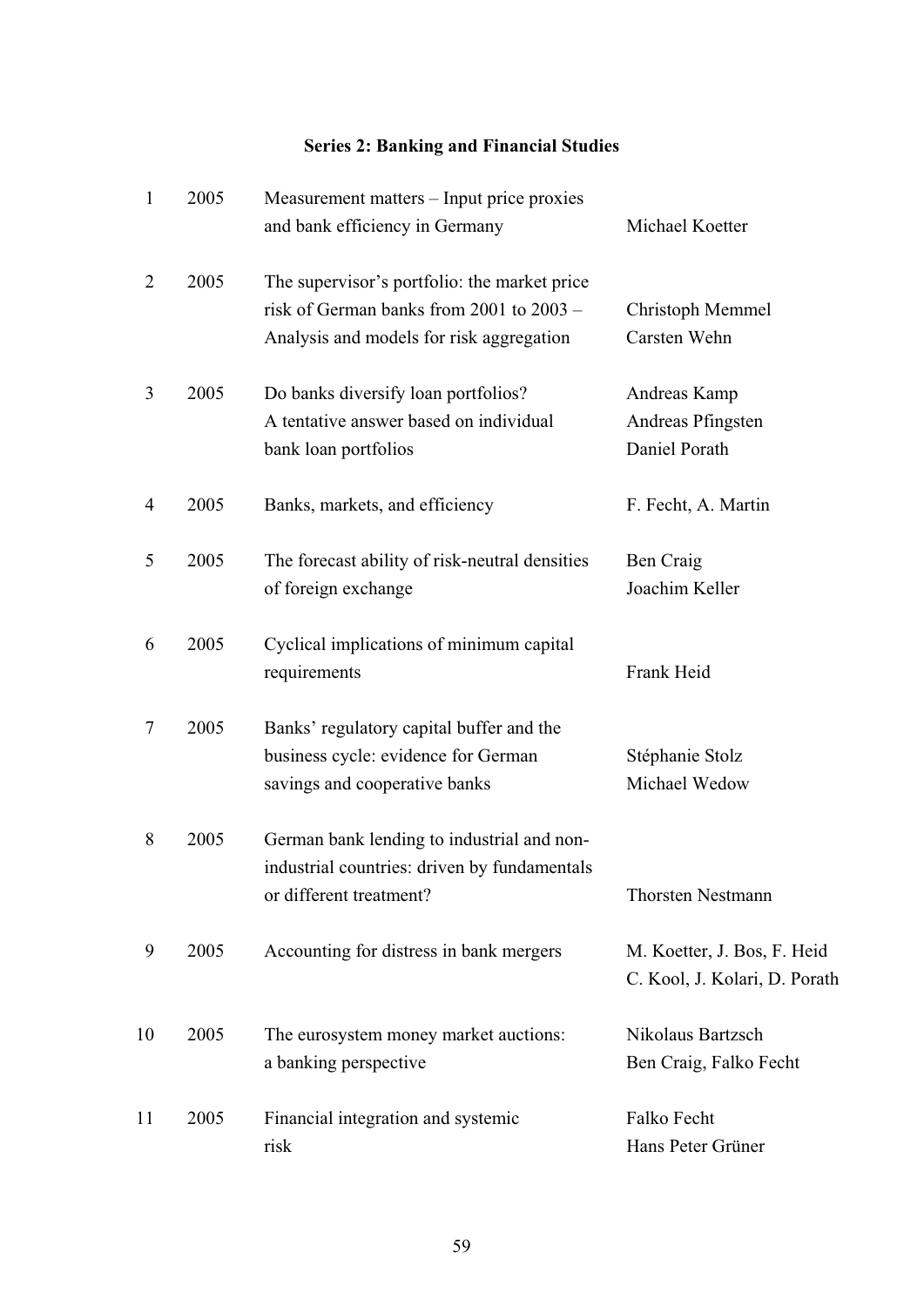| 12 | 2005 | Evaluating the German bank merger wave                                                                            | Michael Koetter                                                 |
|----|------|-------------------------------------------------------------------------------------------------------------------|-----------------------------------------------------------------|
| 13 | 2005 | Incorporating prediction and estimation risk<br>in point-in-time credit portfolio models                          | A. Hamerle, M. Knapp,<br>T. Liebig, N. Wildenauer               |
| 14 | 2005 | Time series properties of a rating system<br>based on financial ratios                                            | U. Krüger, M. Stötzel,<br>S. Trück                              |
| 15 | 2005 | Inefficient or just different? Effects of<br>heterogeneity on bank efficiency scores                              | J. Bos, F. Heid, M. Koetter,<br>J. Kolatri, C. Kool             |
| 01 | 2006 | Forecasting stock market volatility with<br>macroeconomic variables in real time                                  | J. Döpke, D. Hartmann<br>C. Pierdzioch                          |
| 02 | 2006 | Finance and growth in a bank-based economy:<br>is it quantity or quality that matters?                            | Michael Koetter<br>Michael Wedow                                |
| 03 | 2006 | Measuring business sector concentration<br>by an infection model                                                  | Klaus Düllmann                                                  |
| 04 | 2006 | Heterogeneity in lending and sectoral<br>growth: evidence from German<br>bank-level data                          | Claudia M. Buch<br>Andrea Schertler<br>Natalja von Westernhagen |
| 05 | 2006 | Does diversification improve the performance<br>of German banks? Evidence from individual<br>bank loan portfolios | Evelyn Hayden<br>Daniel Porath<br>Natalja von Westernhagen      |
| 06 | 2006 | Banks' regulatory buffers, liquidity networks<br>and monetary policy transmission                                 | Christian Merkl<br>Stéphanie Stolz                              |
| 07 | 2006 | Empirical risk analysis of pension insurance –<br>the case of Germany                                             | W. Gerke, F. Mager<br>T. Reinschmidt<br>C. Schmieder            |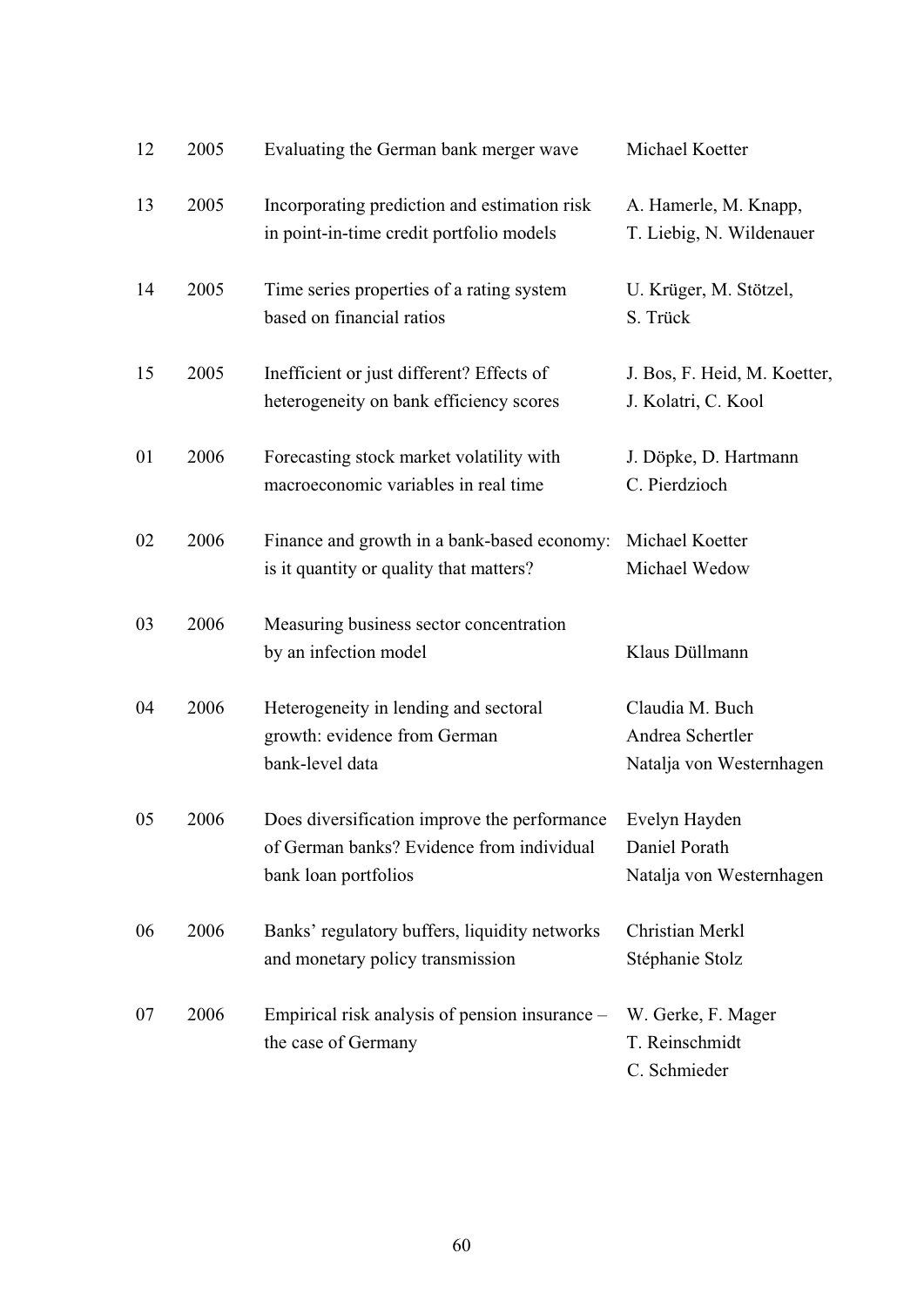| 08 | 2006 | The stability of efficiency rankings when                           |                                         |
|----|------|---------------------------------------------------------------------|-----------------------------------------|
|    |      | risk-preferences and objectives are different                       | Michael Koetter                         |
| 09 | 2006 | Sector concentration in loan portfolios<br>and economic capital     | Klaus Düllmann<br>Nancy Masschelein     |
| 10 | 2006 | The cost efficiency of German banks:<br>a comparison of SFA and DEA | E. Fiorentino<br>A. Karmann, M. Koetter |